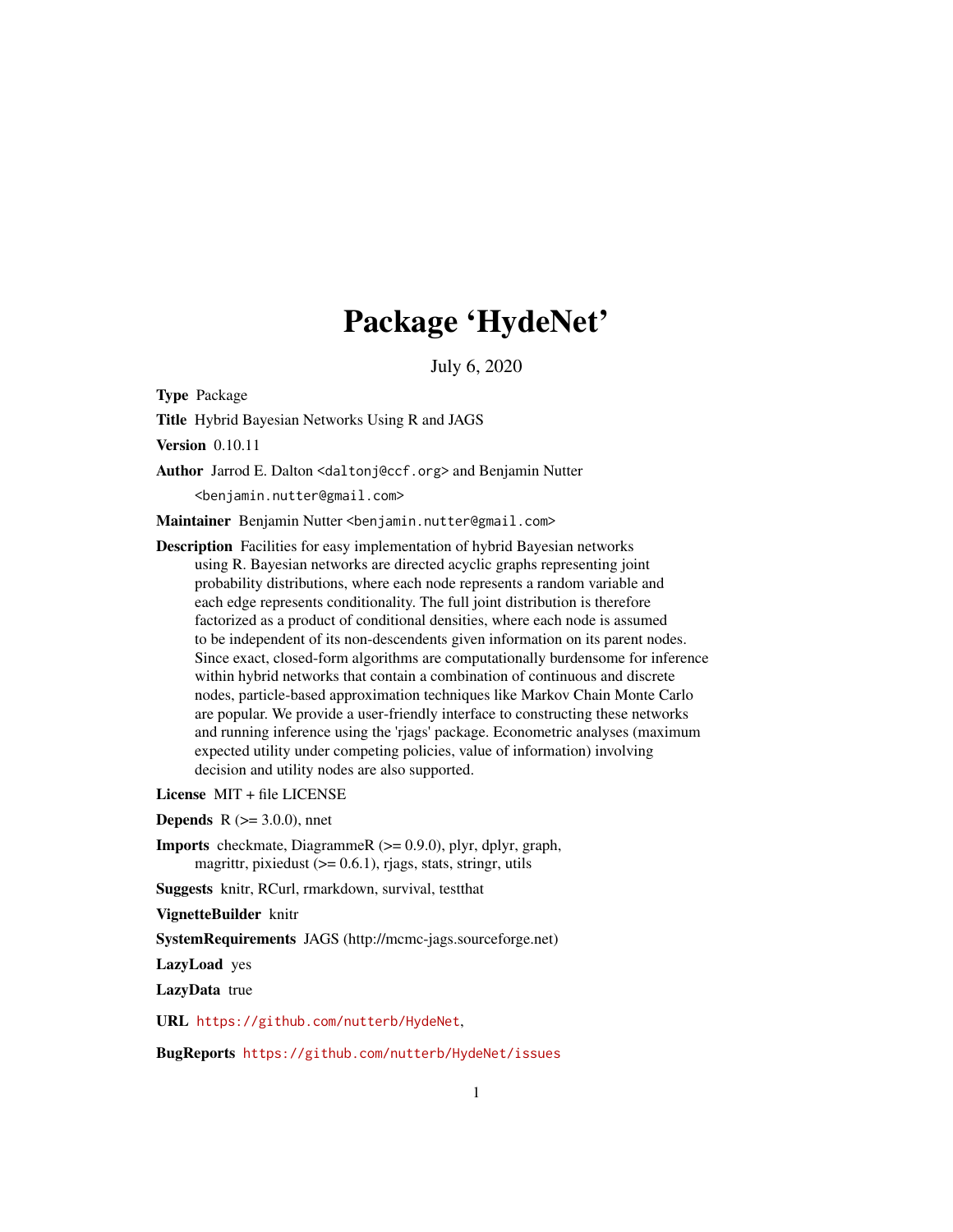RoxygenNote 7.1.0 NeedsCompilation no **Repository CRAN** Date/Publication 2020-07-06 15:20:13 UTC

# R topics documented:

|           | 3              |
|-----------|----------------|
|           | 3              |
|           | $\overline{4}$ |
|           | 5              |
|           | 8              |
|           | 9              |
|           | 11             |
|           | 12             |
|           | 14             |
|           | 15             |
|           | 16             |
|           | 17             |
|           | 17             |
|           | 19             |
|           | 21             |
|           | 23             |
|           | 24             |
|           | 24             |
|           | 25             |
|           | 25             |
|           | 26             |
|           | 27             |
|           | 30             |
|           | 31             |
|           | 32             |
|           | 33             |
|           | 34             |
|           | 34             |
|           | 35             |
|           | 35             |
|           | 36             |
|           | 39             |
|           | 40             |
|           | 41             |
|           | 42             |
|           | 43             |
|           |                |
|           |                |
|           |                |
| $\% > \%$ | 47             |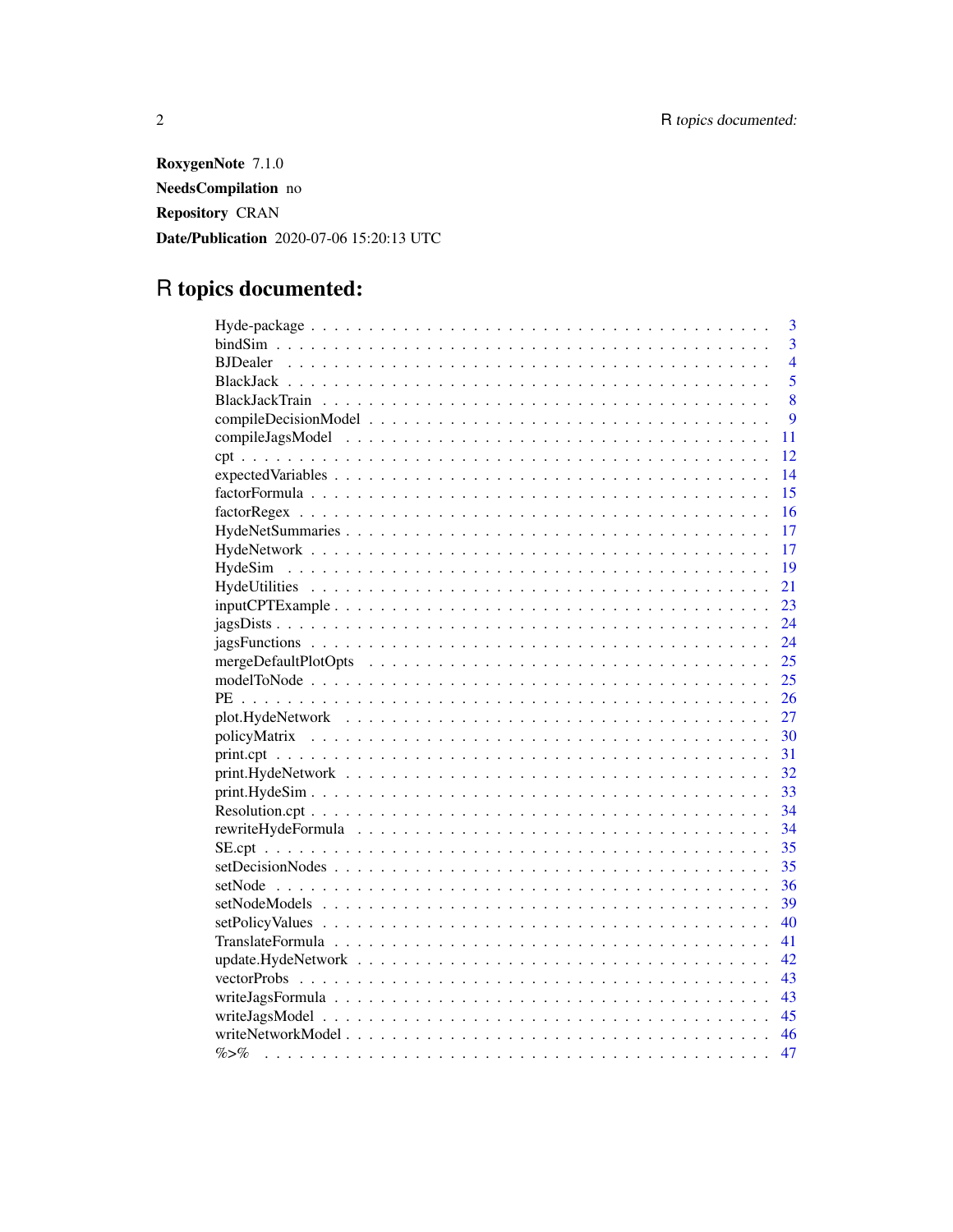# <span id="page-2-0"></span>Hyde-package 3

**Index a** set of the contract of the contract of the contract of the contract of the contract of the contract of the contract of the contract of the contract of the contract of the contract of the contract of the contrac

Hyde-package *Hydbrid Decision Networks*

#### Description

Facilities for easy implementation of hybrid Bayesian networks using R. Bayesian networks are directed acyclic graphs representing joint probability distributions, where each node represents a random variable and each edge represents conditionality. The full joint distribution is therefore factorized as a product of conditional densities, where each node is assumed to be independent of its non-descendants given information on its parent nodes. Since exact, closed-form algorithms are computationally burdensome for inference within hybrid networks that contain a combination of continuous and discrete nodes, particle-based approximation techniques like Markov Chain Monte Carlo are popular. We provide a user-friendly interface to constructing these networks and running inference using rjags. Econometric analyses (maximum expected utility under competing policies, value of information) involving decision and utility nodes are also supported.

bindSim *Bind Output From coda Samples*

#### Description

After determining the simulated distributions are satisfactory, it can be advantageous to bind the simulated distributions together in order to aggregate values and perform other manipulations and analyses.

# Usage

```
bindSim(hydeSim, relabel_factor = TRUE)
```
bindPosterior(hydeSim, relabel\_factor = TRUE)

#### Arguments

| hydeSim | An object of class HydeSim                                                                     |  |
|---------|------------------------------------------------------------------------------------------------|--|
|         | relabel_factor Logical. If TRUE, factors that had been converted to integers for the JAGS code |  |
|         | can be relabelled as factors for additional analysis in R.                                     |  |

# Details

For the purposes of this function, it is assumed that if the simulated distributions are satisfactory, the multiple chains in a run can be bound together. Subsequently, the multiple runs are bound together. Lastly, the factors are relabeled, if requested.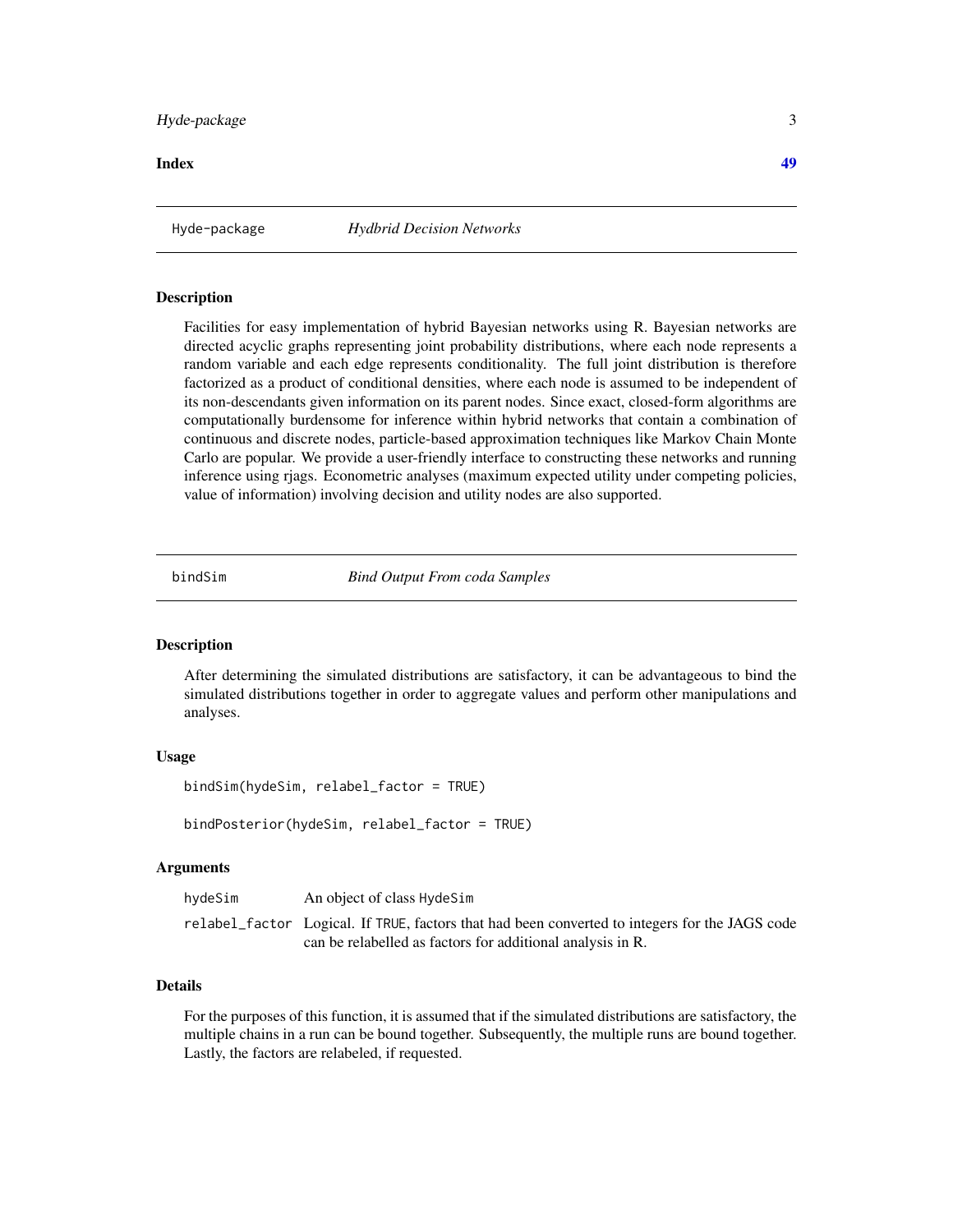#### <span id="page-3-0"></span>Author(s)

Jarrod Dalton and Benjamin Nutter

# Examples

```
#' data(PE, package="HydeNet")
Net <- HydeNetwork(~ wells +
                     pe | wells +
                     d.dimer | pregnant*pe +
                     angio | pe +
                     treat | d.dimer*angio +
                     death | pe*treat,
                     data = PE)
compiledNet <- compileJagsModel(Net, n.chains=5)
#* Generate the simulated distribution
Simulated <- HydeSim(compiledNet,
                     variable.names = c("d.dimer", "death"),
                     n.iter=1000)
Bound <- bindSim(Simulated)
#* Bind a Decision Network
#* Note: angio shouldn't really be a decision node.
#* We use it here for illustration
Net <- setDecisionNodes(Net, angio, treat)
compiledDecision <- compileDecisionModel(Net, n.chains=5)
SimulatedDecision <- HydeSim(compiledDecision,
                             variable.names = c("d.dimer", "death"),
                             n.iter = 1000)
```
BJDealer *Blackjack Dealer Outcome Probabilities*

#### Description

A dataset containing the conditional probability of various dealer outcomes given the "upcard". (The dealer and player each get two cards; only one of the dealer's cards is shown, and this is called the "upcard")

#### Usage

BJDealer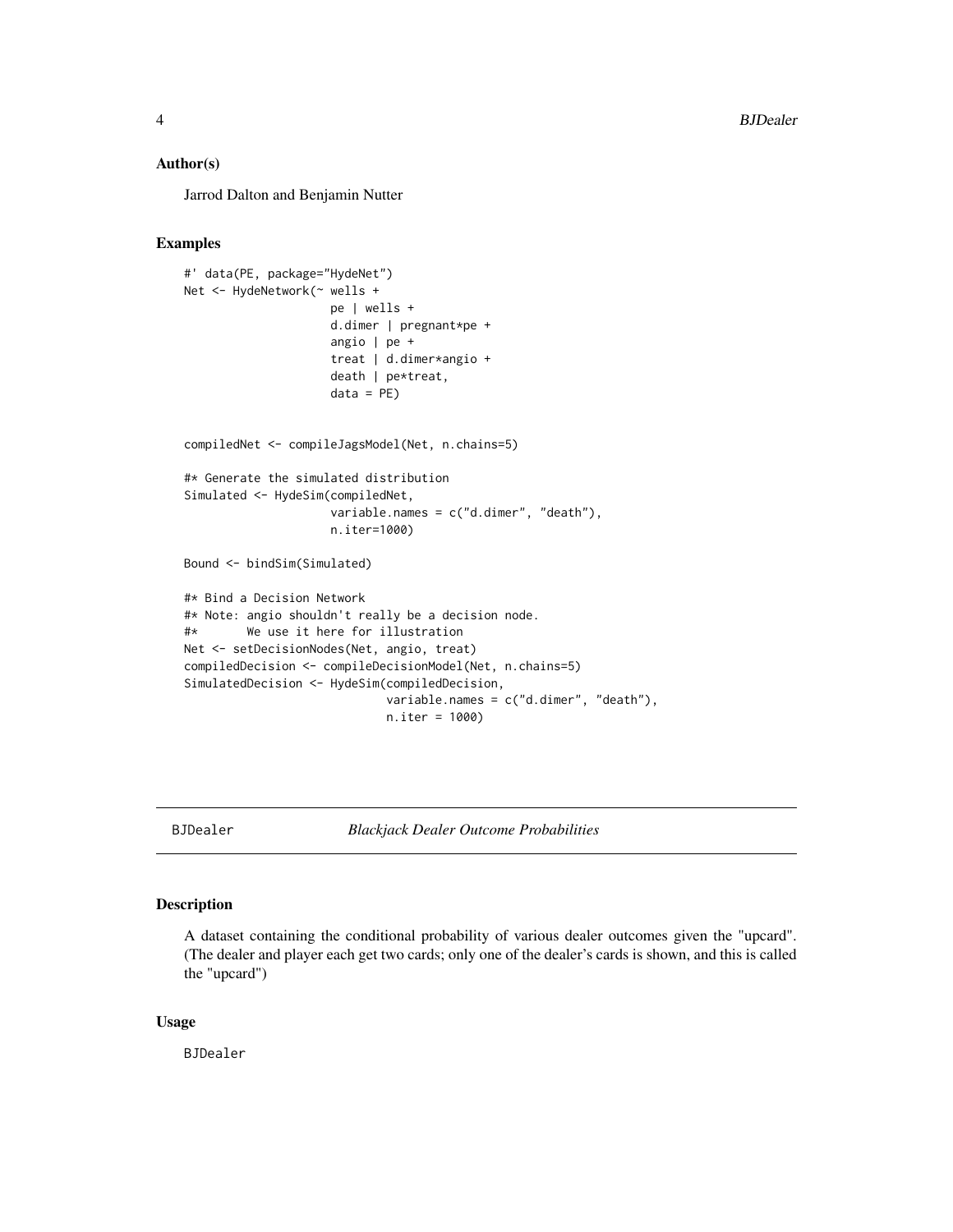#### <span id="page-4-0"></span>BlackJack 5

# Format

A data frame with 70 rows and 3 variables:

dealerUpcard dealer upcard

dealerOutcome outcome of dealer's hand, under the rule that cards are drawn until the dealer's hand total is at least 17

probability conditional probability of dealerOutcome given dealerUpcard ...

# Source

<https://www.blackjackinfo.com/dealer-outcome-probabilities>

BlackJack *Black Jack Hybrid Decision Network*

# **Description**

An object of class HydeNetwork establishing a graphical model for a game of Black Jack.

#### Usage

BlackJack

#### Format

A HydeNetwork object constructed using the code shown in the example. The network has seven random nodes, three ten deterministic nodes, three decision nodes, and one utility node. This is (almost) the same network used in 'vignette("DecisionNetworks", package="HydeNet")'.

# Examples

```
## Not run:
BlackJack <-
      HydeNetwork(~ initialAces | card1*card2
                   + initialPoints | card1*card2
                  + highUpcard | dealerUpcard
                   + hit1 | initialPoints*highUpcard
                  + acesAfterCard3 | initialAces*card3
                   + pointsAfterCard3 | card1*card2*card3*acesAfterCard3
                   + hit2 | pointsAfterCard3*highUpcard
                   + acesAfterCard4 | acesAfterCard3*card4
                   + pointsAfterCard4 | card1*card2*card3*card4*acesAfterCard4
                   + hit3 | pointsAfterCard4*highUpcard
                   + acesAfterCard5 | acesAfterCard4*card5
                   + pointsAfterCard5 | card1*card2*card3*card4*card5*acesAfterCard5
                   + playerFinalPoints | initialPoints*hit1*pointsAfterCard3
                   *hit2*pointsAfterCard4*hit3*pointsAfterCard5
                   + dealerFinalPoints | dealerUpcard
```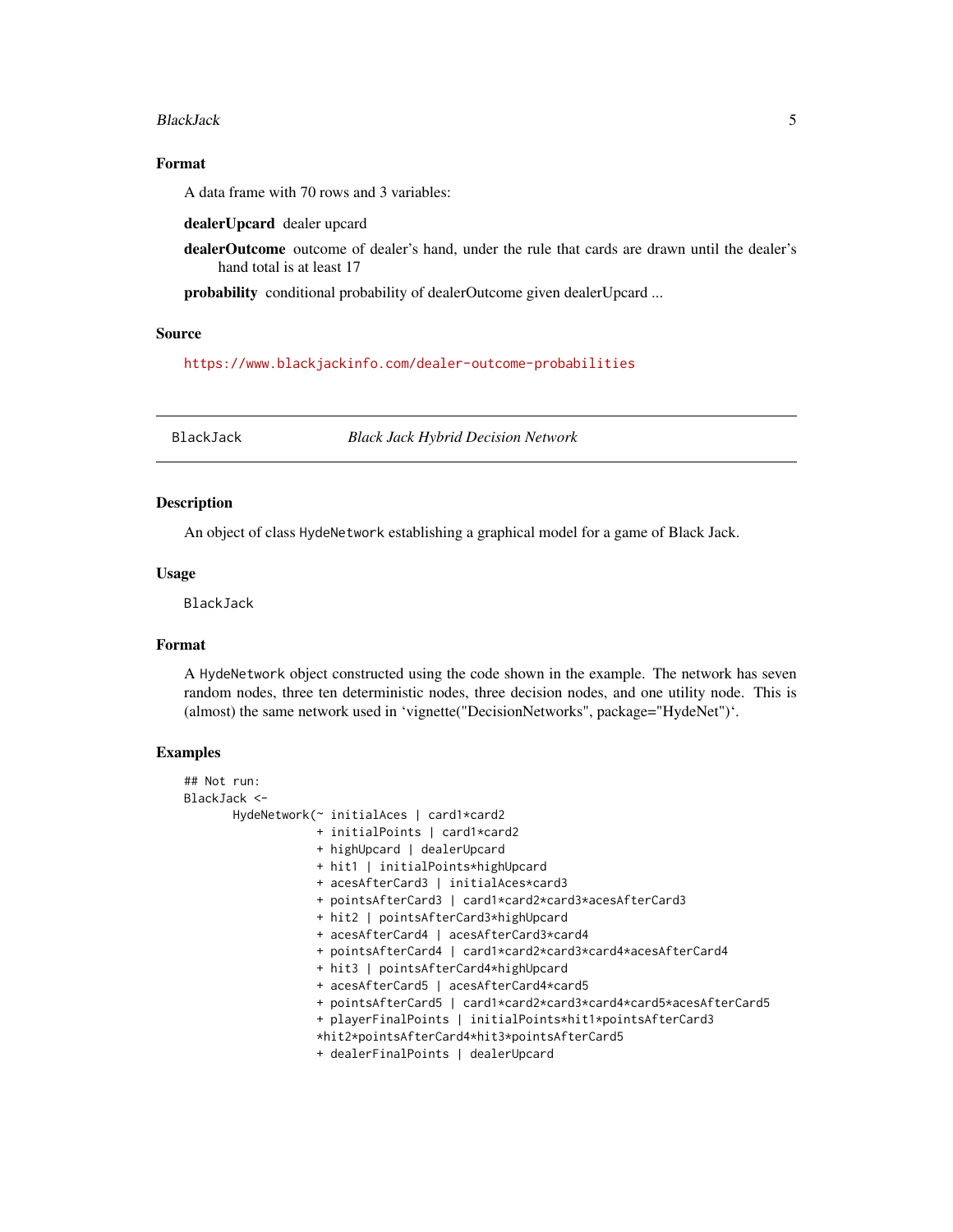```
+ payoff | playerFinalPoints*dealerFinalPoints)
cardProbs <- c(rep(1/13,8), 4/13, 1/13) # probs. for 2, 3, ..., 9, (10-K), A
BlackJack <- setNode(BlackJack, card1, nodeType="dcat",
                     pi=vectorProbs(p=cardProbs, card1))
BlackJack <- setNode(BlackJack, card2, nodeType="dcat",
                     pi=vectorProbs(p=cardProbs, card2))
BlackJack <- setNode(BlackJack, card3, nodeType="dcat",
                     pi=vectorProbs(p=cardProbs, card3))
BlackJack <- setNode(BlackJack, card4, nodeType="dcat",
                     pi=vectorProbs(p=cardProbs, card4))
BlackJack <- setNode(BlackJack, card5, nodeType="dcat",
                     pi=vectorProbs(p=cardProbs, card5))
BlackJack <- setNode(BlackJack, dealerUpcard, nodeType="dcat",
               pi=vectorProbs(p=cardProbs, dealerUpcard))
#Note: node dealerFinalPoints will be defined below, following some discussion
# about its conditional probability distribution.
#####################################
# Deterministic Nodes
#####################################
BlackJack <- setNode(BlackJack, highUpcard,
               "determ", define=fromFormula(),
               nodeFormula = highUpcard ~ ifelse(dealerUpcard ~ 8, 1, 0))BlackJack <- setNode(BlackJack, initialAces,
               "determ", define=fromFormula(),
               nodeFormula = initialAccess \sim ifelse(card1==10,1,0) +ifelse(card2==10,1,0))
BlackJack <- setNode(BlackJack, acesAfterCard3,
               "determ", define=fromFormula(),
               nodeFormula = acestAfterCard3 ~ initialAccess + ifelse(card3==10,1,0))BlackJack <- setNode(BlackJack, acesAfterCard4,
               "determ", define=fromFormula(),
               nodeFormula = acesAfterCard4 ~ acesAfterCard3 + ifelse(card4==10,1,0))
BlackJack <- setNode(BlackJack, acesAfterCard5,
               "determ", define=fromFormula(),
               nodeFormula = acesAfterCard5 ~ acesAfterCard4 + ifelse(card5==10,1,0))
BlackJack <- setNode(BlackJack, initialPoints,
               "determ", define=fromFormula(),
               nodeFormula = initialPoints ~ card1 + card2 + 2)BlackJack <- setNode(BlackJack, pointsAfterCard3, "determ", define=fromFormula(),
               nodeFormula = pointsAfterCard3 ~
                 ifelse(acesAfterCard3 == 3,
                        13,
                        ifelse(acesAfterCard3 == 2,
```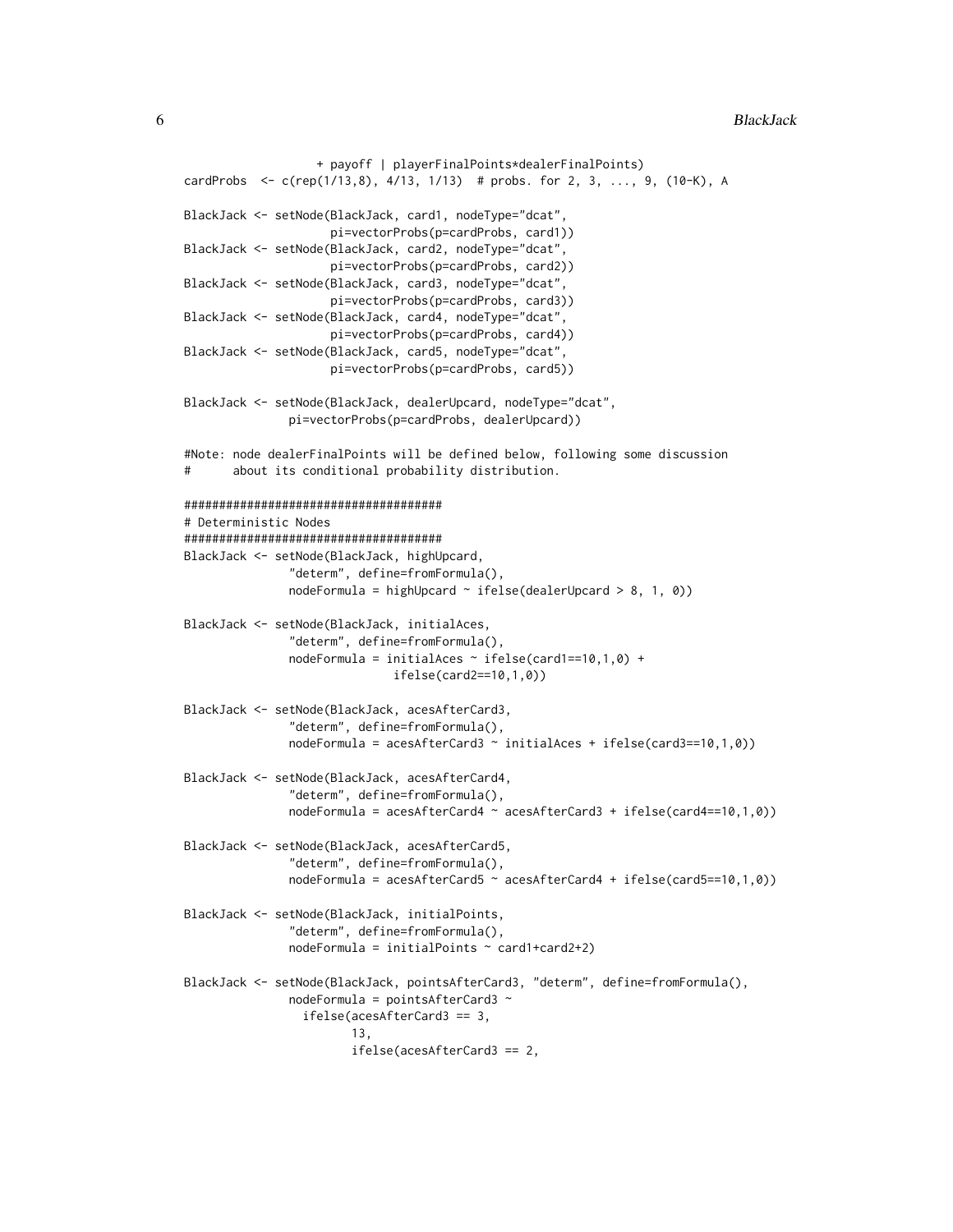```
card1 + card2 + card3 + 3 - 10,
                                ifelse(acesAfterCard3 == 1,
                                       ifelse(card1 + card2 + card3 + 3 > 22,
                                              card1 + card2 + card3 + 3 - 10,
                                              card1 + card2 + card3 + 3,
                                       card1 + card2 + card3 + 3)
                        \lambda\lambda)
BlackJack <- setNode(BlackJack, pointsAfterCard4, "determ", define=fromFormula(),
               nodeFormula = pointsAfterCard4 ~
                 ifelse(acesAfterCard4 == 4,
                         14,
                         ifelse(acesAfterCard4 == 3,
                                ifelse(card1 + card2 + card3 + card4 + 4 > 38,
                                       card1 + card2 + card3 + card4 + 4 - 30,card1 + card2 + card3 + card4 + 4 - 20),
                                ifelse(acesAfterCard4 > 0,
                                       ifelse(card1 + card2 + card3 + card4 + 4 > 22,
                                              card1 + card2 + card3 + card4 + 4 - 10,card1 + card2 + card3 + card4 + 4),
                                       card1 + card2 + card3 + card4 + 4
                                \mathcal{L}\lambda\mathcal{L}\mathcal{L}BlackJack <-
  setNode(BlackJack, pointsAfterCard5, "determ", define=fromFormula(),
          nodeFormula = pointsAfterCard5 ~
            ifelse(acesAfterCard5 == 5,
              15,
              ifelse(acesAfterCard5 == 4,
                ifelse(card1 + card2 + card3 + card4 + card5 + 5 > 51,
                  card1 + card2 + card3 + card4 + card5 + 5 - 40,card1 + card2 + card3 + card4 + card5 + 5 - 30),
                ifelse(acesAfterCard5 == 3,
                  ifelse(card1 + card2 + card3 + card4 + card5 + 5 > 51,
                     card1 + card2 + card3 + card4 + card5 + 5 - 30,card1 + card2 + card3 + card4 + card5 + 5 - 20),
                  ifelse(acesAfterCard5 == 2,
                    ifelse(card1 + card2 + card3 + card4 + card5 + 5 > 31,
                      card1 + card2 + card3 + card4 + card5 + 5 - 20,
                      card1 + card2 + card3 + card4 + card5 + 5 - 10),
                     ifelse(acesAfterCard5 > 0,
                      ifelse(card1 + card2 + card3 + card4 + card5 + 5 > 22,
```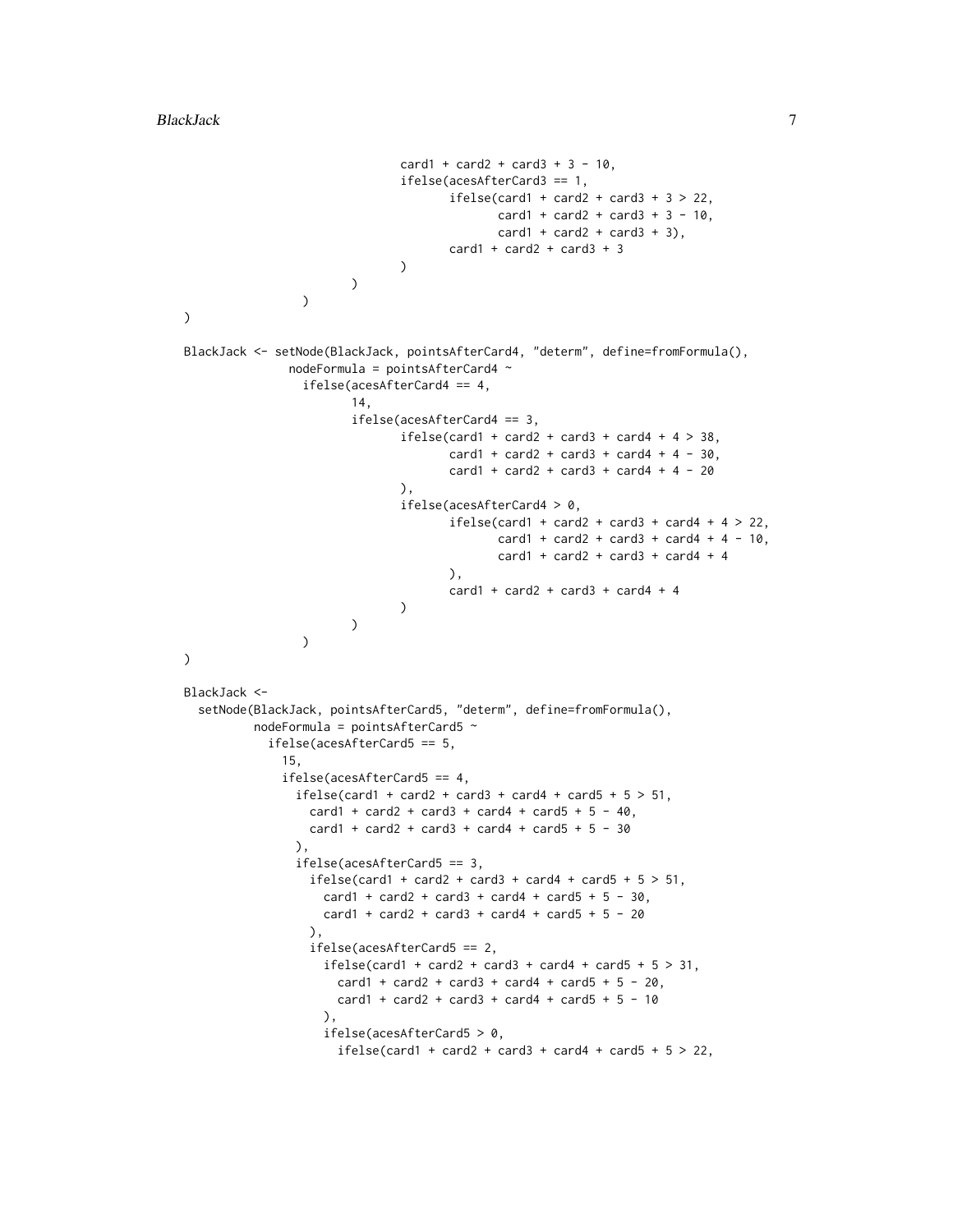```
card1 + card2 + card3 + card4 + card5 + 5 - 10,
                         card1 + card2 + card3 + card4 + card5 + 5),
                       card1 + card2 + card3 + card4 + card5 + 5)
                  )
                )
              )
            \mathcal{L}\overline{\phantom{a}}BlackJack <- setNode(BlackJack, playerFinalPoints, "determ", define=fromFormula(),
                nodeFormula = playerFinalPoints ~
                  ifelse(hit1 == 0,
                         initialPoints,
                         ifelse(hit2 == 0,pointsAfterCard3,
                                 ifelse(hit3 == 0, pointsAfterCard4, pointsAfterCard5)
                         )
                  )
)
BlackJack <- setDecisionNodes(BlackJack, hit1, hit2, hit3)
BlackJack <- setUtilityNodes(BlackJack, payoff)
## End(Not run)
```
BlackJackTrain *Black Jack Network Training Dataset*

#### Description

These are simulated data on 1,000 Black Jack hands.

# Usage

BlackJackTrain

#### Format

A data frame with 10000 rows and 7 variables:

dealerUpcard The card in the dealer's hand visible to all players

card1 Value of the first card

card2 Value of the second card

initialPoints Total points with the two cards

hit1 Binary variable indicating if a hit was taken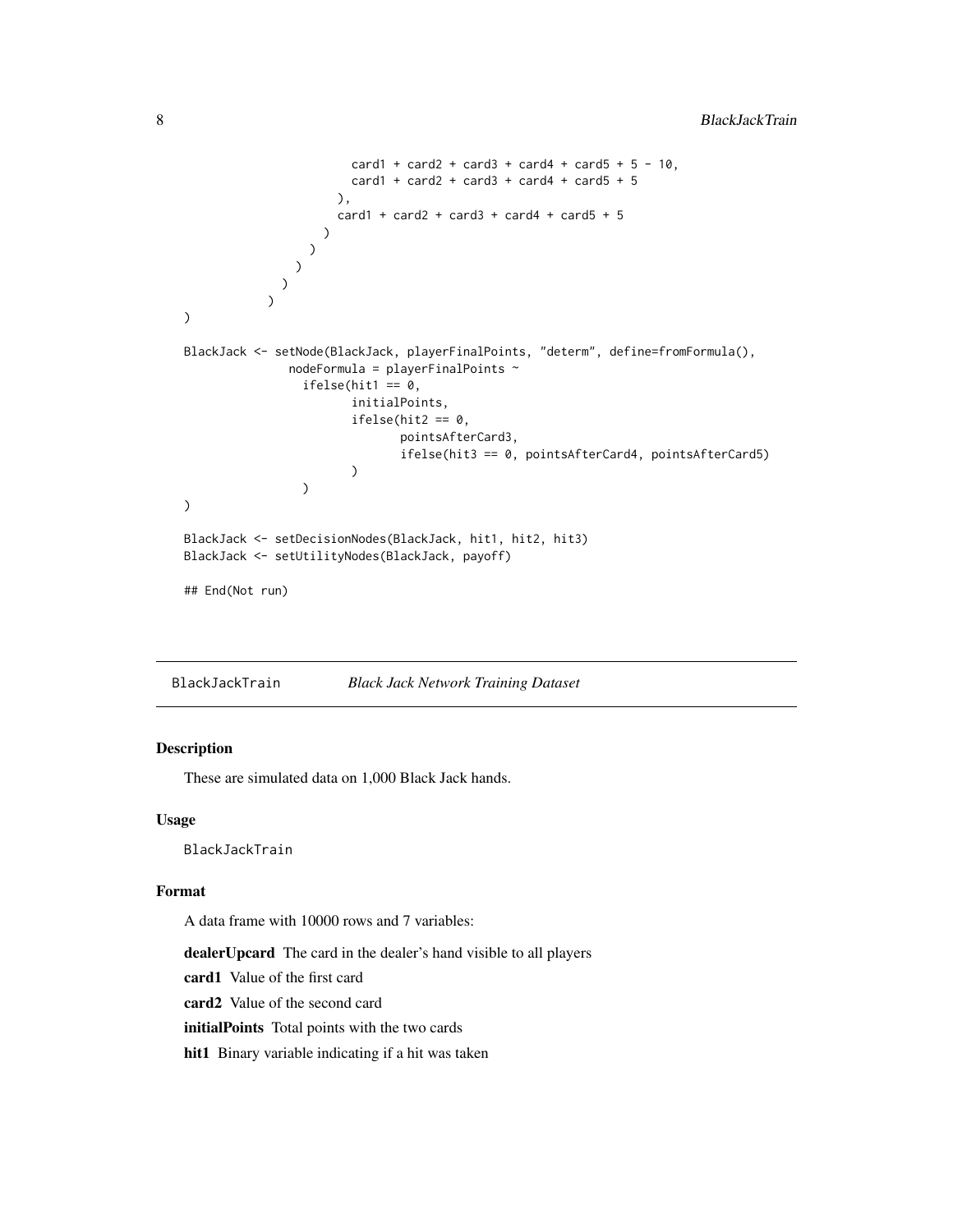<span id="page-8-0"></span>card3 Value of the third card pointsAfterCard3 Total points with three cards

hit2 Binary variable indicating if a hit was taken

card4 Value of the fourth card

pointsAfterCard4 Total points with four cards

hit3 Binary variable indicating if a hit was taken

card5 Value of the fifth card

pointsAfterCard5 Total points with five cards

# Source

Bicycle Cards, "Blackjack," Retrieved from http://www.bicyclecards.com/card-games/rule/blackjack

compileDecisionModel *Compile JAGS Models to Evaluate the Effect of Decisions in a Network*

#### Description

Nodes at which a decision can be made, such as the decision to test or not test; treat or not treat; or use open or robotic surgery may impact the outcome for a subject. These types of decisions may not be truly random and understanding how these decisions may impact downstream outcomes may be beneficial to making the decision. Compiling the decision network permits the network to be evaluated under the conditions of each set of decisions separately.

#### Usage

```
compileDecisionModel(network, policyMatrix = NULL, ..., data = NULL)
```
#### Arguments

| network      | A HydeNet object with decision nodes defined.                                                                                                                                                                |
|--------------|--------------------------------------------------------------------------------------------------------------------------------------------------------------------------------------------------------------|
| policyMatrix | A data frame of policies to apply to decision nodes for comparing networks<br>under different conditions. See policyMatrix.                                                                                  |
| $\cdot$      | Additional arguments to pass to jags. model, excepting the data argument. The<br>data argument is created by compileDecisionModel, and cannot be passed<br>manually.                                         |
| data         | An optional list of data values to be observed in the nodes. It is passed to the<br>data argument of rjags:: jags. Any values given in data will override values<br>provided in policyMatrix with a warning. |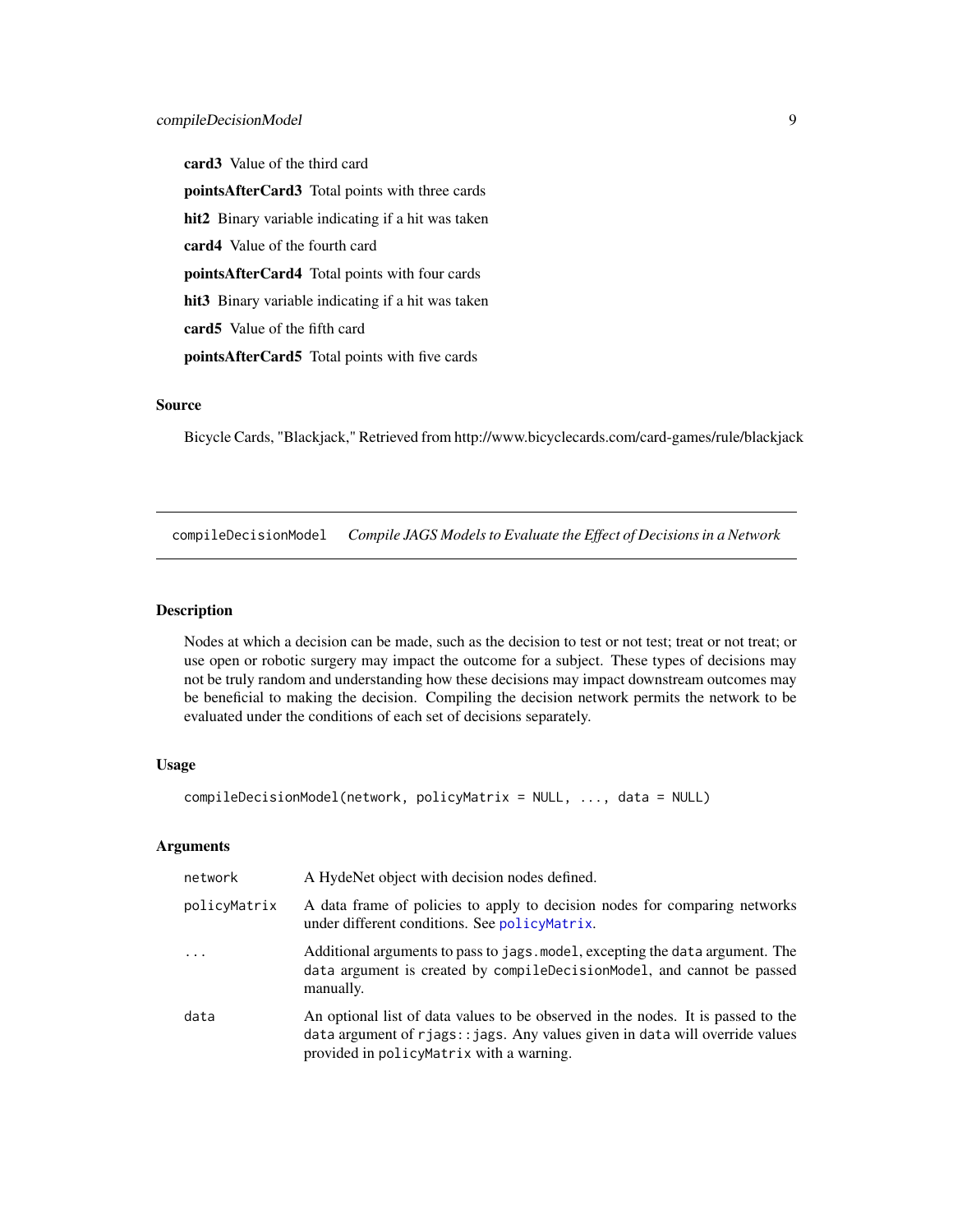# <span id="page-9-0"></span>Details

compileDecisionModel only accepts nodes of type "dbern" (Bernoulli random variable taking either 0 or 1) or "dcat" (categorical variables) as decision nodes. When the node is type "dcat", the decision options are extracted from the JAGS statement returned by writeJagsModel.

The options for each decision node (if there are multiple nodes) are combined via expand.grid to make a table of all possible decisions. Each row of this table is passed as a list to the data argument of jags.model (via compileJagsModel) and a list of JAGS model objects is returned. coda.samples may be run on each of these models.

# Value

Returns a list of compiledHydeNetwork objects.

#### Author(s)

Jarrod Dalton and Benjamin Nutter

#### See Also

[policyMatrix](#page-29-1) [compileJagsModel](#page-10-1)

#### Examples

```
data(PE, package="HydeNet")
Net <- HydeNetwork(~ wells +
                    pe | wells +
                     d.dimer | pregnant*pe +
                     angio | pe +
                     treat | d.dimer*angio +
                     death | pe*treat,
                     data = PE)
Net <- setDecisionNodes(Net, treat)
plot(Net)
decision1 <- compileDecisionModel(Net)
#* An effectively equivalent call as the previous
decision2 <- compileDecisionModel(Net, policyMatrix(Net))
#* Using a customized policy matrix
#* Note: this is a bit of nonsense--you can't decide if a test is negative
#* or positive, but we'll do this for illustration.
custom_policy <- policyMatrix(Net,
                              treat="No",
                             angio = c("Negative", "Positive"))
decision3 <- compileDecisionModel(Net, custom_policy)
```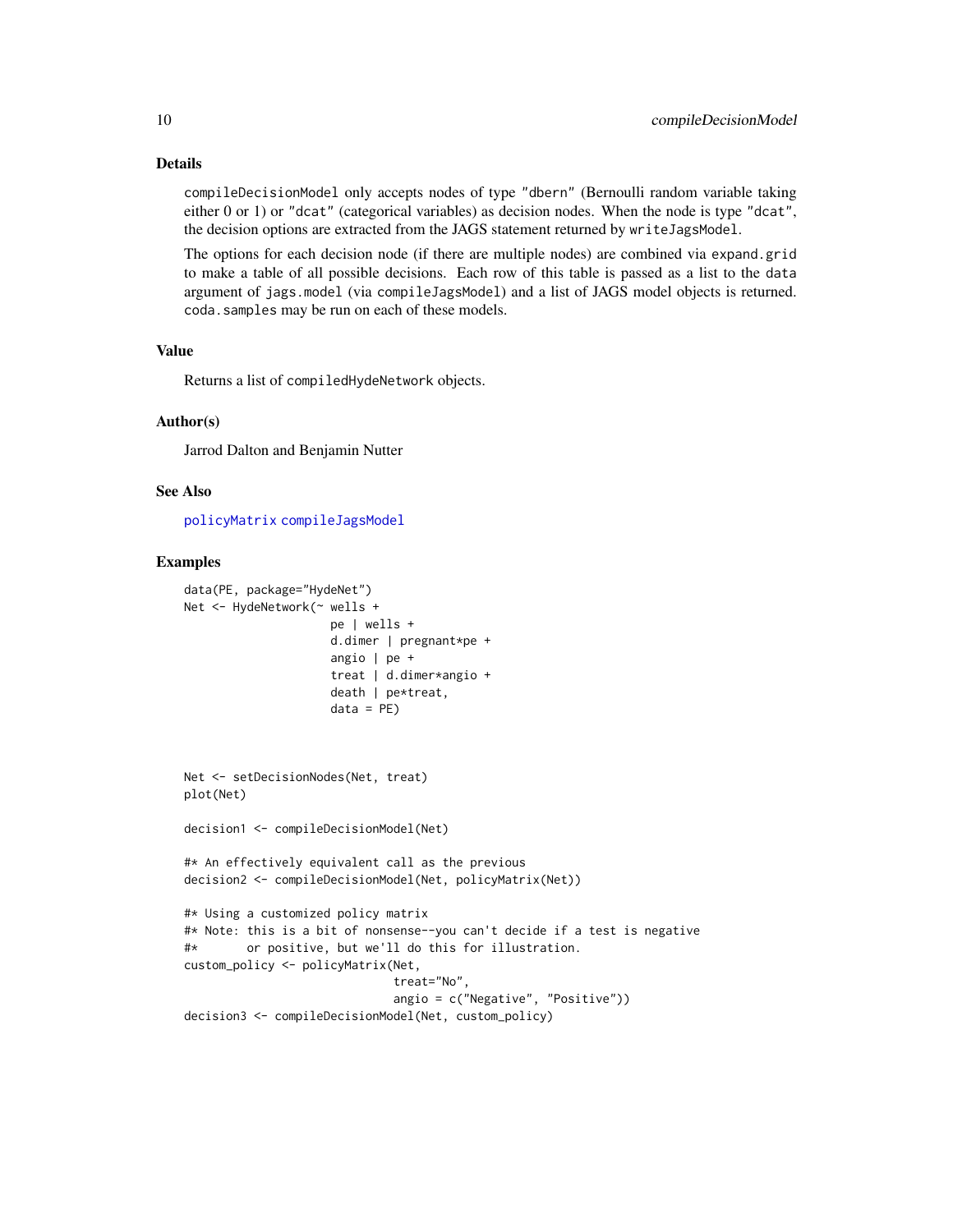<span id="page-10-1"></span><span id="page-10-0"></span>compileJagsModel *Compile Jags Model from a Hyde Network*

# Description

Generates the JAGS code from the Hyde network and uses it to create an object representing a Bayesian graphical model.

#### Usage

compileJagsModel(network, data = NULL, ...)

# Arguments

| network           | An object of class HydeNetwork                                                                                                                                                                                           |
|-------------------|--------------------------------------------------------------------------------------------------------------------------------------------------------------------------------------------------------------------------|
| data              | A list of data values to be observed in the nodes. It is passed to the data argu-<br>ment of rjags: : jags. Alternatively, a data frame representing a policy matrix<br>may be provided to compile multiple JAGS models. |
| $\cdot\cdot\cdot$ | Additional arguments to be passed to jags. model                                                                                                                                                                         |

#### Details

compileJagsModel is a partial wrapper for jags.model. Running compileJagsModel(network) is equivalent to running jags.model(textConnection(writeNetworkModel(network))).

#### Value

Returns a compiledHydeNetwork object. The jags element of this object is suitable to pass to coda.samples. Otherwise, the primary function of the object is plotting the network with observed data shown.

# Author(s)

Benjamin Nutter

# See Also

jags.model

# Examples

```
data(PE, package="HydeNet")
Net <- HydeNetwork(~ wells +
                     pe | wells +
                     d.dimer | pregnant*pe +
                     angio | pe +
                     treat | d.dimer*angio +
                     death | pe*treat,
```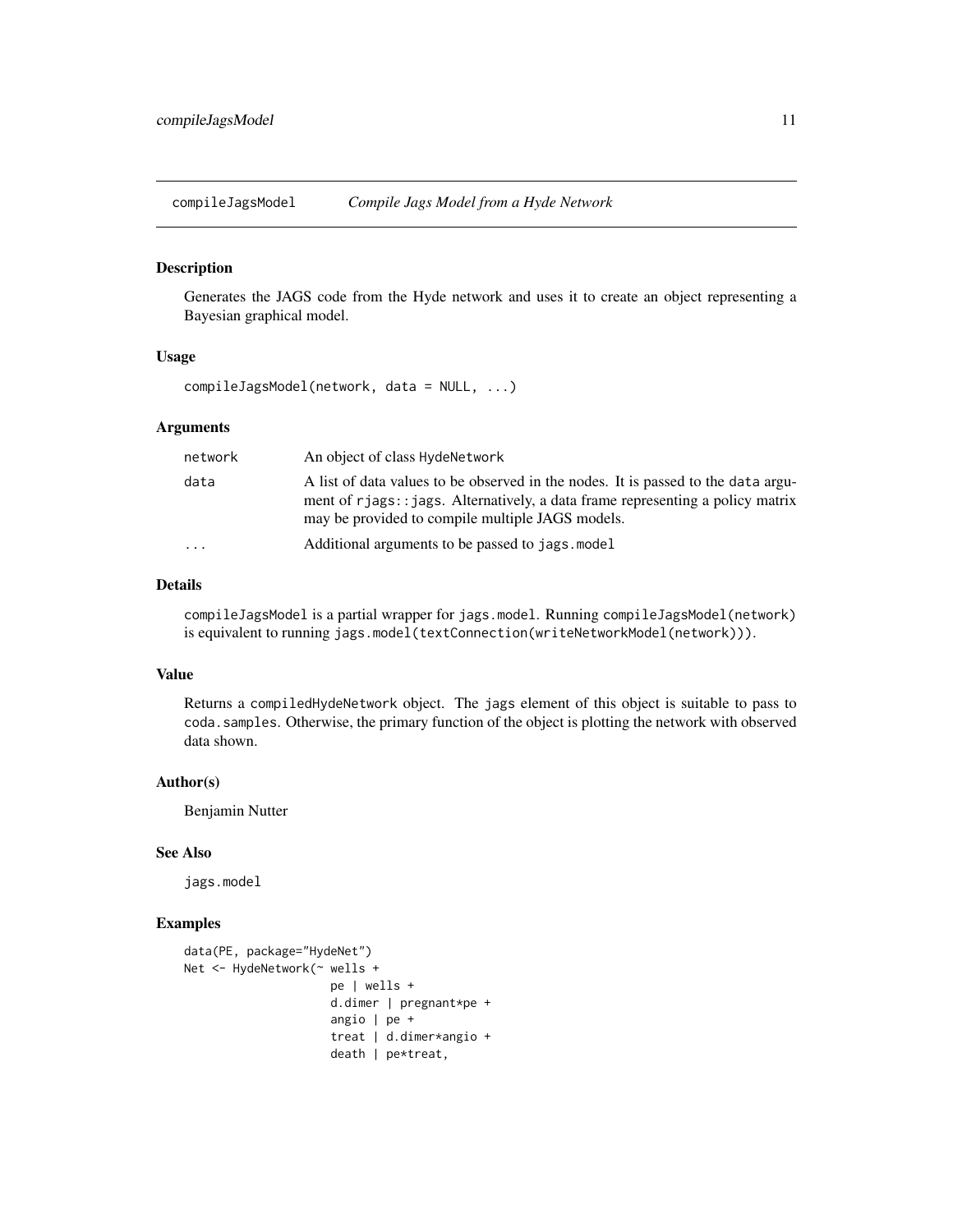```
data = PE)
```

```
compiledNet <- compileJagsModel(Net, n.chains=5)
#* Generate the posterior distribution
Posterior <- HydeSim(compiledNet,
                     variable.names = c("d.dimer", "death"),
                     n.iter = 1000)
Posterior
#* For a single model (ie, not a decision model), the user may choose to
#* use the \code{rjags} function \code{coda.samples}.
#* However, this does not have a succinct print method
library(rjags)
s <- coda.samples(compiledNet$jags,
                  variable.names = c("d.dimer", "death"),
                  n.iter=1000)
```
cpt *Compute a conditional probability table for a factor given other factors*

#### Description

The function cpt operates on sets of factors. Specifically, it computes the conditional probability distribution of one of the factors given other factors, and stores the result in a multidimensional array.

inputCPT() is a utility function aimed at facilitating the process of populating small conditional probability distributions, i.e., those for which the response variable doesn't have too many levels, there are relatively few independent variables, and the independent variables also don't have too many levels.

#### Usage

```
cpt(x, data, wt, ...)## S3 method for class 'formula'
cpt(formula, data, wt, ...)
## S3 method for class 'list'
\text{cpt}(x, data, wt, ...)inputCPT(x, factorLevels, reduce = TRUE, ...)## S3 method for class 'formula'
inputCPT(formula, factorLevels, reduce = TRUE, ...)
```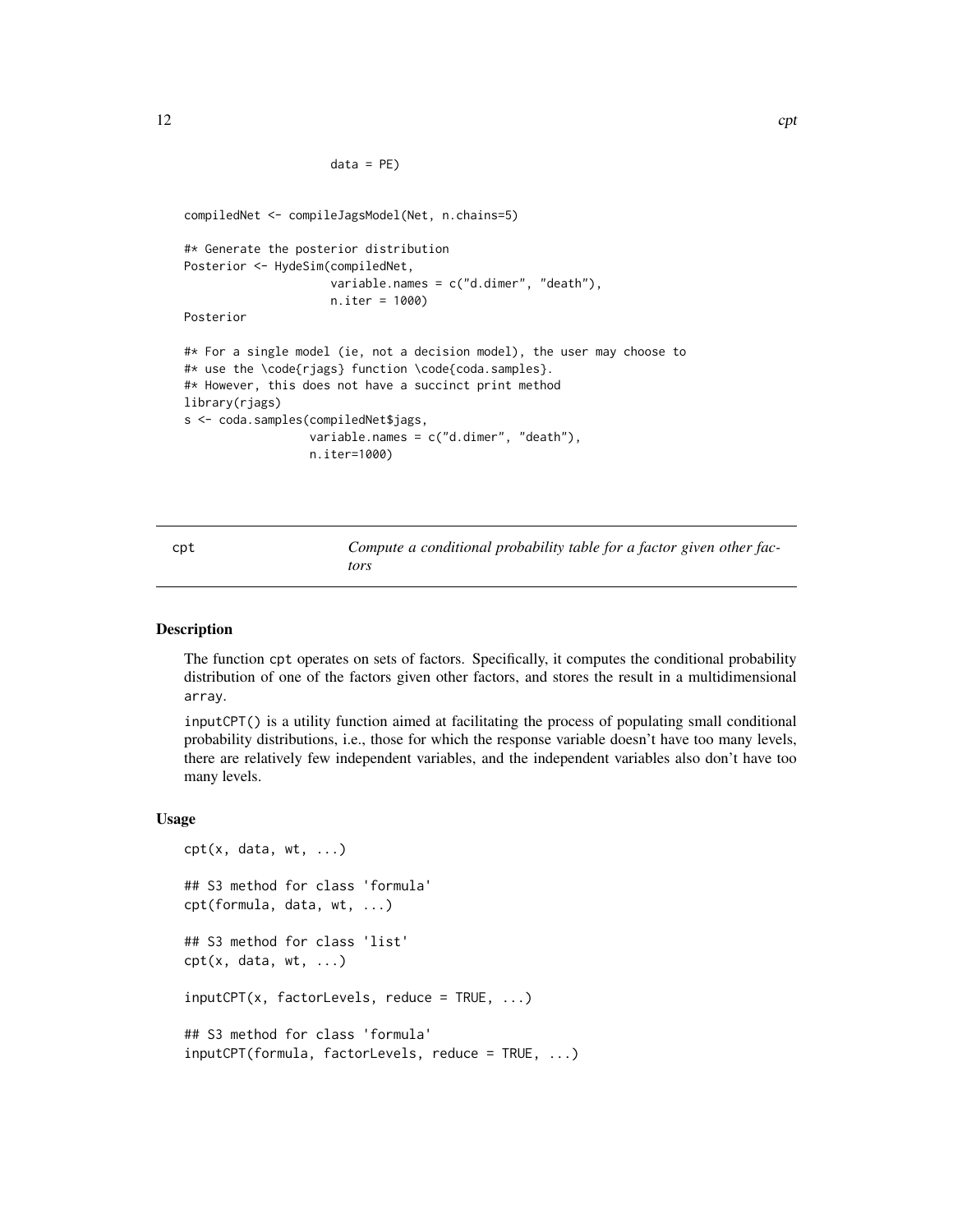```
## S3 method for class 'list'
inputCPT(x, factorLevels, reduce = TRUE, ...)
```
#### Arguments

| $\mathsf{x}$ | a list containing the names of the variables used to compute the conditional<br>probability table. See details.                                                                                                                                                                                                                                                                                                                                                                                               |
|--------------|---------------------------------------------------------------------------------------------------------------------------------------------------------------------------------------------------------------------------------------------------------------------------------------------------------------------------------------------------------------------------------------------------------------------------------------------------------------------------------------------------------------|
| data         | a data frame containing all the factors represented by the formula parameter.                                                                                                                                                                                                                                                                                                                                                                                                                                 |
| wt           | (optional) a numeric vector of observation weights.                                                                                                                                                                                                                                                                                                                                                                                                                                                           |
| $\ddotsc$    | Additional arguments to be passed to other methods.                                                                                                                                                                                                                                                                                                                                                                                                                                                           |
| formula      | a formula specifying the relationship between the dependent and independent<br>variables.                                                                                                                                                                                                                                                                                                                                                                                                                     |
| factorLevels | (optional) a named list with the following structure: Variable names for the<br>factors specified in vars comprise the names of the list elements, and each list<br>element is a character vector containing the levels of the respective factor. See<br>examples.                                                                                                                                                                                                                                            |
| reduce       | set to TRUE if inputCPT() is to compute probabilities for the first level of the<br>dependent variable as the complement of the inputted probabilities correspond-<br>ing to the other levels of the dependent variable. For example, reduce = TRUE<br>with a binary dependent variable y (say, with levels 'no' and 'yes') will ask for<br>the probabilities of 'yes' at each combination of the independent variables, and<br>compute the probability of 'no' as their respective complements. See details. |

#### Details

If a formula object is entered for the vars parameter, the formula must have the following structure: *response ~ varl* + *var2* + *etc.*. The other option is to pass a named list containing two elements y and x. Element y is a character string containing the name of the factor variable in data to be used as the dependent variable, and element x is a character vector containing the name(s) of the factor variable(s) to be used as independent (or conditioning) variables.

In inputCPT(), when the parameter reduce is set to FALSE, any non-negative number (e.g., cell counts) is accepted as input. Conditional probabilities are then calculated via a normalization procedure. However, when reduce is set to TRUE, a) only probabilities in [0,1] are accepted and b) all inputted probabilities for each specific combination of independent variable values must not sum to a value greater than 1 (or the calculated probability for the first level of the dependent variable would be negative).

The cpt() function with a weight vector passed to parameter wt works analogously to inputCPT(reduce = FALSE), i.e., it accepts any non-negative vector, and computes the conditional probability array by normalizing sums of weights.

#### Author(s)

Jarrod Dalton and Benjamin Nutter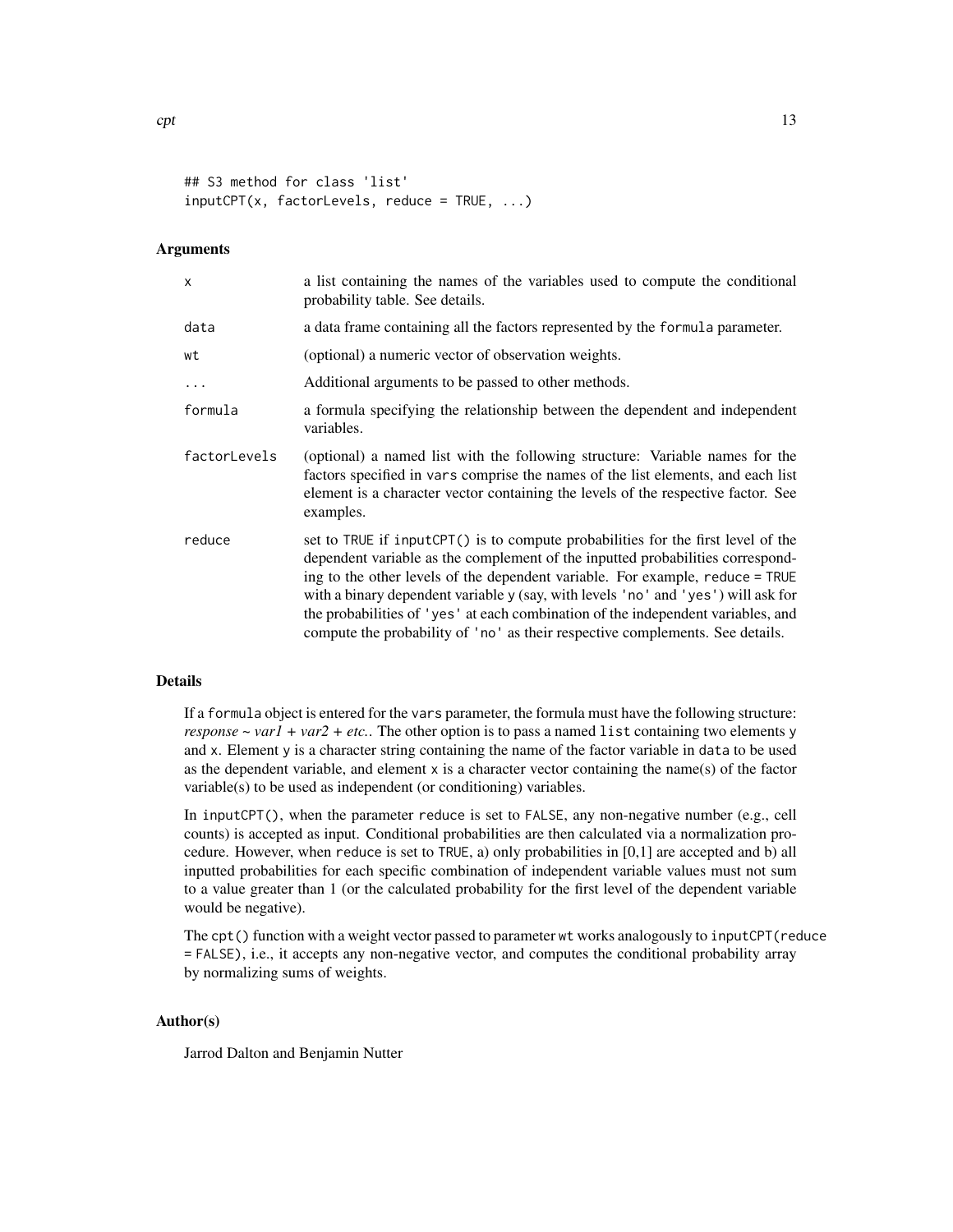# Examples

```
# a very imbalanced dice example
n <- 50000
data <- data.frame(
 di1 = as.factor(1:6 %*% rmultinom(n,1,prob=c(.4,.3,.15,.10,.03,.02))),
 di2 = as.factor(1:6 %*% rmultinom(n,1,prob=rev(c(.4,.3,.15,.10,.03,.02)))),
 di3 = as.factor(1:6 %*% rmultinom(n,1,prob=c(.15,.10,.02,.3,.4,.03)))
\mathcal{L}cpt1 \leftarrow cpt(di3 \sim di1 + di2, data)
cpt1[di1 = 1, di2 = 4, ] # Pr(di3 | di1 = 1, di2 = 4)
cpt1["1","4",]
cpt1[1,4,]
plyr::aaply(cpt1, c(1,2), sum) # card(di1)*card(di2) matrix of ones
1 \le -\text{list}(y = \text{"di3", x = c("di1", \text{"di2"}))}all(cpt(1, data) == cpt1)## Not run:
inputCPT(wetGrass ~ rain + morning)inputCPT(wetGrass ~ rain + morning,factorLevels <- list(wetGrass = c("dry","moist","VeryWet"),
                               rain = c("nope", "yep"),morning = c("NO", "YES"),
         reduce = FALSE)
## End(Not run)
```
expectedVariables *List Expected Parameter Names and Expected Variables Names*

#### Description

To assist in formula that defines the relationship to a node, expectedVariables returns to the console a sample string that can be pasted into setNode and populated with the desired coefficients.

#### Usage

expectedVariables(network, node, returnVector = FALSE) expectedParameters(network, node, returnVector = FALSE)

<span id="page-13-0"></span>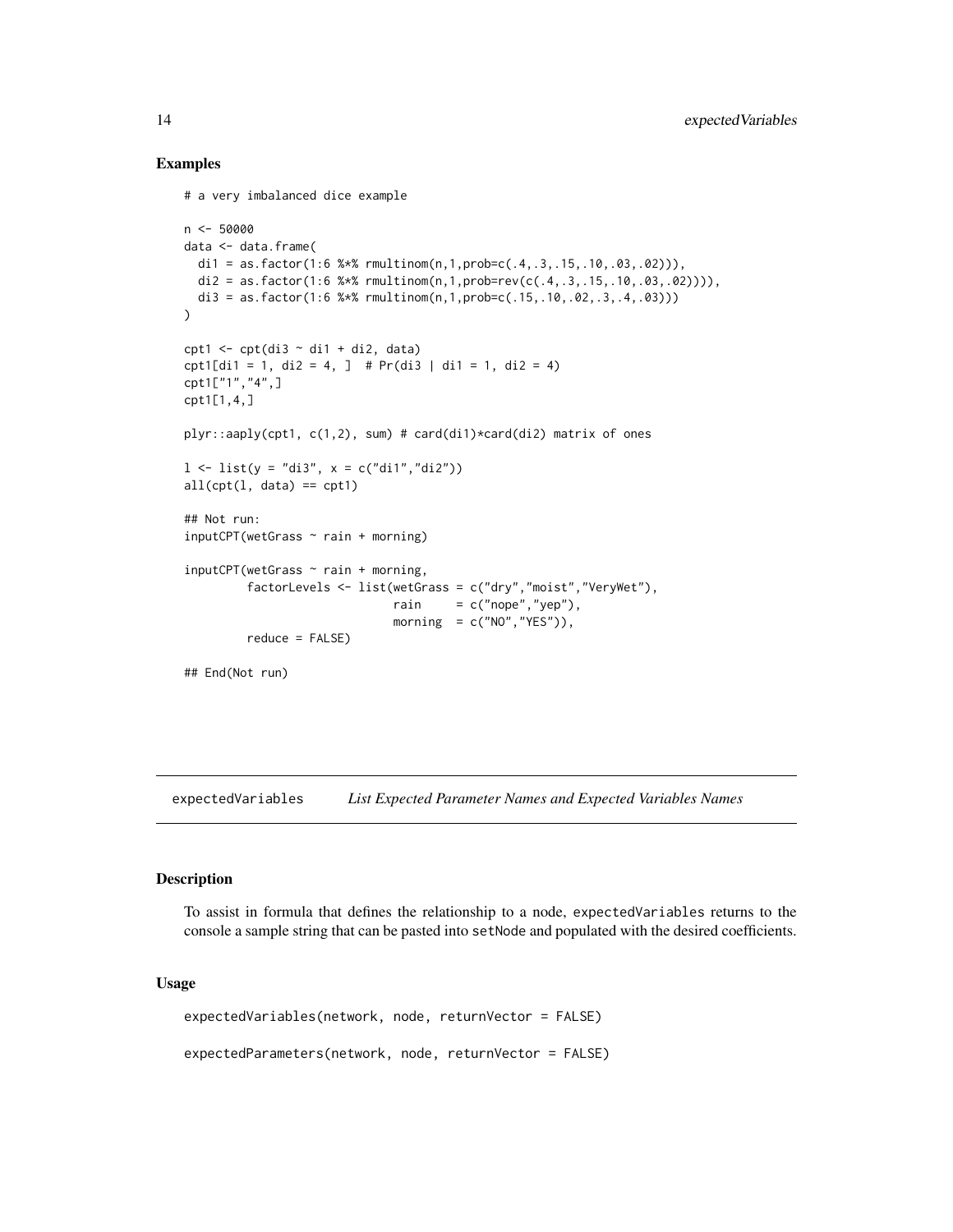# <span id="page-14-0"></span>factorFormula 15

#### **Arguments**

| network      | A HydeNetwork object.                                                            |
|--------------|----------------------------------------------------------------------------------|
| node         | A node name within network                                                       |
| returnVector | Logical. If FALSE, the sample string for use in set Node is returned. Otherwise, |
|              | the vector of parent names is returned.                                          |

# Details

Each node is calculated as a model of its parents. If no training data are provided to the network, the user is expected to provide appropriate estimates of the regression coefficients for the model.

returnVector will generally be set to FALSE for most uses, but can be set to TRUE for use in error checking. For example, in setNode, if not all of the parents have been given a coefficient (or if too few coefficients have been given), the vector of names is supplied.

#### Author(s)

Jarrod Dalton and Benjamin Nutter

### Examples

```
data(PE, package="HydeNet")
Net <- HydeNetwork(~ wells +
                     pe | wells +
                     d.dimer | pregnant*pe +
                     angio | pe +
                     treat | d.dimer*angio +
                     death | pe*treat)
expectedVariables(Net, wells)
expectedVariables(Net, treat)
expectedVariables(Net, treat, returnVector=TRUE)
expectedParameters(Net, wells)
expectedParameters(Net, wells, returnVector=TRUE)
```
factorFormula *Convert Factor Levels in Formula to Numeric Values*

# Description

When working in R, it is often more convenient to work in terms of the factor labels rather than the underlying numeric values. JAGS, however, requires that the numeric values be used. factorFormula permits the user to define formulae to be passed to JAGS using R style coding, and having factor levels translated to the underlying values as determined by the network structure.

#### Usage

```
factorFormula(form, network)
```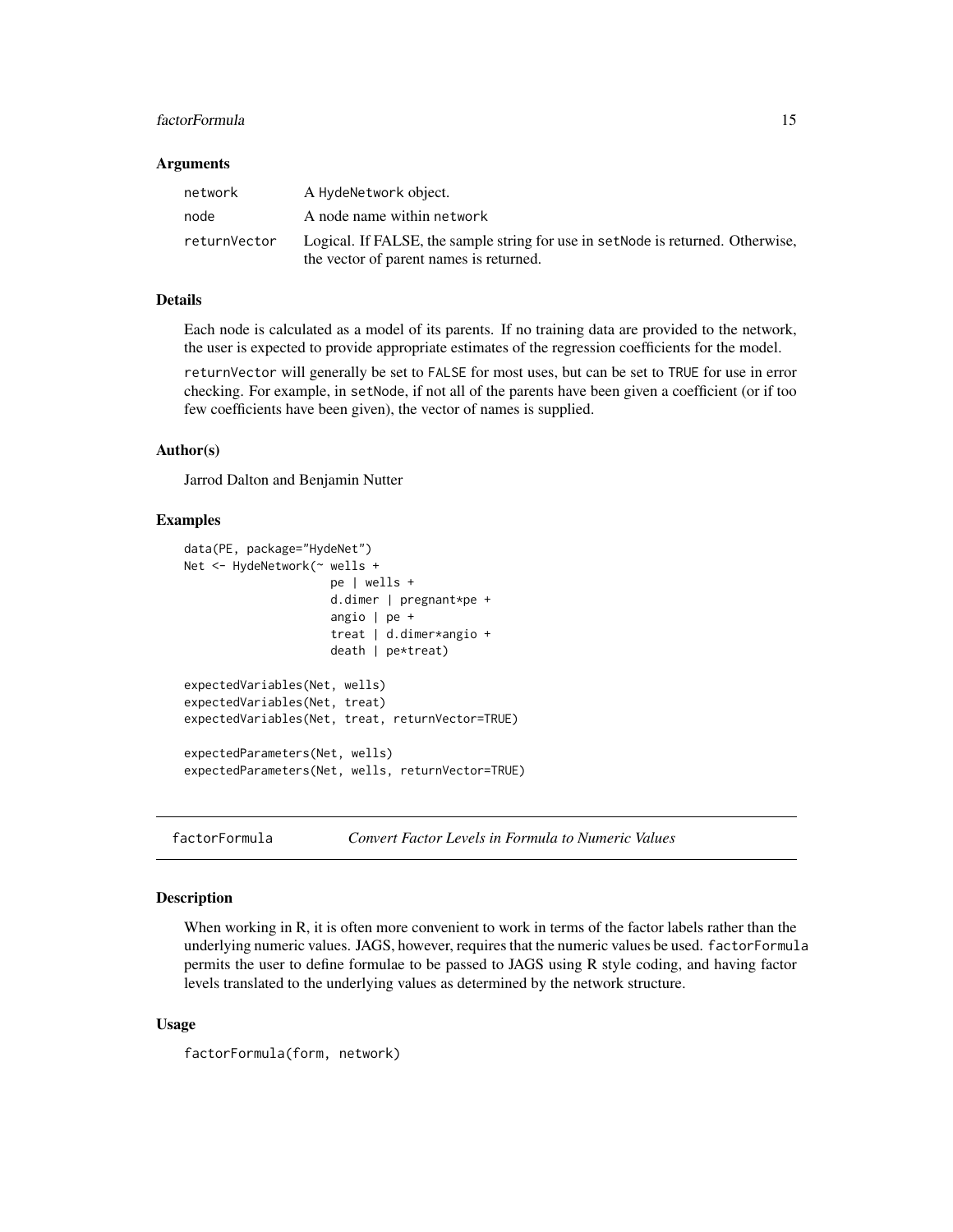#### <span id="page-15-0"></span>Arguments

| form    | A formula object.     |
|---------|-----------------------|
| network | A HydeNetwork object. |

# Details

It is assumed that factor variables will be used in logical comparisons of the format [variable\_name] == '[factor\_level]' and only this pattern is recognized in the text search. Single or double quotes may be used around the level, and the spaces around the == are optional.

#### Author(s)

Jarrod Dalton and Benjamin Nutter

# Examples

```
## Not run:
Net <- HydeNetwork(~ wells +
                    pe | wells +
                    d.dimer | pregnant*pe +
                    angio | pe +
                    treat | d.dimer*angio +
                    death | pe*treat,
                  data = PE)
factorFormula(form = payoff ~ (death == 'No') + (pe == 'Yes'),network = Net)
```
## End(Not run)

factorRegex *Produce Regular Expressions for Extracting Factor Names and Levels*

# Description

A utility function to produce a regular expression that can separate factor names and factor levels in the broom::tidy()\$term output.

#### Usage

factorRegex(fit)

#### Arguments

fit a model object

# Author(s)

Jarrod Dalton and Benjamin Nutter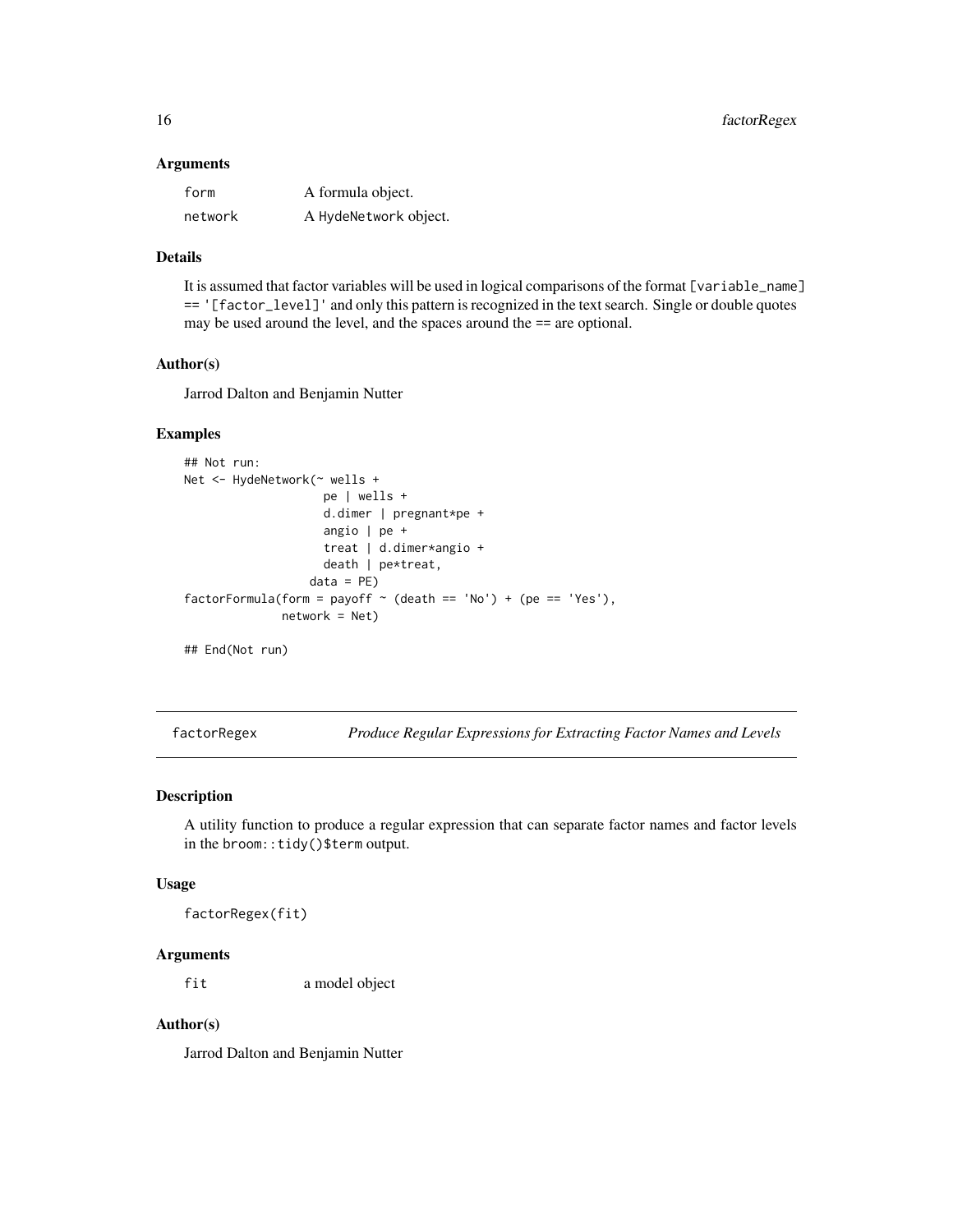# <span id="page-16-0"></span>HydeNetSummaries 17

#### Examples

```
data(PE, package = "HydeNet")
g6 <- glm(treat ~ d.dimer + angio, data=PE, family="binomial")
HydeNet:::factorRegex(g6)
```
HydeNetSummaries *HydeNet Summary Objects*

# Description

Summaries of HydeNetwork, compiled network, and compiled decision network objects.

#### Usage

## S3 method for class 'HydeNetwork' summary(object, ...)

#### Arguments

| object   | A HydeNet object to be summarized |
|----------|-----------------------------------|
| $\cdots$ | Additional arguments.             |

#### Author(s)

Jarrod Dalton and Benjamin Nutter

HydeNetwork *Define a Probablistic Graphical Network*

# Description

Using either a directed acyclic graph (DAG) or a list of models, define a probabilistic graphical network to serve as the basis of building a model.

#### Usage

```
HydeNetwork(nodes, ...)
## S3 method for class 'formula'
HydeNetwork(nodes, data = NULL, ...)
## S3 method for class 'list'
HydeNetwork(nodes, ...)
```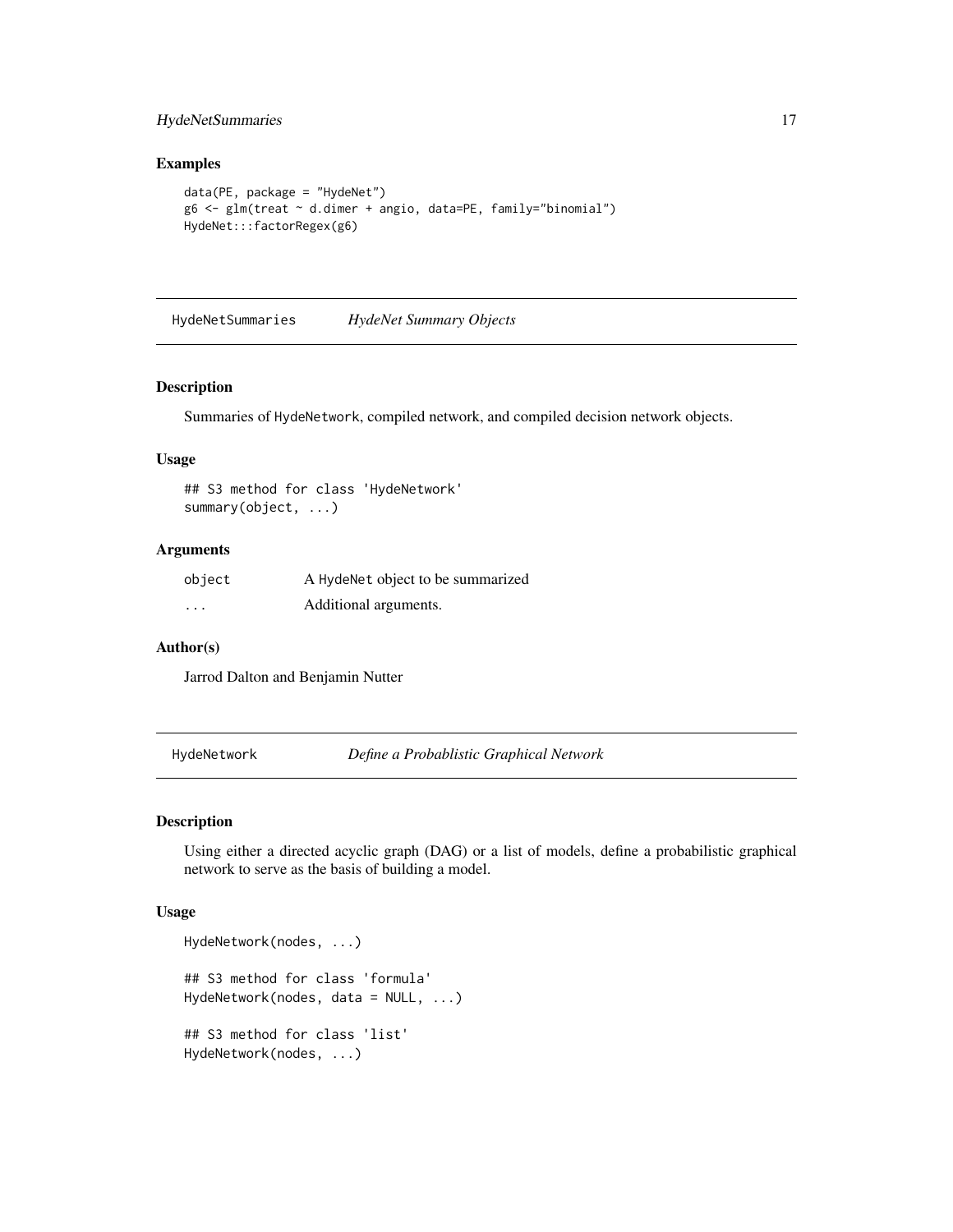18 HydeNetwork **HydeNetwork** 

#### Arguments

| nodes    | Either a formula that defines the network or a list of model objects. |
|----------|-----------------------------------------------------------------------|
| $\cdots$ | additional arguments to other methods. Not currently used.            |
| data     | A data frame with the data for estimating node parameters.            |

### Details

The DAG becomes only one element of the object returned by HydeNetwork. The dag object is used to extract the node names and a list of parents for each node. These will be used to help quantify the relationships.

When given a formula, the relationships are defined, but are not quantified until writeNetworkModel is called.

When a list of models is given, rather than refitting models when writeNetworkModel is called, the quantified relationships are placed into the object.

# Value

Returns an object of class HydeNetwork. The object is really just a list with the following components:

- nodes a vector of node names
- parents a named list with each element being a vector of parents for the node named.
- nodeType a named list with each element specifying the JAGS distribution type.
- nodeFormula a named list with the formulae specifying the relationships between nodes.
- nodeFitter a named list giving the fitting function for each node.
- nodeFitterArgs A named list with additional arguments to be passed to fitter functions.
- nodeParams A named list. Each element is a vector of parameters that will be expected by JAGS.
- fromData A named list with the logical value of whether parameters should be estimated from the data.
- nodeData A named list with the data for each node. If a node's entry in fromData is TRUE and nodeData is NULL, it will look to the data attribute instead.
- factorLevels If the vector associated with the node is a factor (or character), the levels of the factor are stored here. Although it may seem redundant, it allows factor levels to be specified in cases where the node is not define with data. If data are provided to the node, this element is determined from the data and cannot be manually overwritten.
- nodeModel A list of model objects. This is a storing place for models that have already been fit so that they don't have to be refit again.
- nodeDecision A named list of logical flags for whether the node is a decision node or not.
- nodeUtility A named list of logical flags for whether the node is a utility node or not.
- dag The adjacency matrix defining the network. Most of the plotting utilities will be based on this element.
- data A common data frame for nodes that do not have their own unique data source.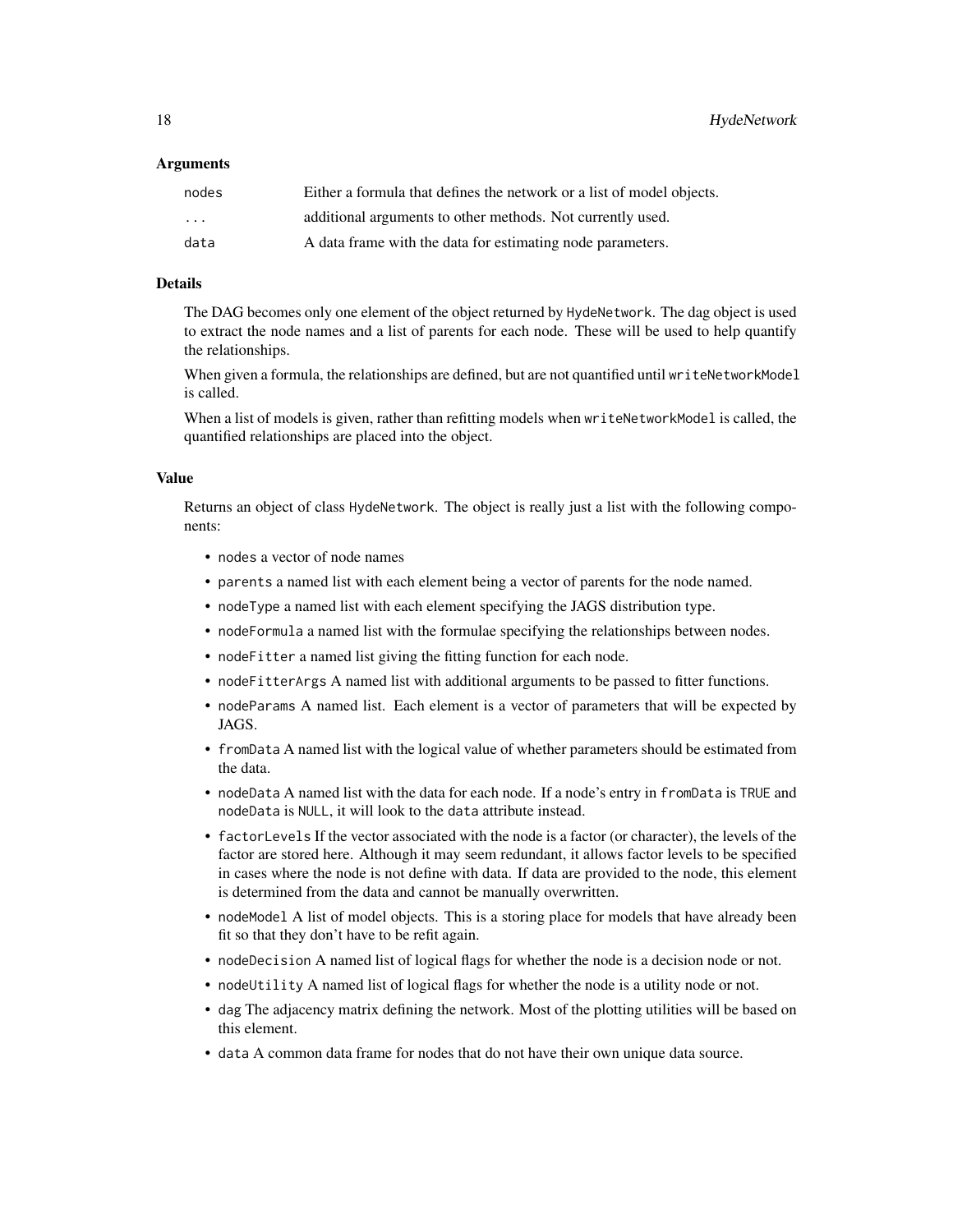#### <span id="page-18-0"></span>HydeSim 19

• network\_formula The original formula passed to construct the model.

@note These objects can get pretty large. In versions of R earlier than 3.2, it can take a while to print the large network objects if you simply type the object name into the console. It is recommended that you always explicitly invoke the 'print' function (ie, print(Net) instead of just Net) to save yourself some valuable time.

# Author(s)

Jarrod Dalton and Benjamin Nutter

#### Examples

```
#* Formula Input
Net <- HydeNetwork(~ wells +
                      pe | wells +
                      d.dimer | pregnant*pe +
                      angio | pe +
                      treat | d.dimer*angio +
                      death | pe*treat,
                      data = PE)
print(Net)
#* Model Input
g1 \leftarrow \text{lm}(wells \sim 1, data=PE)g2 <- glm(pe ~ wells, data=PE, family="binomial")
g3 \leq Im(d.dimer \sim pe + pregnant, data=PE)g4 <- xtabs(~ pregnant, data=PE)
g5 <- glm(angio ~ pe, data=PE, family="binomial")
g6 <- glm(treat ~ d.dimer + angio, data=PE, family="binomial")
g7 <- glm(death ~ pe + treat, data=PE, family="binomial")
bagOfModels <- list(g1,g2,g3,g4,g5,g6,g7)
bagNet <- HydeNetwork(bagOfModels)
print(bagNet)
```
HydeSim *Simulated Distributions of a Decision Network*

#### Description

The simulated distributions of the decision network can be evaluated to determine the probabilistic outcomes based on the decision inputs in the model as well as subject specific factors.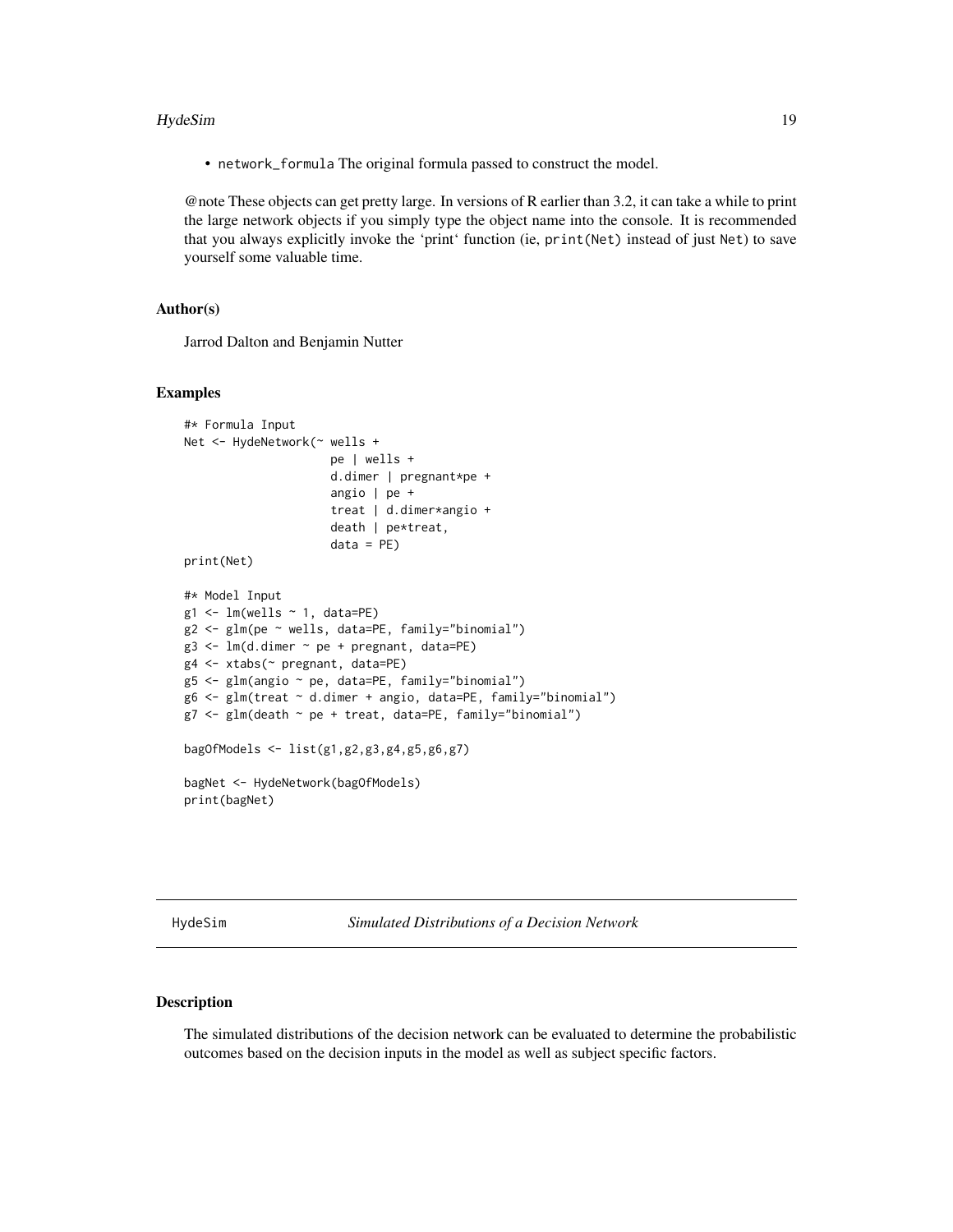# Usage

```
HydeSim(
  cHN,
  variable.names,
 n.iter,
  thin = 1,
  ...,
 monitor_observed = TRUE,
 bind = TRUE)
HydePosterior(...)
```
# Arguments

| cHN              | A compiledHydeNetwork object as returned by compileJagsNetwork.                                                                                                                                                                                           |  |
|------------------|-----------------------------------------------------------------------------------------------------------------------------------------------------------------------------------------------------------------------------------------------------------|--|
|                  | variable names a character vector giving the names of variables to be monitored.                                                                                                                                                                          |  |
| n.iter           | number of iterations to monitor.                                                                                                                                                                                                                          |  |
| thin             | thinning interval for monitors.                                                                                                                                                                                                                           |  |
| $\ddots$ .       | options arguments that are passed to the update method for jags model objects.                                                                                                                                                                            |  |
| monitor_observed |                                                                                                                                                                                                                                                           |  |
|                  | If TRUE, the observed or fixed variables (those passed to the data argument<br>in compileJagsNetwork) are forced into variable.names if not already pro-<br>vided. This is recommended, especially if you will be binding multiple JAGS<br>runs together. |  |
| bind             | Logical. If TRUE, simulated distributions will be bound into a single data frame.<br>If FALSE, the standard output from rjags is returned.                                                                                                                |  |

# Details

This is essentially a wrapper around coda.samples that returns in a list the output for each run of coda.samples over the rows of the policy/decision matrix given in the data argument of compileJagsNetwork.

# Value

A list of class HydeSim with elements codas (the MCMC matrices from coda.samples), observed (the values of the variables that were observed), dag (the dag object for convenience in displaying the network), and factorRef (giving the mappings of factor levels to factor variables).

#### Author(s)

Jarrod Dalton and Benjamin Nutter

# Examples

```
data(PE, package="HydeNet")
Net <- HydeNetwork(~ wells +
```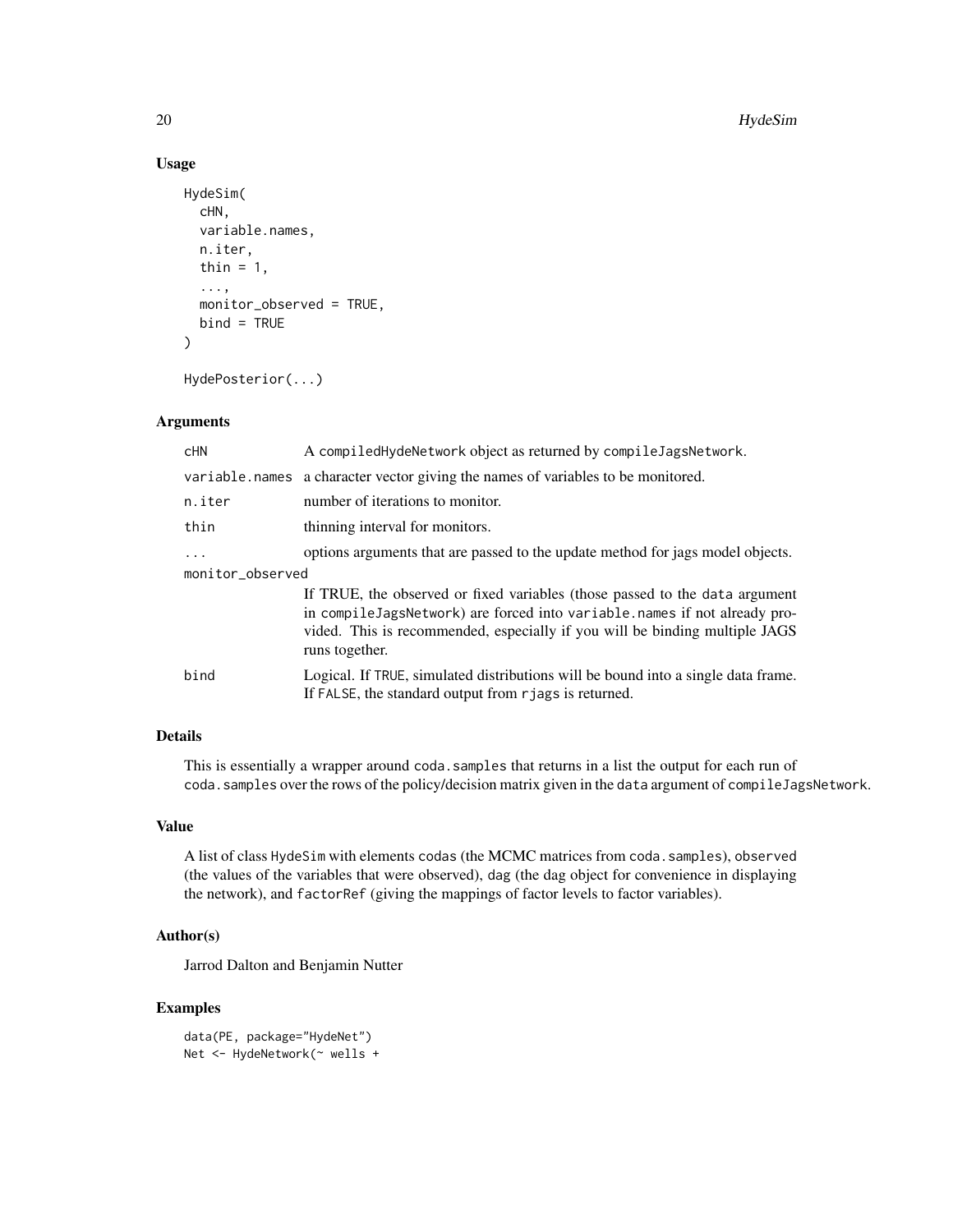```
pe | wells +
                     d.dimer | pregnant*pe +
                     angio | pe +
                     treat | d.dimer*angio +
                     death | pe*treat,
                     data = PE)
compiledNet <- compileJagsModel(Net, n.chains=5)
#* Generate the posterior distribution
Posterior <- HydeSim(compiledNet,
                           variable.names = c("d.dimer", "death"),
                           n.iter = 1000)
#* Posterior Distributions for a Decision Model
Net <- setDecisionNodes(Net, angio, treat)
decisionNet <- compileDecisionModel(Net, n.chains=5)
decisionsPost <- HydeSim(decisionNet,
                               variable.names = c("d.dimer", "death"),
                               n.iter = 1000)
```

```
HydeUtilities Hyde Network Utility Functions
```
### Description

The functions described below are unexported functions that are used internally by HydeNet to prepare and modify network objects and prepare JAGS code.

#### Usage

```
termName(term, reg)
decisionOptions(node, network)
makeJagsReady(mdl, factorRef, bern)
matchLevelNumber(t, lev)
matchVars(terms, vnames)
nodeFromFunction(node_fn)
policyMatrixValues(node, network)
polyToPow(poly)
```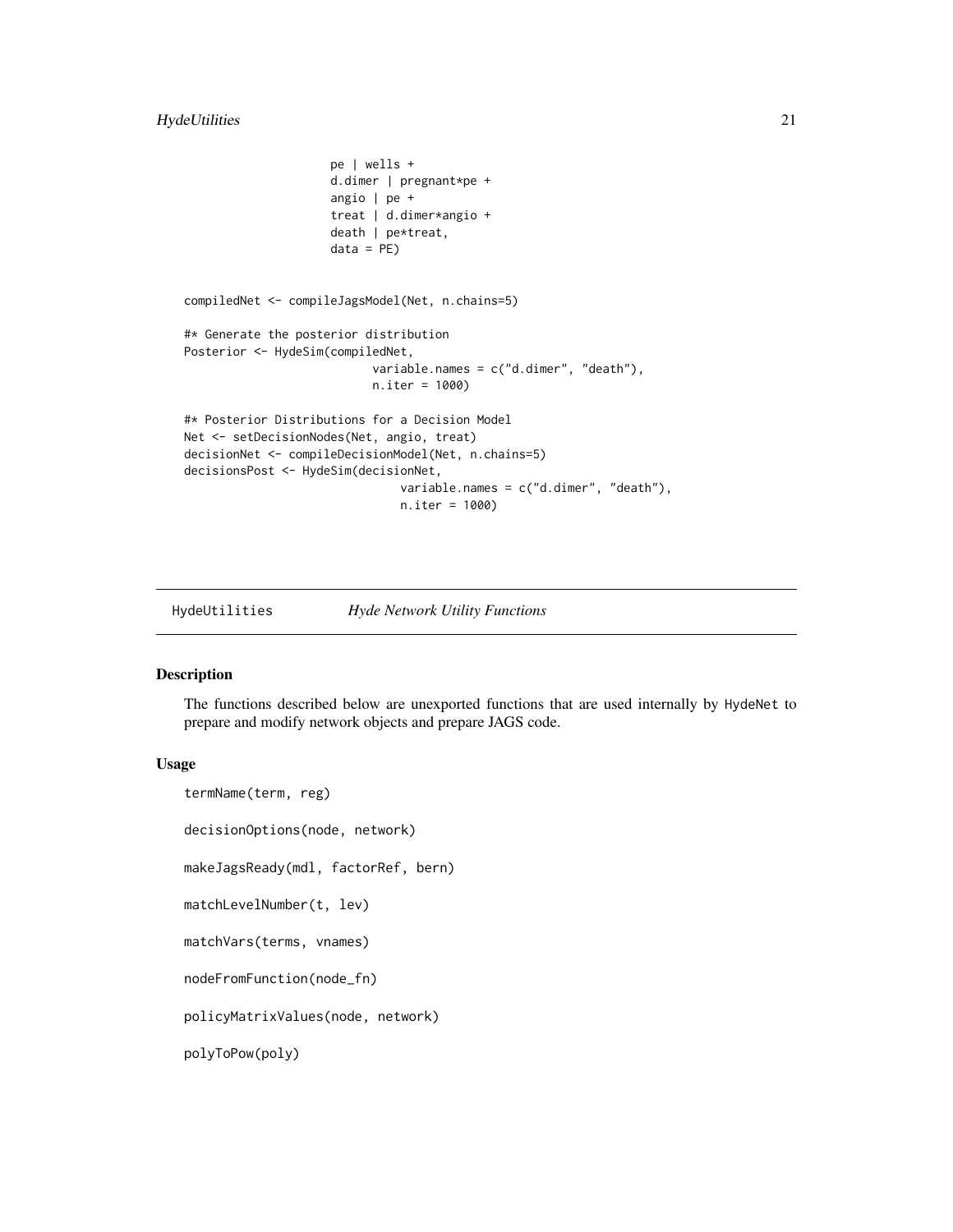# 22 HydeUtilities

validateParameters(params, dist)

makeFactorRef(network)

dataframeFactors(dataframe)

factor\_reference(data)

#### Arguments

| term      | Usually the term column from the output of $b$ room::tidy()                                                          |
|-----------|----------------------------------------------------------------------------------------------------------------------|
| reg       | A regular expression, usually provided by factorRegex                                                                |
| node      | Character string indicating a node in a network                                                                      |
| network   | A Hyde Network Object                                                                                                |
| md1       | Output from broom::tidy()                                                                                            |
| factorRef | A list of data frames mapping factors to levels                                                                      |
| bern      | bernoulli node names.                                                                                                |
| t         | Usually the term_name column generated within makeJagsReady                                                          |
| lev       | usually the level_value column generated within makeJagsReady                                                        |
| terms     | A vector of term names, usually from a broom: : tidy object.                                                         |
| vnames    | A vector of term names, usually from network\$nodes.                                                                 |
| node_fn   | A character string representing a function passed in a model formula                                                 |
| poly      | A single term for which the polynomial components should be converted to the<br>JAGS pow() function.                 |
| params    | The list of parameters given in the  argument of setNode                                                             |
| dist      | The JAGS distribution function name. Appropriate names are in the FnName<br>column of the jagsDists data object.     |
| dataframe | A data frame. The data frame will be searched for factors and a reference table<br>(another data frame) is returned. |
| data      | A data frame.                                                                                                        |

# Details

termName: In most model objects, factors in the model are represented as [variable][level]. This utility function pulls out the [variable] component. This is typically called from within makeJagsReady.

decisionOptions: When compiling multiple JAGS models to evaluate the effect of decision nodes, the options for each decision node are extracted by this utility.

makeJagsReady: Manages the presence of factors in interactions and makes sure the proper numeric factor value is given to the JAGS code. This is called from within a writeJagsFormula call.

matchLevelNumber: Assigns the correct numeric value of a level to a factor variable in a model. This is called from within makeJagsReady.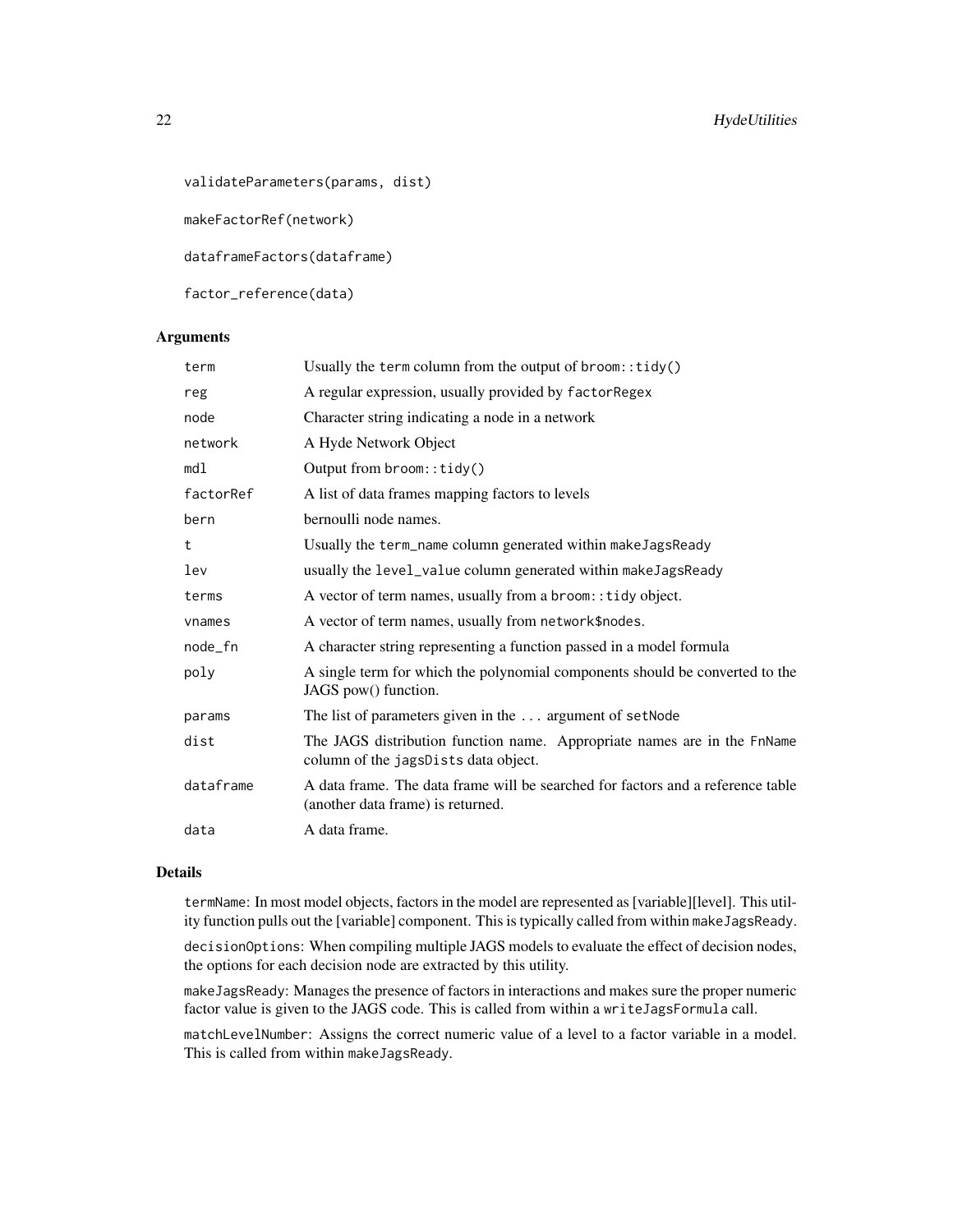#### <span id="page-22-0"></span>inputCPTExample 23

matchVars: Given a list of existing node names, the terms of a formula are matched to the node names. This allows functions to be used in formula defintions. Most commonly, factor(var) would get reduced to var, which is a node name that JAGS will understand. There is still limited ability for translation here, and matchVars assumes that the longest match is the desired match. If you pass a function with two node names, the longer of the two will be taken and JAGS will likely fail.

nodeFromFunction: This is a utility function necessary to make modelToNode work properly. A node vector was needed to pass to matchVars, and this is the mechanism to generate that vector.

polyToPow: converts polynomials generated by the poly function to use the pow function in JAGS.

validateParameters: Users may pass parameters to the JAGS code using the setNode function. If a faulty parameter is given, such as lambda = -10 for a poisson distribution (lambda must be positive in a Poisson distribution), the error returned by JAGS may not clear enough to diagnose a problem that presented several steps earlier in the code. validateParamters allows the user to receive instant feedback on the appropriateness of the code.

Logical expressions for comparisons are stored in the jagsDists data object (data(jagsDists,package='Hyde')). This is a utility function used only within setNode and is not visible to the user.

# Author(s)

Jarrod Dalton and Benjamin Nutter

| inputCPTExample | Example Conditional Probability Table Resulting from the inputCPT |
|-----------------|-------------------------------------------------------------------|
|                 | function.                                                         |

# **Description**

This is an example of the output generated by the inputCPT function as illustrated in the article being submitted to JSS. It is saved as an object named h in the article.

#### Usage

```
inputCPTExample
```
#### Format

An object of class cpt (inherits from array) with 2 rows and 2 columns.

#### Source

No Source. It's really just made up.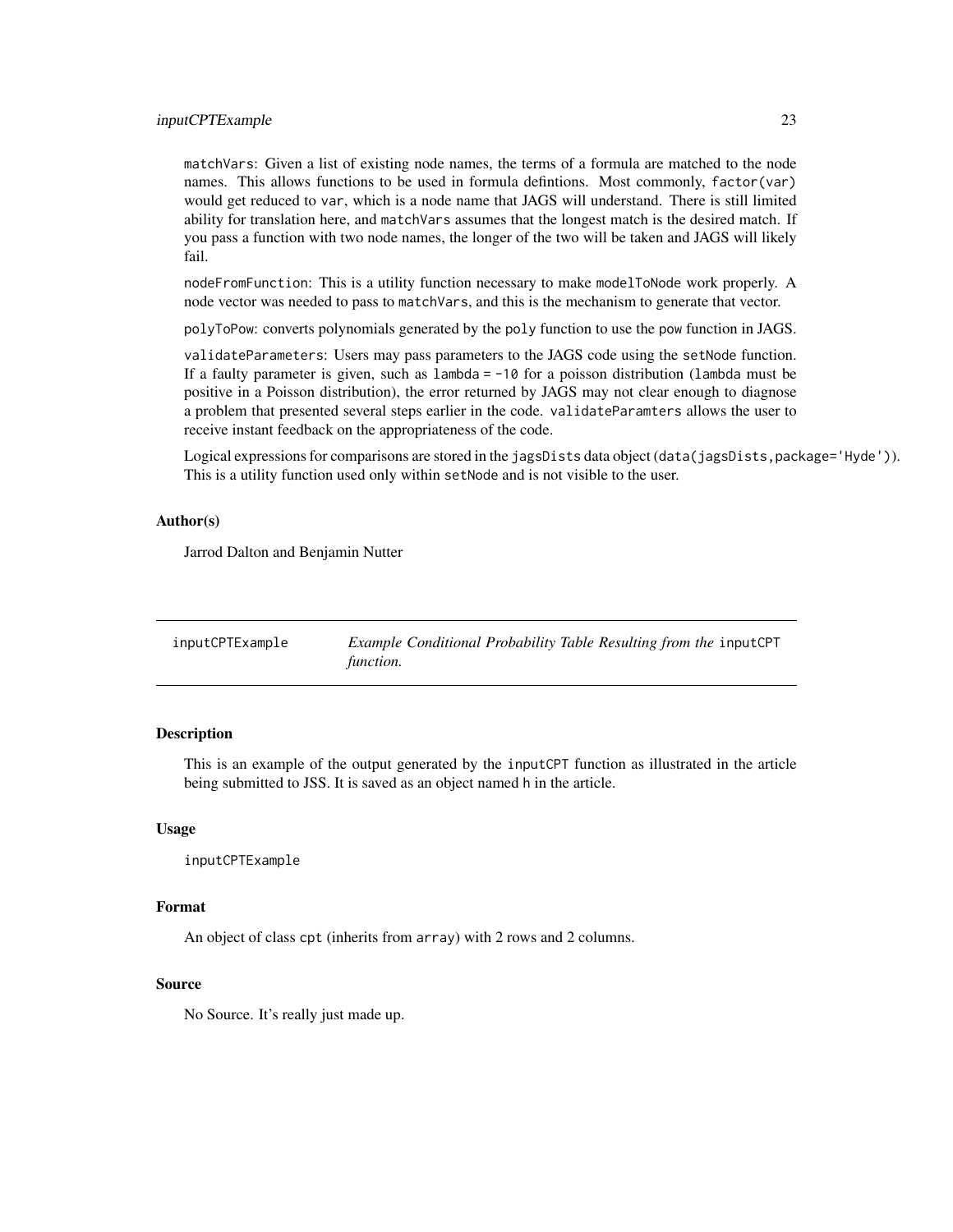<span id="page-23-0"></span>

# Description

A dataset listing the JAGS probability distributions and their parameters

#### Usage

jagsDists

# Format

A data frame with 30 rows and 7 variables:

DistName Distribution Name

FnName JAGS Function Name

FnNameR R Function Name

xLow Minimum value for x, the random variable

xHigh Maximum value for x, the random variable

Parameters Names of the JAGS parameters

RParameter R function argument name

paramLimit Limits on the parameter

paramLogic The text of a logical check used in setNode to ensure stated parameters are valid.

Rsupport Logical value, indicating if an R equivalent is supported by HydeNet

# Source

[http://people.stat.sc.edu/hansont/stat740/jags\\_user\\_manual.pdf](http://people.stat.sc.edu/hansont/stat740/jags_user_manual.pdf)

jagsFunctions *JAGS Functions Compatible with R.*

# Description

A dataset listing the JAGS functions and their R equivalents.

#### Usage

jagsFunctions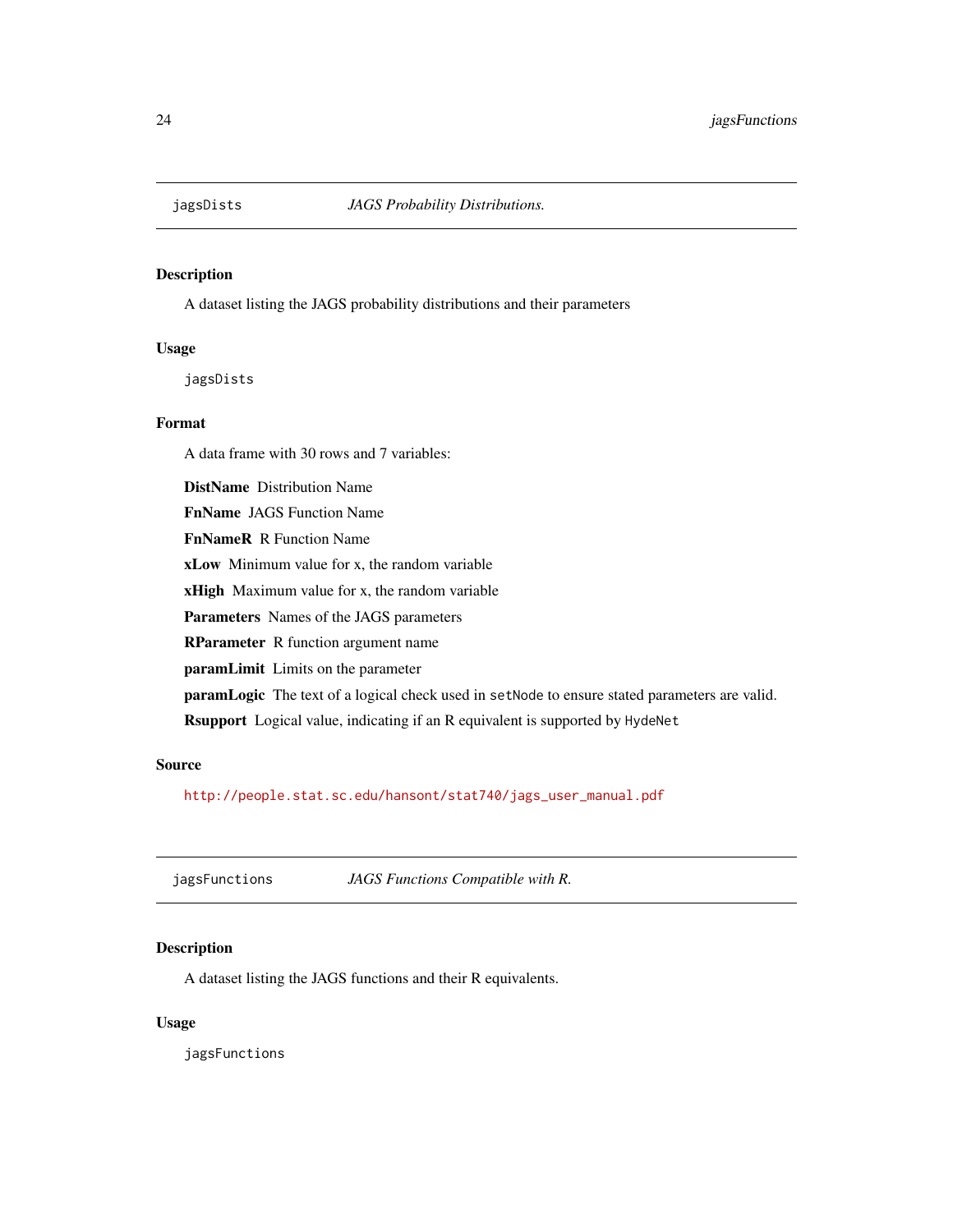# <span id="page-24-0"></span>Format

A data frame with 30 rows and 3 variables:

jags\_function JAGS function name

r\_function R function Name

r\_package R package where the function is found.

# Source

[http://people.stat.sc.edu/hansont/stat740/jags\\_user\\_manual.pdf](http://people.stat.sc.edu/hansont/stat740/jags_user_manual.pdf)

mergeDefaultPlotOpts *rdname plot.HydeNetwork*

# Description

rdname plot.HydeNetwork

# Usage

mergeDefaultPlotOpts(network, node\_df)

# Arguments

| network | a HydeNetwork object             |
|---------|----------------------------------|
| node df | A data frame of node attributes. |

modelToNode *Convert a Model Object to a Network Node*

#### Description

In cases where model objects may already be fit and established, they can be used to generate a network without having to refit the models or specify the distributions in setNode.

For models built with xtabs, although a data frame may be passed when building the model, it is not stored in the object. Thus, the data used to construct the models are not carried with the node.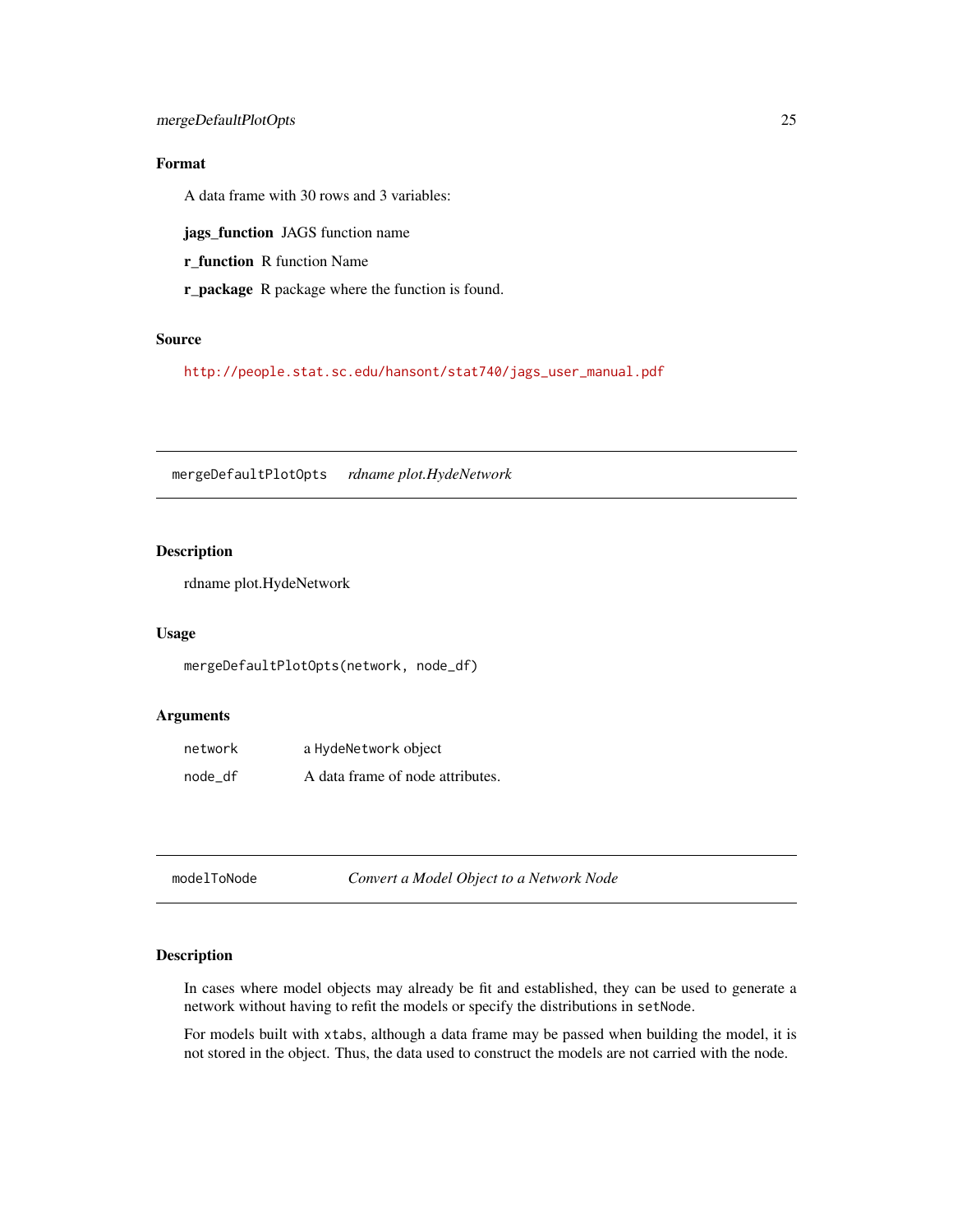# <span id="page-25-0"></span>Usage

```
modelToNode(model, nodes, ...)
## Default S3 method:
modelToNode(model, nodes, ...)
## S3 method for class 'cpt'
modelToNode(model, nodes, ...)
## S3 method for class 'glm'
modelToNode(model, nodes, ...)
## S3 method for class 'lm'
modelToNode(model, nodes, ...)
## S3 method for class 'multinom'
modelToNode(model, nodes, ...)
## S3 method for class 'survreg'
modelToNode(model, nodes, ...)
## S3 method for class 'xtabs'
modelToNode(model, nodes, ...)
```
# Arguments

| model    | A model object                                                           |
|----------|--------------------------------------------------------------------------|
| nodes    | A vector of node names, usually as network\$ nodes                       |
| $\cdots$ | Additional arguments to be passed to other functions. Currently ignored. |

PE *Pulmonary Embolism Dataset*

# Description

These are simulated data on 10,000 cases with suspected pulmonary embolism at a hospital.

#### Usage

PE

# Format

A data frame with 10000 rows and 7 variables:

wells Wells score (integer ranging from 1 to 10 indicating the degree to which PE is suspected based on clinical review of symptoms)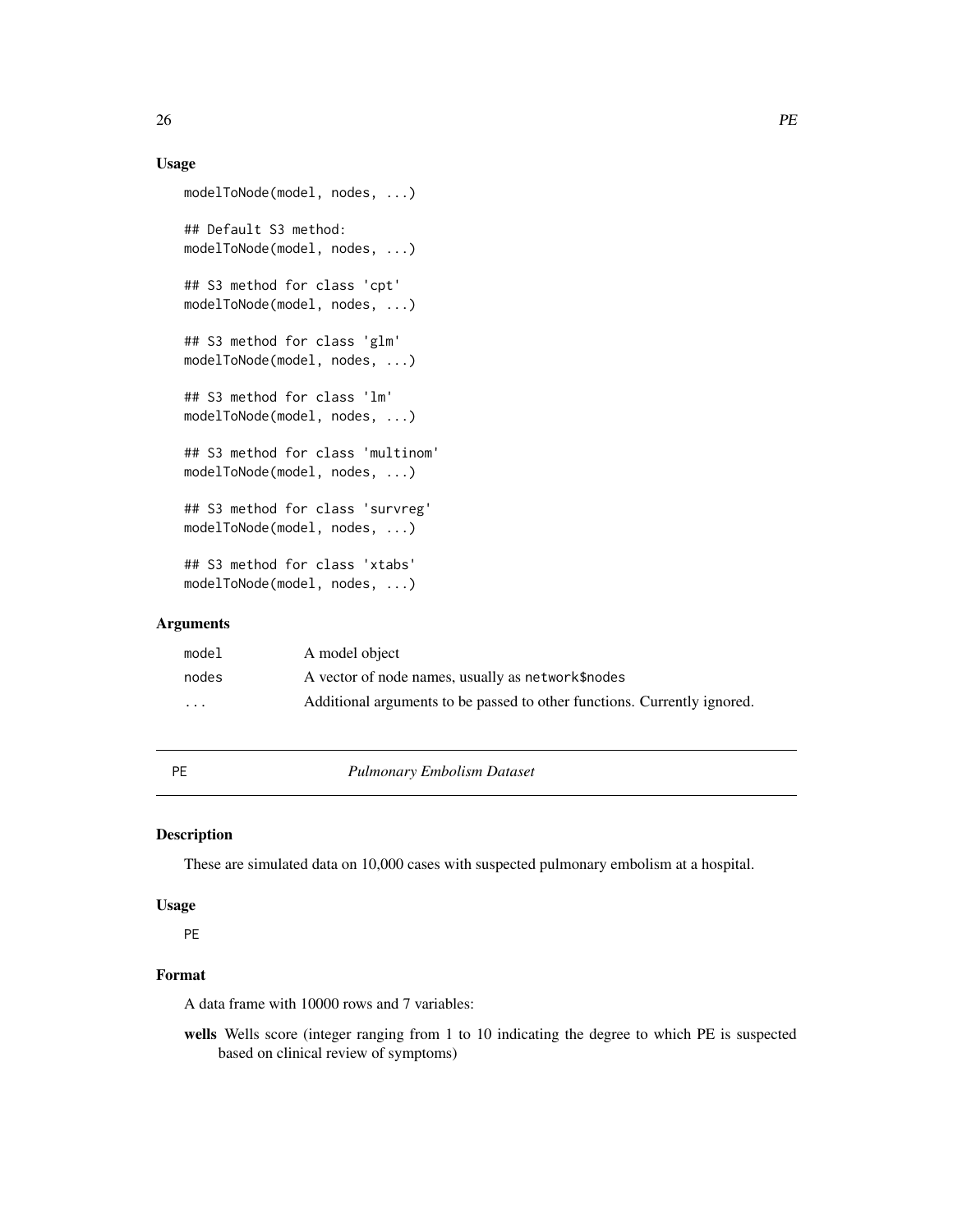<span id="page-26-0"></span>pregnant Factor indicating pregnancy (No, Yes) pe Factor indicating pulmonary embolism has occurred (No,Yes) angio Result of pulmonary angiography test (Negative, Positive) d.dimer Numeric result of diagnostic blood test called D-Dimer. treat Factor indicating whether or not treatment for PE was administered (No,Yes) death Factor indicating patient mortality (No, Yes)

#### Source

Simulated data - not from real patients.

plot.HydeNetwork *Plotting Utilities for Probabilistic Graphical Network*

#### Description

Generate and customize plots of a HydeNetwork class network. HydeNet provides some initial defaults for standard variable nodes, deterministic nodes, decision nodes, and utility nodes. Since these nodes are assumed to be of inherent difference and interest, the options are defined in a way to make these easier to identify in a plot. The default options may be altered by the user to their liking by invoking HydePlotOptions. Node attributes are more fully explained in the documentation for the DiagrammeR package. Individual nodes may be define with customNode.

#### Usage

```
## S3 method for class 'HydeNetwork'
plot(
 x,
  customNodes = NULL,
  customEdges = NULL,
  ...,
  removeDeterm = FALSE,
  useHydeDefaults = TRUE
)
mergeCustomNodes(node_df, customNodes)
mapEdges(n, p, node_df)
mergeCustomEdges(edge_df, customEdges)
customNode(node_id, ...)
HydePlotOptions(
  variable = NULL,
  determ = NULL,
```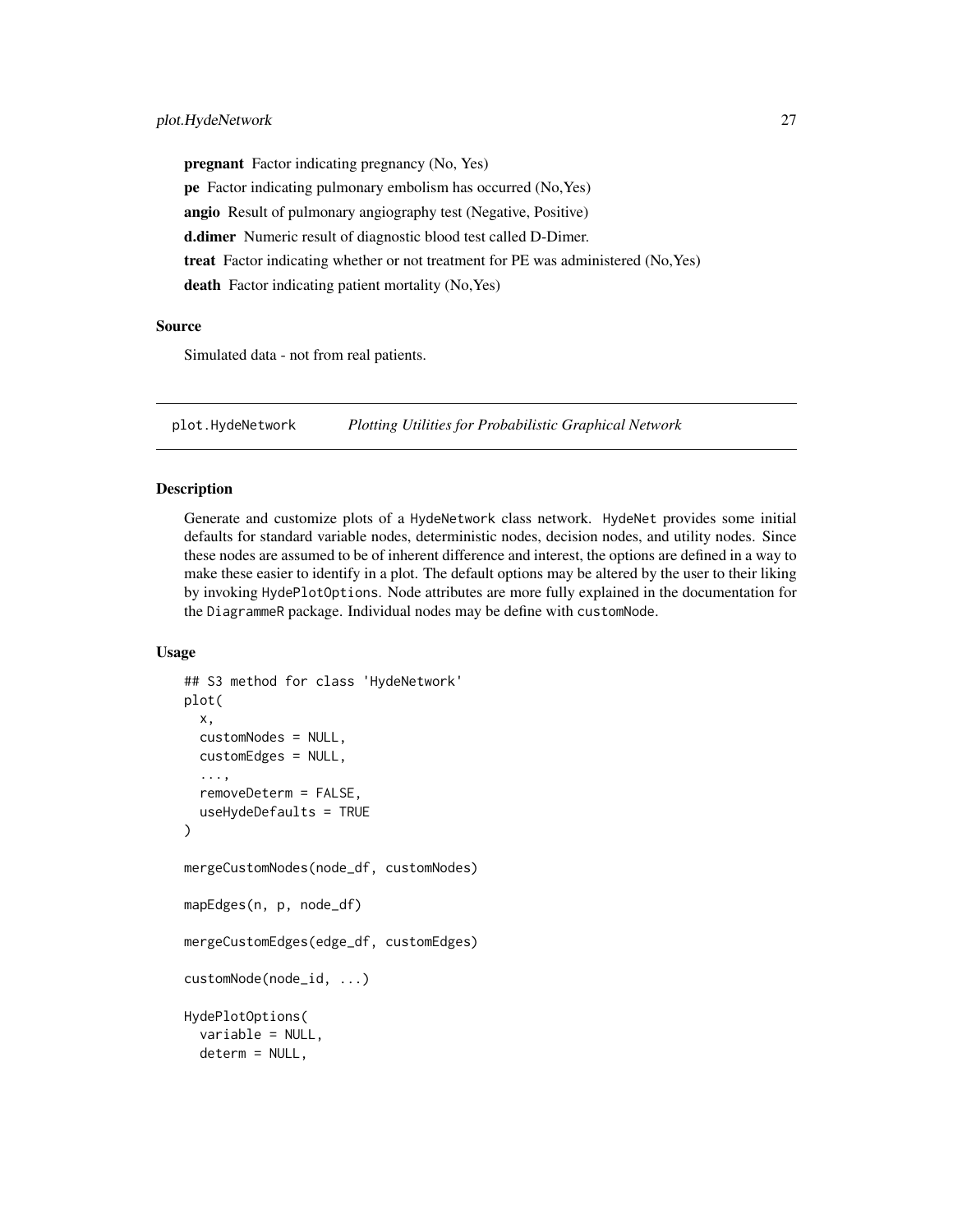```
decision = NULL,
  utility = NULL,
  restorePackageDefaults = FALSE
\lambda
```
# Arguments

| X                      | an object of class HydeNetwork                                                                                                                                                               |  |
|------------------------|----------------------------------------------------------------------------------------------------------------------------------------------------------------------------------------------|--|
| customNodes            | a data frame giving additional specifications for nodes. The customizations pro-<br>vided here will override the default settings.                                                           |  |
| customEdges            | a data frame giving custom settings for edges (arrows) between nodes.                                                                                                                        |  |
| .                      | for the plot method, additional arguments to be passed to DiagrammeR:: render_graph.<br>For customNode, named node attributes to assign to a node's plotting character-<br>istics.           |  |
| removeDeterm           | A logical value. When FALSE (the default), it has no effect. When TRUE, de-<br>terministic nodes are removed from the network and a reduced plot with no<br>deterministic nodes is rendered. |  |
| useHydeDefaults        |                                                                                                                                                                                              |  |
|                        | A logical value indicating if the default plot parameters in options ("Hyde_plot0ptions")<br>should be applied to the plot.                                                                  |  |
| node_df                | A data frame of node attributes                                                                                                                                                              |  |
| n                      | node names from a network object                                                                                                                                                             |  |
| p                      | the list of parents from a network object                                                                                                                                                    |  |
| edge_df                | The default edge attribute data frame                                                                                                                                                        |  |
| node_id                | The name of a node in a HydeNetwork object. May be quoted or unquoted.                                                                                                                       |  |
|                        | variable, determ, decision, utility                                                                                                                                                          |  |
|                        | Named lists of attributes to use as defaults node attribute settings for each vari-<br>able type.                                                                                            |  |
| restorePackageDefaults |                                                                                                                                                                                              |  |
|                        | A logical value. When TRUE, the original package defaults are restored.                                                                                                                      |  |

# Details

GraphViz is an enormous set of resources for customizing and we cannot adequately describe them all here. See 'Sources' for links to additional documentation from the DiagrammeR package and the GraphViz website.

With its default settings, HydeNet makes use of five node attributes for plotting networks. These are

- style: By default, set to 'filled', but may also take 'striped', 'wedged', or 'radial'.
- fillcolor: The hexadecimal or X11 color name. In styles 'striped', 'wedged', or 'radial', this may take multiple colors separated by a colon (:).
- shape: the node shape. May take the values 'oval', 'diamond', 'egg', 'ellipse', 'square', 'triangle', or 'rect'
- fontcolor: The color of the node label.
- color: The color of the node's border.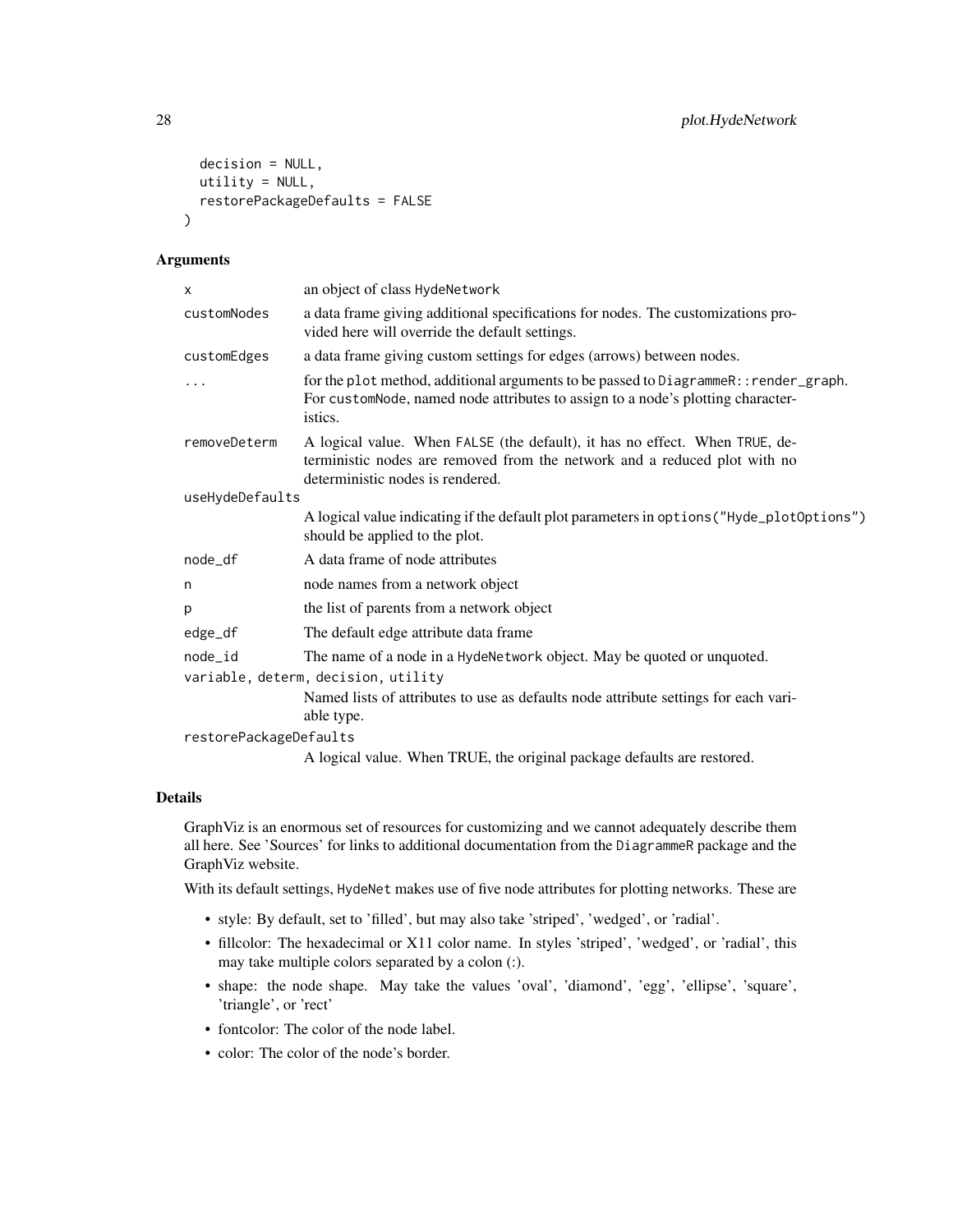HydeNet assumes the GraphViz defaults for edge nodes (arrows).

See the Plotting Hyde Networks vignette (vignette("HydeNetPlots")) for a more thorough explanation of plotting networks.

#### Author(s)

Jarrod Dalton and Benjamin Nutter

#### Source

[http://rich-iannone.github.io/DiagrammeR/graphviz\\_and\\_mermaid.html](http://rich-iannone.github.io/DiagrammeR/graphviz_and_mermaid.html) See especially the section on Attributes

<http://graphviz.org/>

# Examples

```
## Not run:
#* Plots may open in a browser.
data(BlackJack, package="HydeNet")
plot(BlackJack)
HydePlotOptions(variable=list(shape = "rect", fillcolor = "#A6DBA0"),
                determ = list(shape = "rect", fillcolor = "#E7D4E8",
                              fontcolor = "#1B7837", linecolor = "#1B7837"),
                decision = list(shape = "triangle", fillcolor = "#1B7837",
                                linecolor = "white"),
                utility = list(shape = "circle", fillcolor = "#762A83",
                               fontcolor = "white"))
plot(BlackJack)
HydePlotOptions(restorePackageDefaults = TRUE)
plot(BlackJack,
     customNodes = customNode(payoff,
                              fillcolor = "purple", shape = "circle",
                              fontcolor = "white", height = "2",
                              style="filled"))
plot(BlackJack,
 customNodes =
    dplyr::bind_rows(
     customNode(pointsAfterCard3,
                 shape = "circle",
                 style = "radial",
                 fillcolor = "#1B7837:#762A83",
                 fontcolor = "black",
                 height = "2"),
     customNode(playerFinalPoints,
                 shape = "circle",
                 style = "wedged",
                 height = "3",fillcolor = c("red:orange:yellow:green:blue:purple"))))
```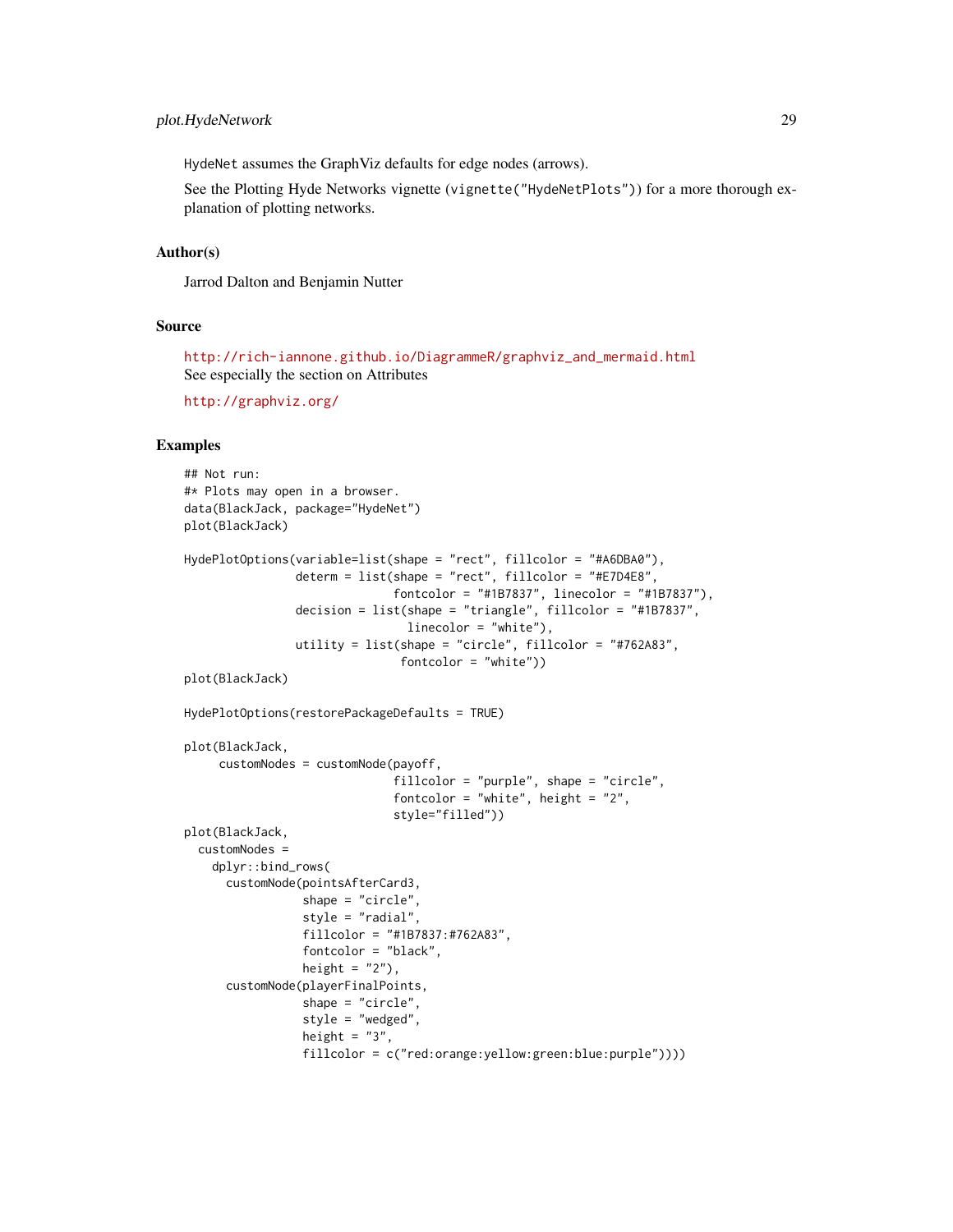<span id="page-29-0"></span>## End(Not run)

#### <span id="page-29-1"></span>policyMatrix *Construct Policy and Decision Matrices*

#### Description

It may be of interest to compare posterior distributions of variables dependent on differing levels of the decision nodes. For example, how might choosing a different engine in a car affect the fuel consumption. policyMatrix provides a quick utility to begin defining the policy matrix on which decisions can be made.

#### Usage

```
policyMatrix(network, ..., useDefaultPolicies = TRUE)
```
defaultPolicyMatrix(network)

#### Arguments

| network | A HydeNetwork object |  |  |
|---------|----------------------|--|--|
|         |                      |  |  |

... Named arguments with vectors of the policy values.

useDefaultPolicies

A logical indicating if the default policy values from decision nodes should be used for any decision nodes not named in .... If a node is named in ... and also has default policy values, the user supplied values take precedence.

#### Details

When  $\ldots$  is not used, the default policy matrix is defined as all possible combinations of the levels in the network's decision nodes. If no decision nodes are defined, an error is returned. Note that the default policy matrix returns JAGS-ready values, which are numeric according to the level number of a factor. In user-defined matrices, character values are supported and will be converted to numerics when the JAGS model is compiled.

Semi-custom policy matrices can be defined by providing the values of each node to be considered. When manually supplying values, the nodes must exist in network, but the requirement that they be decision nodes is not enforced. Thus, it is possible to include numeric values in a decision matrix.

Policy matrices can be passed to HydeSim to run posterior distributions on each row of the policy matrix. There is nothing particularly special about the policy matrices returned by policyMatrix; they are simply data frame that require names drawn from the nodes in the network. Any data frame can be passed to HydeSim and a check is done there to confirm all of the column names match a node in the network.

Whenever a node is identified as a deterministic node, its policy values are forced to NULL, regardless of what the user has specified.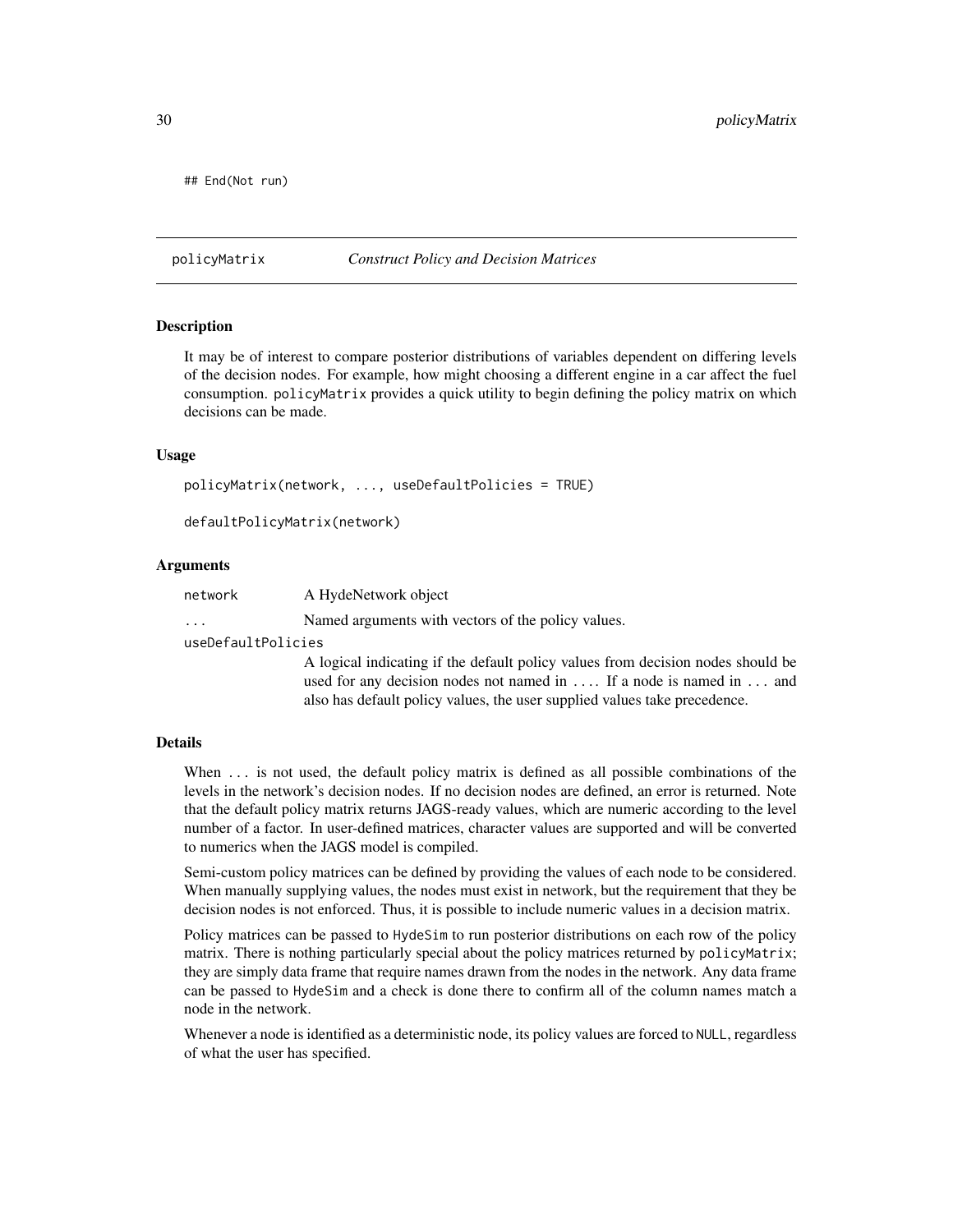#### <span id="page-30-0"></span>print.cpt 31

# Value

Returns a data frame built by expand.grid and intended to be used with HydeSim.

#### Author(s)

Jarrod Dalton and Benjamin Nutter

#### Examples

```
data(PE, package="HydeNet")
Net <- HydeNetwork(~ wells +
                     pe | wells +
                     d.dimer | pregnant*pe +
                     angio | pe +
                     treat | d.dimer*angio +
                     death | pe*treat,
                     data = PE)
Net <- setDecisionNodes(Net, angio, treat)
plot(Net)
policyMatrix(Net)
policyMatrix(Net, treat="No", angio = c("No", "Yes"))
```
print.cpt *Print Method for CPT objects*

# Description

Just a wrapper to strip the attributes off, change the class, and print the array.

# Usage

```
## S3 method for class 'cpt'
print(x, \ldots)
```
#### Arguments

|          | Object of class cpt                                 |
|----------|-----------------------------------------------------|
| $\cdots$ | Additional arguments to be passed to other methods. |

# Author(s)

Jarrod Dalton and Benjamin Nutter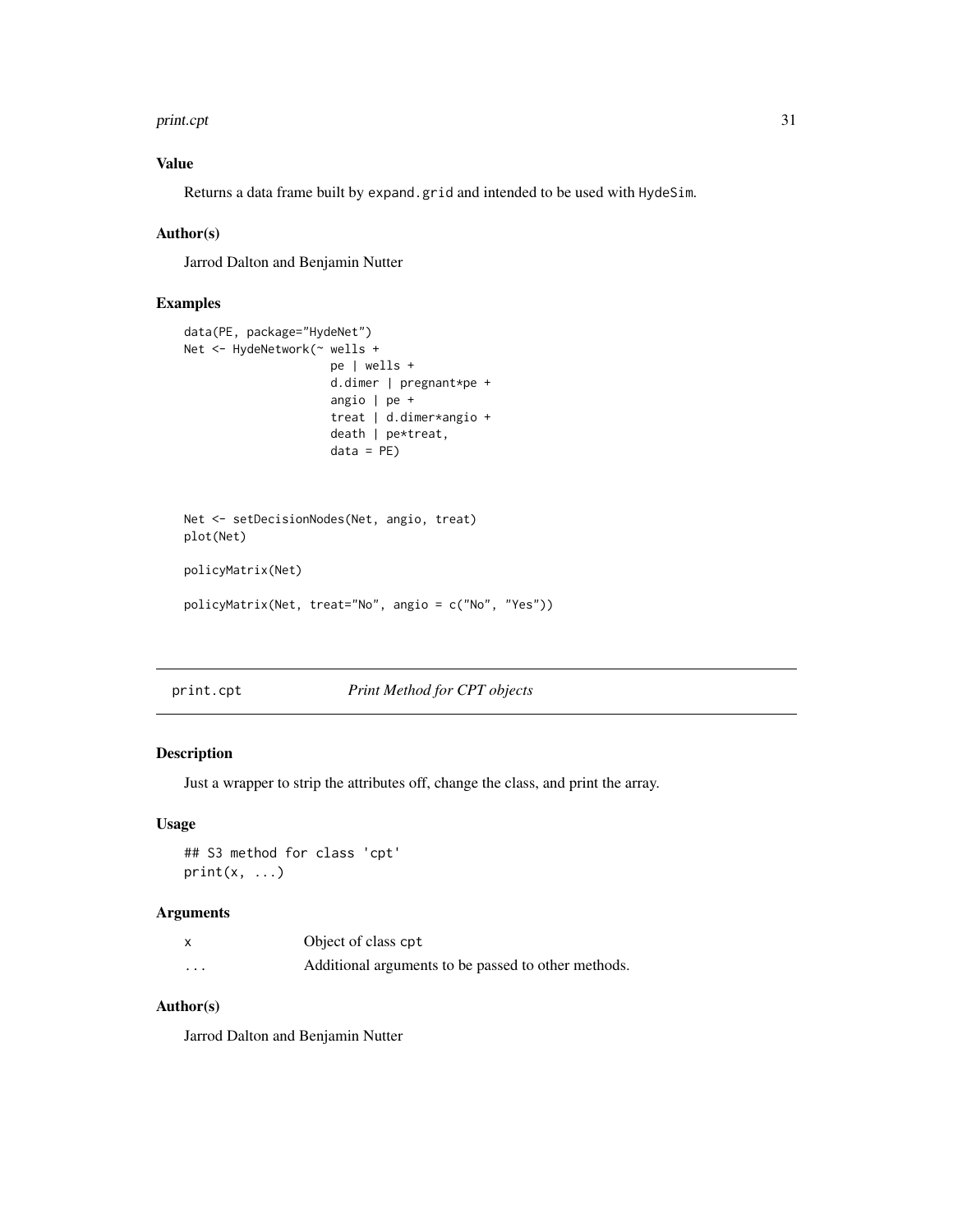<span id="page-31-0"></span>print.HydeNetwork *Print a HydeNetwork*

# Description

Prints a HydeNetwork object with a brief summary of each node.

# Usage

```
## S3 method for class 'HydeNetwork'
print(x, \ldots)
```
#### Arguments

|          | a HydeNetwork object                                                       |
|----------|----------------------------------------------------------------------------|
| $\cdots$ | additional arguments to be passed to print methods. Currently none in use. |

# Details

The summary of each node follows the format node name | parents node type (parameter) estimated from data (or not) formula

#### Author(s)

Jarrod Dalton and Benjamin Nutter

# Examples

```
data(PE, package="HydeNet")
Net <- HydeNetwork(~ wells +
                    pe | wells +
                     d.dimer | pregnant*pe +
                     angio | pe +
                     treat | d.dimer*angio +
                     death | pe*treat)
print(Net)
print(Net, d.dimer)
Net <- setNode(Net, d.dimer,
                  nodeType='dnorm', mean=fromData(), sd=fromData(),
                  nodeFormula = d.dimer ~ pregnant + pe,nodeFitter='lm')
print(Net, d.dimer)
```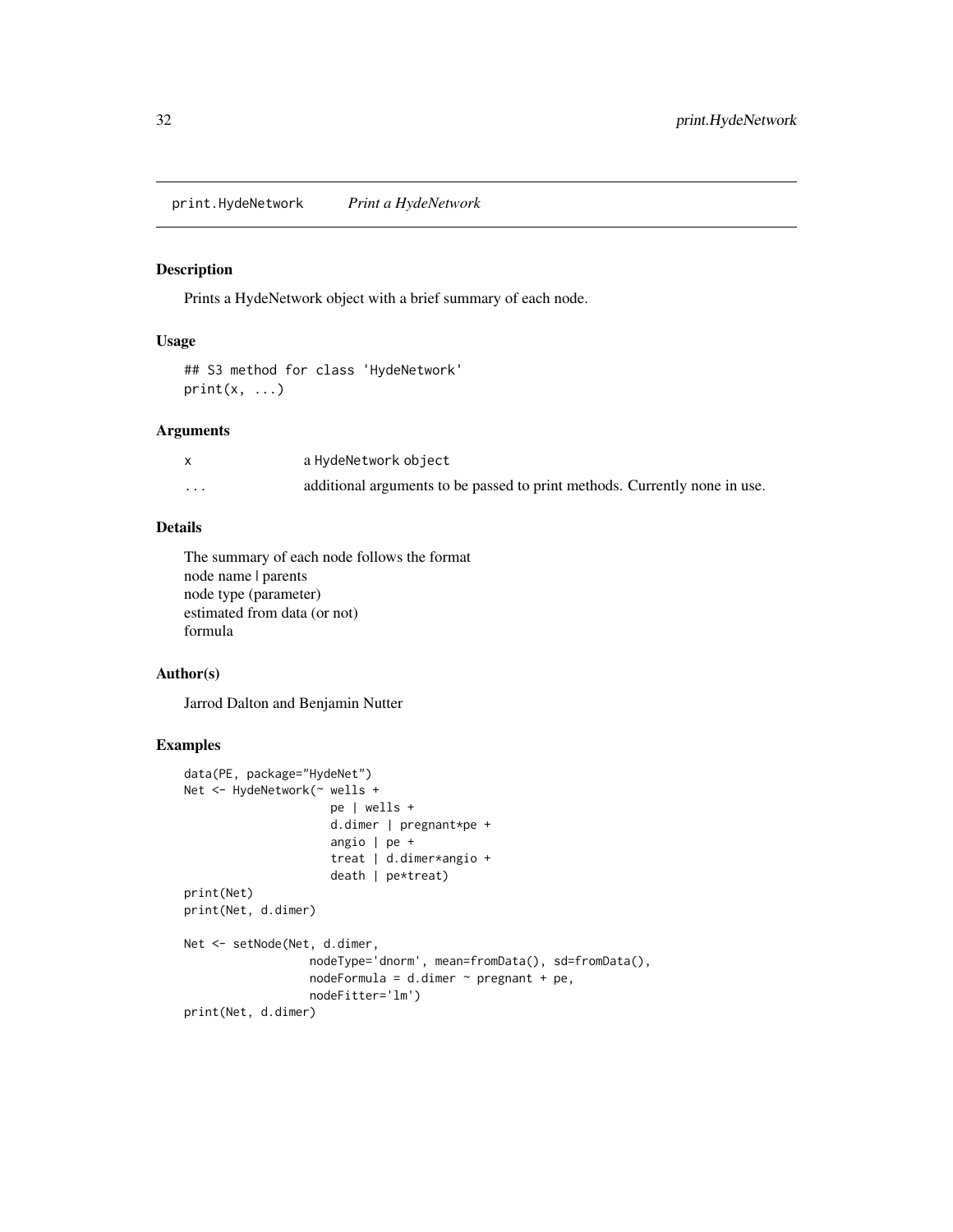<span id="page-32-0"></span>

#### Description

Prints a brief description of a HydeSim object.

#### Usage

```
## S3 method for class 'HydeSim'
print(x, \ldots)
```
#### Arguments

|          | a HydeSim object                                                           |
|----------|----------------------------------------------------------------------------|
| $\cdots$ | additional arguments to be passed to print methods. Currently none in use. |

#### Details

Prints the number of posterior distributions, chains, and iterations, as well as the observed values.

#### Author(s)

Jarrod Dalton and Benjamin Nutter

# Examples

```
data(PE, package="HydeNet")
Net <- HydeNetwork(~ wells +
                     pe | wells +
                     d.dimer | pregnant*pe +
                     angio | pe +
                     treat | d.dimer*angio +
                     death | pe*treat,
                     data = PE)
Net <- setDecisionNodes(Net, treat)
compiledNet <- compileJagsModel(Net, n.chains=5)
#* Generate the posterior distribution for the model (but not the
#* decision model)
Posterior <- HydeSim(compiledNet,
                           variable.names = c("d.dimer", "death"),
                           n.iter = 1000)
Posterior
```
#\* Generate the posterior for the decision model Decision <- compileDecisionModel(Net, n.chains=5)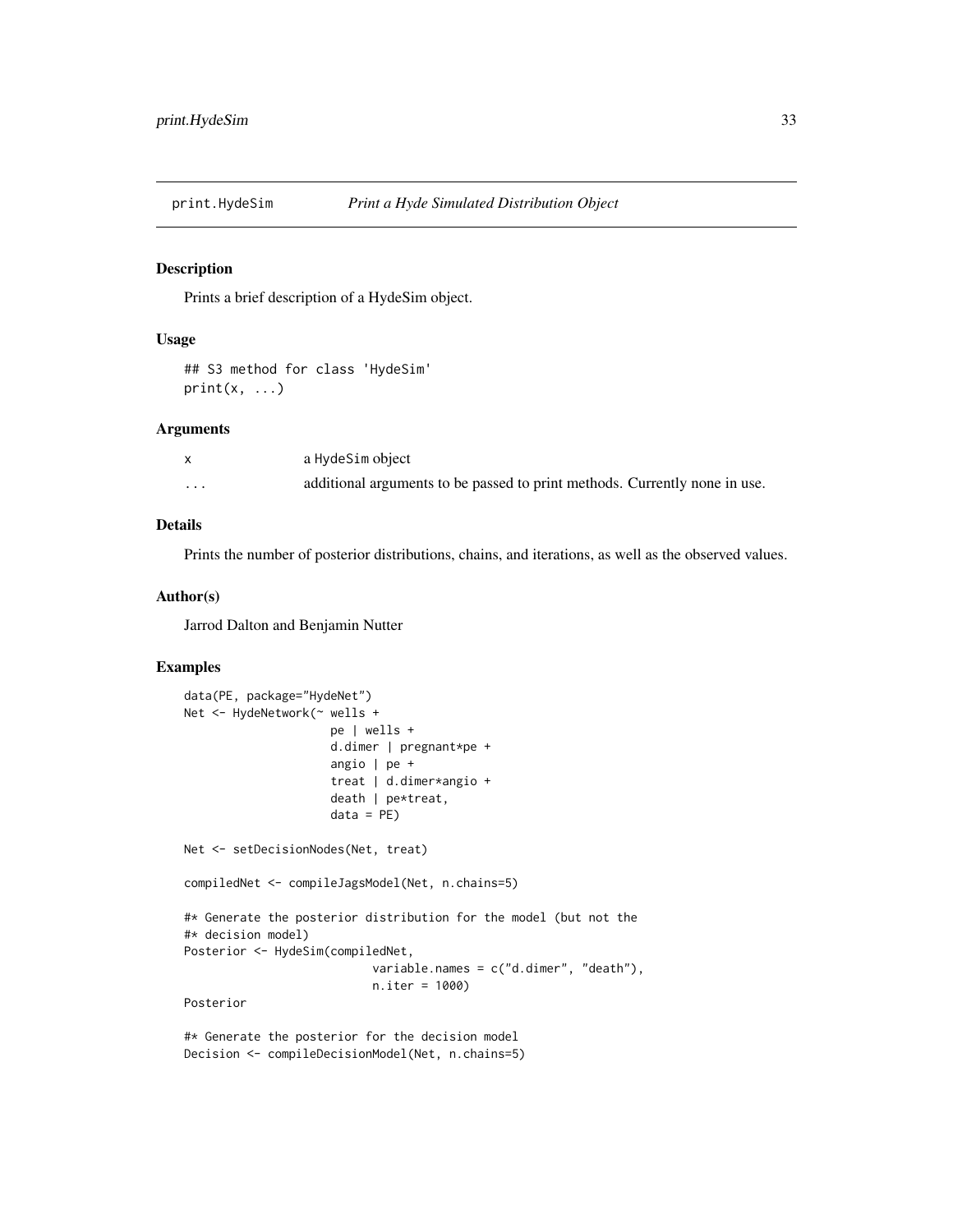```
Posterior_decision <- HydeSim(Decision,
```

```
variable.names = c("d.dimer", "death"),
n.iter = 1000)
```
Resolution.cpt *Conditional Probability Table for resolution of side effects as a function drugs and emesis.*

#### Description

This is a conditional probability table used in the emesis example of the JSS article.

#### Usage

Resolution.cpt

#### Format

An object of class cpt (inherits from array) of dimension  $2 \times 2 \times 2 \times 2 \times 3$ .

rewriteHydeFormula *Rewrite HydeNetwork Graph Model Formula*

#### Description

This is a convenience function used to assist in the updating of HydeNetwork network objects. It makes it possible to add and subtract individual parent relationships without deleting an entire node.

#### Usage

```
rewriteHydeFormula(old_form, new_form)
```
#### **Arguments**

| old form | The current formula in a HydeNetwork object. |
|----------|----------------------------------------------|
| new form | The formula specifications to be added       |

# Details

To allow changes to be made on the node-parent level, the formulae are broken down into a vector of component where each element identifies a unique parent-child relationship. So if a node has representation nodeA | nodeB\*nodeC, it will be broken down to nodeA | nodeB + nodeA | nodeC.

After decomposing the formulae, any instances of a component in form1 that are subtracted in form2 are removed.

Next, all added components in form2 that do not already exist in form1 are added.

Lastly, the parents of each node are combined and the specification of the network is written.

<span id="page-33-0"></span>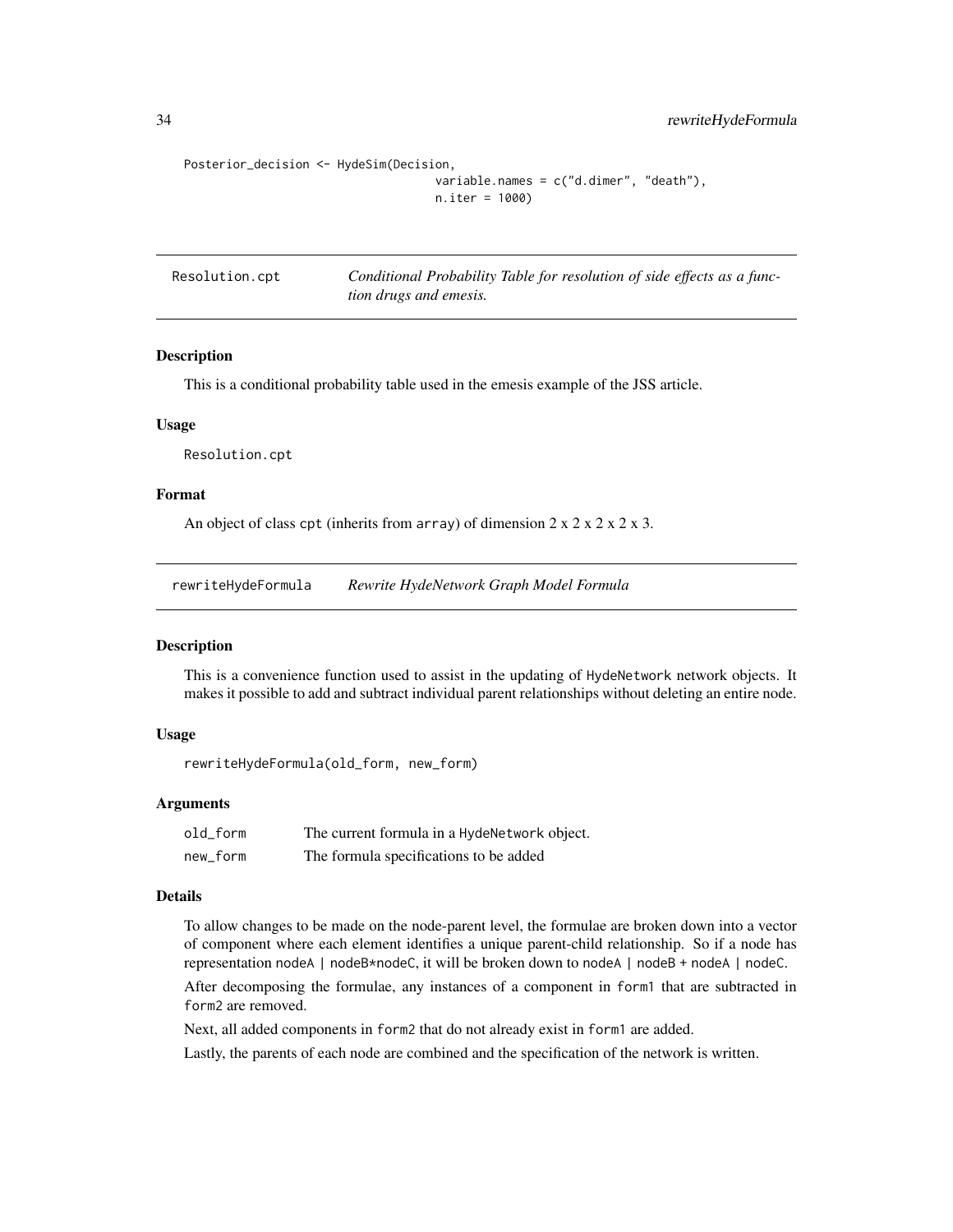#### <span id="page-34-0"></span> $SE{\cdot}$ pt 35

# Author(s)

Jarrod Dalton and Benjamin Nutter

SE.cpt *Conditional Probability Table for side effects as a function of emesis and drug.*

# Description

This is a conditional probability table used in the emesis example of the JSS article.

#### Usage

SE.cpt

#### Format

An object of class cpt (inherits from array) of dimension  $2 \times 2 \times 2$ .

setDecisionNodes *Classify Multiple Nodes as Decision or Utility Nodes*

#### Description

Depending on how your Hyde Network was built, you may not have had the opportunity to declare which nodes are decision or utlity nodes. For instance, when passing a list of models, there is no way to indicate in the model object that the node should be considered a decision node. As a matter of convenience, these function will set any nodes indicated to decision or utility nodes. It will make no other modifications to a node's definition.

#### Usage

```
setDecisionNodes(network, ...)
setUtilityNodes(network, ...)
```
#### Arguments

| network  | A Hyde Network object                                                         |
|----------|-------------------------------------------------------------------------------|
| $\cdots$ | Networks to be classified as decision nodes. These may be quoted or unquoted. |

# Author(s)

Jarrod Dalton and Benjamin Nutter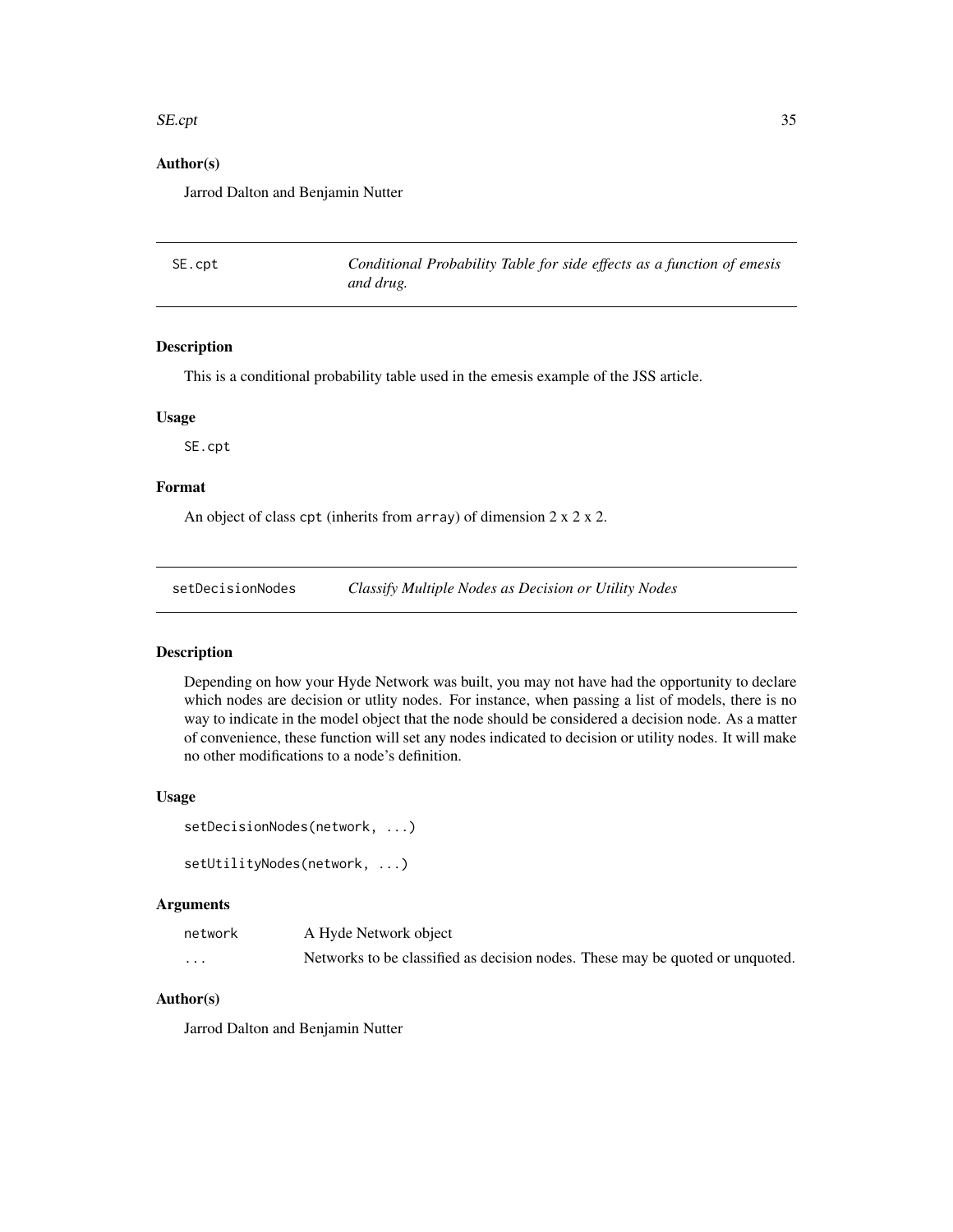<span id="page-35-0"></span>

# Description

The relationship between a node and its parents must be defined before the appropriate JAGS model statement can be constructed. setNode is the utility by which a user can define the distribution of the node and its relationship to its parents (usually through a model of some sort).

#### Usage

```
setNode(
 network,
 node,
 nodeType,
 nodeFitter,
 nodeFormula,
 fitterArgs = list(),decision = "current",
 utility = "current",
  fromData = !is.null(network$data),
  ...,
 nodeData = NULL,
 factorLevels = NULL,
  validate = TRUE,
 fitModel = getOption("Hyde_fitModel"),
 policyValues = factorLevels
\mathcal{E}
```
fromData()

fromFormula()

#### Arguments

| network     | A HydeNetwork.                                                                                                                                                                                                                                             |
|-------------|------------------------------------------------------------------------------------------------------------------------------------------------------------------------------------------------------------------------------------------------------------|
| node        | A node within network. This does not have to be quoted.                                                                                                                                                                                                    |
| nodeType    | a valid distribution. See the data set in data (jagsDists) for a complete list of<br>available distributions. See "Choosing a Node Type"                                                                                                                   |
| nodeFitter  | the fitting function, such as 1m or g1m. This will probably only be needed when<br>$from Data = TRUE.$                                                                                                                                                     |
| nodeFormula | A formula object specifying the relationship between a node and its parents. It<br>must use as a term every parent of node. This formula will be pushed through<br>the unexported function factor Formula. See "Coding Factor Levels" for more<br>details. |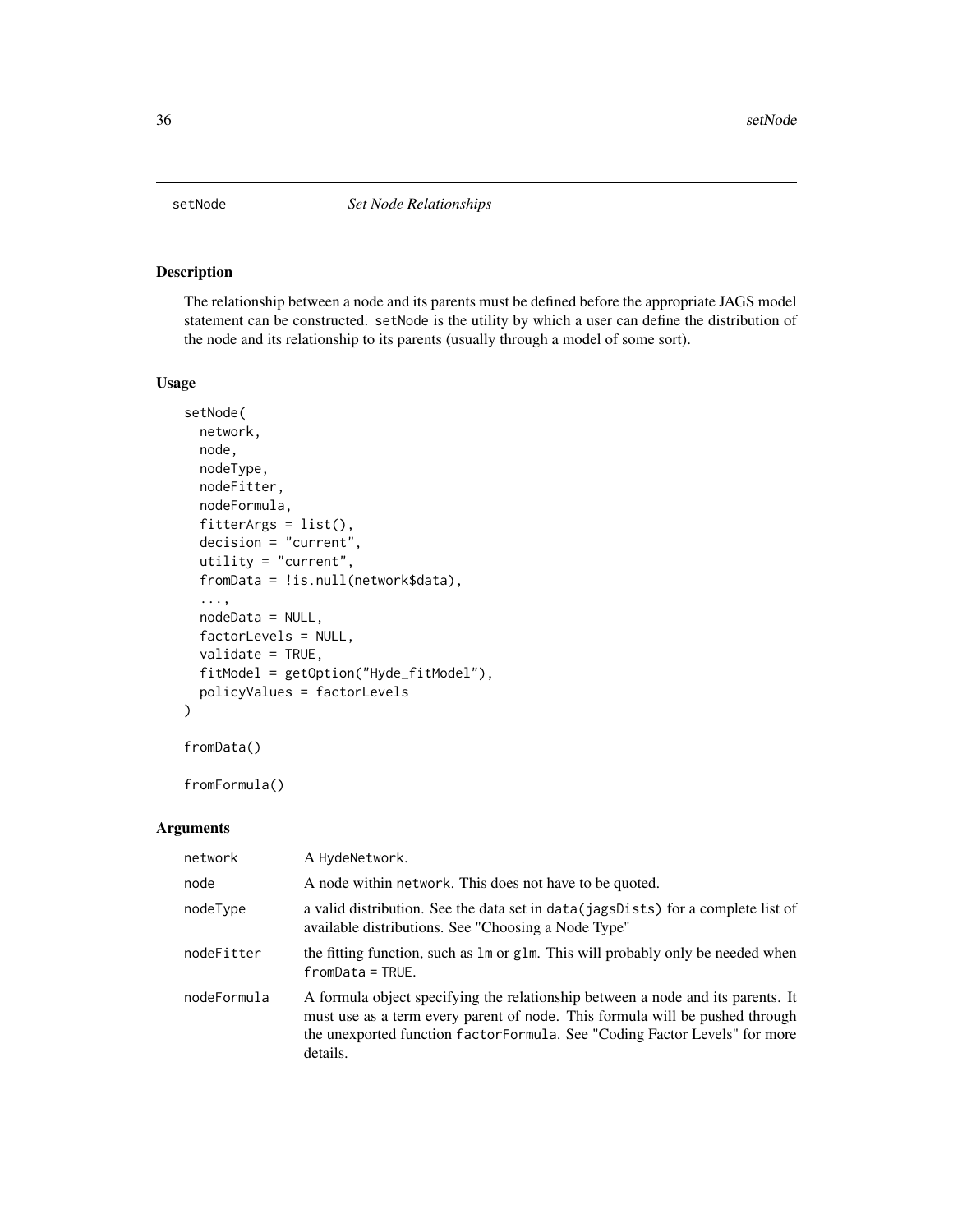| fitterArgs   | Additional arguments to be passed to fitter.                                                                                                                                                                                                                                                                                                                                                                                                                                                                                                                                                                             |
|--------------|--------------------------------------------------------------------------------------------------------------------------------------------------------------------------------------------------------------------------------------------------------------------------------------------------------------------------------------------------------------------------------------------------------------------------------------------------------------------------------------------------------------------------------------------------------------------------------------------------------------------------|
| decision     | A value of either "current" or a logical value. If "current", the current value<br>of the setting is retained. This allows decision nodes set by setDecisionNode to<br>retain the classification as a decision node if setNode is run after setDecisionNode.<br>If TRUE, the node will be considered a decision node in compileDecisionNetwork.<br>This is only a valid option when the node is of type "dbern" or "dcat". Note:<br>if any character value other than "current" is given, setNode will assume you<br>intended "current".                                                                                 |
| utility      | A value of either "current" or a logical value. If "current", the current value<br>of the setting is retained. This allows utility nodes set by setUtilityNode to re-<br>tain the classification as a utility node if setNode is run after setUtilityNode.<br>If TRUE, the node will be considered a utility node. This is only a valid option<br>when the node is of type "determ" and it has no children. Note: if any char-<br>acter value other than "current" is given, setNode will assume you intended<br>"current".                                                                                              |
| fromData     | Logical. Determines if a node's relationship is calculated from the data object<br>in network. Defaults to TRUE whenever network has a data object.                                                                                                                                                                                                                                                                                                                                                                                                                                                                      |
|              | parameters to be passed to the JAGS distribution function. Each parameter in<br>the distribution function must be named. For example, the parameters to pass<br>to dnorm would be mean='', sd=''. The required parameters can be looked up<br>using the expectedParameters function. If parameters are to be estimated from<br>the data, the functions fromData and fromFormula may be used as placeholders.                                                                                                                                                                                                             |
| nodeData     | A data frame with the appropriate data to fit the model for the node. Data passed<br>in this argument are applied only to this specific node. No checks are performed<br>to ensure that all of the appropriate variables (the node and its parents) are in-<br>cluded.                                                                                                                                                                                                                                                                                                                                                   |
| factorLevels | A character vector used to specify the levels of factors when data are not pro-<br>vided for a node. The order of factors follows the order provided by the user.<br>This argument is only used when the node type is either dcat or dbern, the node<br>Fitter is not cpt, nodeData is NULL, and no variable for the node exists in the<br>network's data element. If any of those conditions is not met, factorLevels is<br>ignored. This proves particularly important when data are specified in order to<br>prevent a user specification from conflicting with expected factors across nodes.                        |
| validate     | Logical. Toggles validation of parameters given in  When passing raw<br>JAGS code (ie, character strings), this will be ignored (with a message), as the<br>validation is applicable to numerical/formula values.                                                                                                                                                                                                                                                                                                                                                                                                        |
| fitModel     | Logical. Toggles if the model is fit within the function call. This may be set<br>globally using options ('Hyde_fitModel'). See Details for more about when<br>to use this option.                                                                                                                                                                                                                                                                                                                                                                                                                                       |
| policyValues | A vector of values to be used in the policy matrix when the node is decision<br>node. This may be left NULL for factor variables, which will then draw on the<br>factor levels. For numerical variables, it can be more important: if left NULL<br>and data are available for the node, the first, second, and third quartiles will<br>be used to populate the policy values. If no data are available and no values are<br>provided, policyMatrix and compileDecisionModel are likely to return errors<br>when they are called. Policy values may also be set with setPolicyValues after<br>a network has been defined. |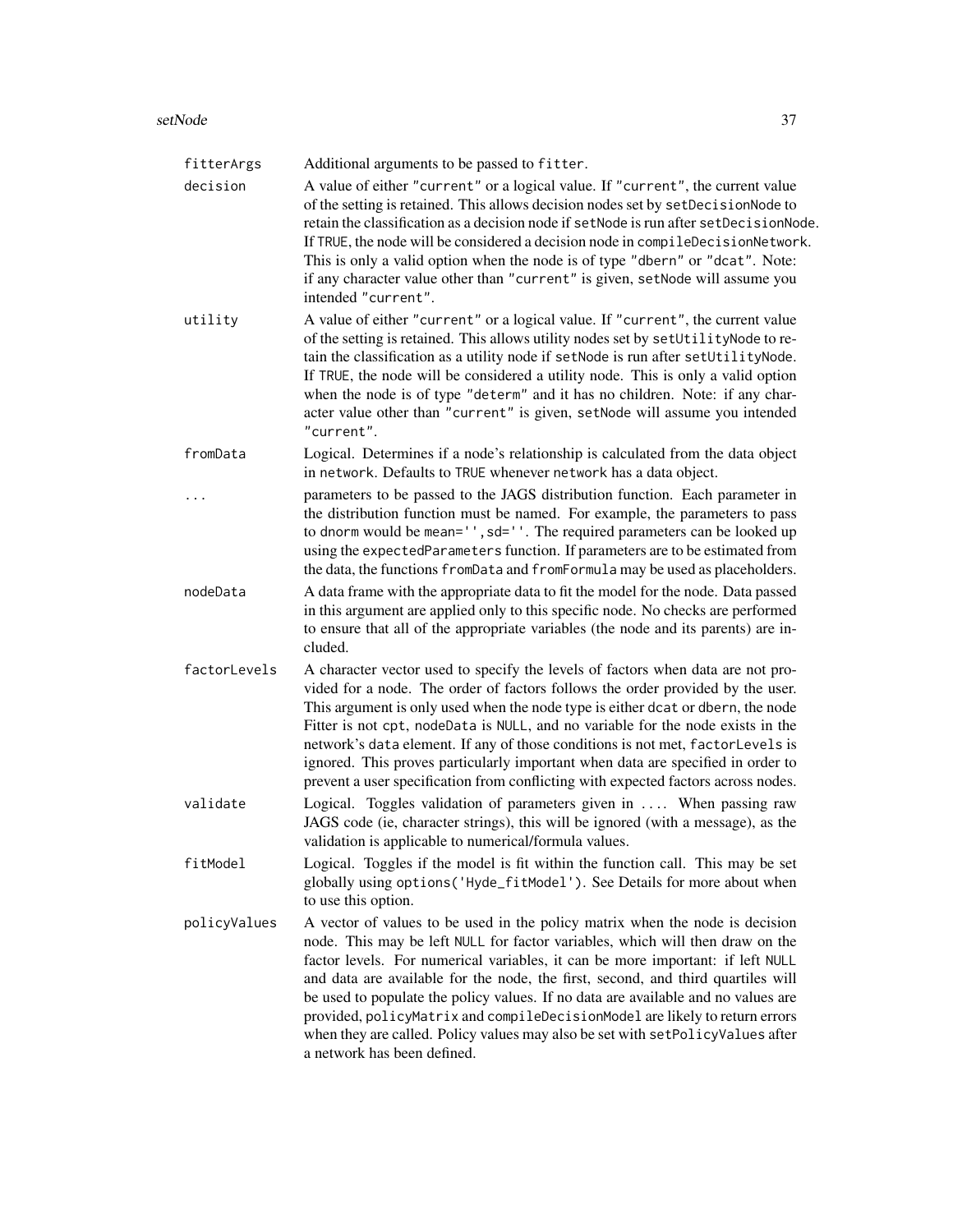#### Details

The functions fromFormula() and fromData() help to control how Hyde determines the values of parameters passed to JAGS. If the parameters passed in params argument are to be calculated from the data or inferred from the formula, these functions may be used as placeholders instead of writing JAGS code in the params argument.

By default, options(Hyde\_fitModel=FALSE). This prevents setNode from fitting any models. Instead, the fitting is delayed until the user calls writeJagsModel and all of the models are fit at the same time. When using large data sets that may require time to run, it may be better to leave this option FALSE so that the models can all be compiled together (especially if you are working interactively). Using fitModel=TRUE will cause the model to be fit and the JAGS code for the parameters to be stored in the nodeParams attribute.

# Value

Returns the modified HydeNetwork object.

#### Choosing a Node Type

Many of the distribution functions defined in JAGS have an equivalen distribution function in R. You may inspect the jagsDists data frame to see the function names in each language. You may specify the distribution function using the R name and it will be translated to the equivalent JAGS function.

You may still use the JAGS names, which allows you to specify a distribution in JAGS that does not have an R equivalent listed. Note, however, that where R functions are supported, HydeNet anticipates the parameter names to be given following R conventions (See the RParameter column of jagsDists.)

Of particular interest are dbern and dcat, which are functions in JAGS that have no immediate equivalent in R. They provide Bernoulli and Multinomial distributions, respectively.

#### Coding Factor Levels

The nodeFormula argument will accept any valid R formula. If desired, you may use a specific formulation to indicate the presence of factor levels in the formula. For instance, consider the case of a variable y with a binary categorical parent x coded as  $0 = No$ , and  $1 = Yes$ . JAGS expects the formula  $y \sim c \times x = 1$  (where c is a constant). However, in factor variables with a large number of levels, it can be difficult to remember what value corresponds to what level.

HydeNet uses an internal (unexported) function within setNode to allow an alternate specification: y  $\sim$  c  $\star$  (x == "Yes"). So long as the factors in the formula are previously defined within the network structure, HydeNet will translate the level into its numeric code.

Note that it is required to write  $x = r$   $\text{Yes}$ ". "Yes" == x will not translate correctly.

#### Validation

The validation of parameters is performed by comparing the values provided with the limits defined in the jagsDists\$paramLogic variable. (look at data(jagsDists,data='HydeNet'). For most node types, validation will be performed for numeric variables. For deterministic variables, the validation will only check that the parameter definition is a formula.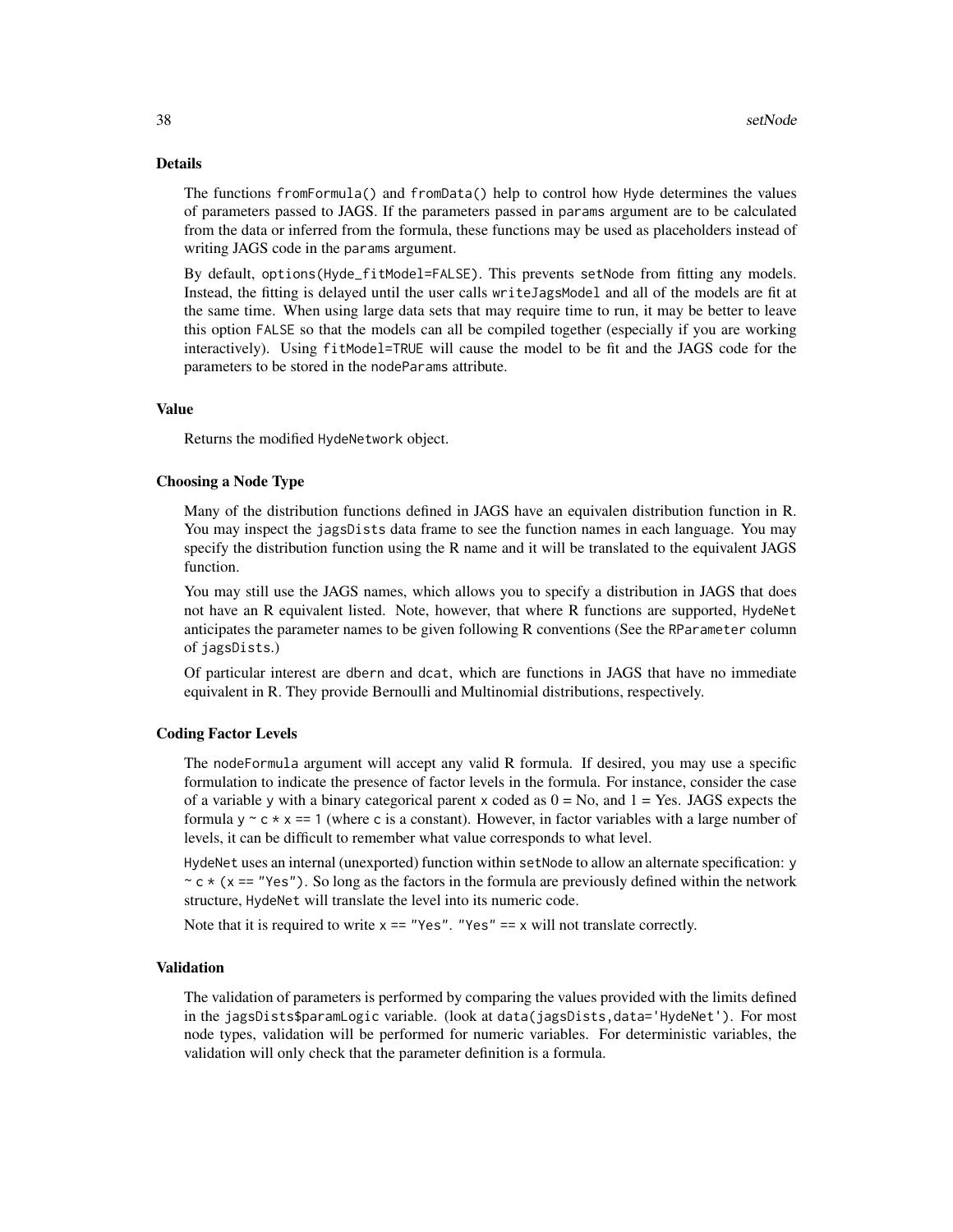# <span id="page-38-0"></span>setNodeModels 39

It is possible to pass character strings as definitions, but when this is done, HydeNet assumes you are passing JAGS code. Unfortunately, HydeNet doesn't have to capability to validate JAGS code, so if there is an error in the character string definition, it won't show up until you try to compile the network. If you pass a character string as a parameter and leave validate = TRUE, a message will be printed to indicate that validation is being ignored. This message can be avoided by using validate = FALSE

The two exceptions to this rule are when you pass fromFormula() and fromData() as the parameter definition. These will skip the validation without warning, since the definition will be built by HydeNet and be proper JAGS code (barring any bugs, of course).

#### Author(s)

Jarrod Dalton and Benjamin Nutter

#### Examples

```
data(PE, package="HydeNet")
Net <- HydeNetwork(~ wells +
                     pe | wells +
                     d.dimer | pregnant*pe +
                     angio | pe +
                     treat | d.dimer*angio +
                     death | pe*treat,
                     data = PE)
print(Net, d.dimer)
#* Manually change the precision
Net <- setNode(Net, d.dimer, nodeType='dnorm', mean=fromFormula(), sd=sqrt(2.65),
                  nodeFormula = d.dimer \sim pregnant \star pe,
                  nodeFitter='lm')
print(Net, d.dimer)
```
setNodeModels *Set Node Properties Using Model Objects*

#### Description

Set node properties using pre-defined model objects. Model objects may be imported from other programs, but need to be valid model objects with the additional restriction that the responses and independent variables must be named nodes in the network. This will NOT create a network from a list of models. For that, see HydeNetwork

#### Usage

```
setNodeModels(network, ...)
```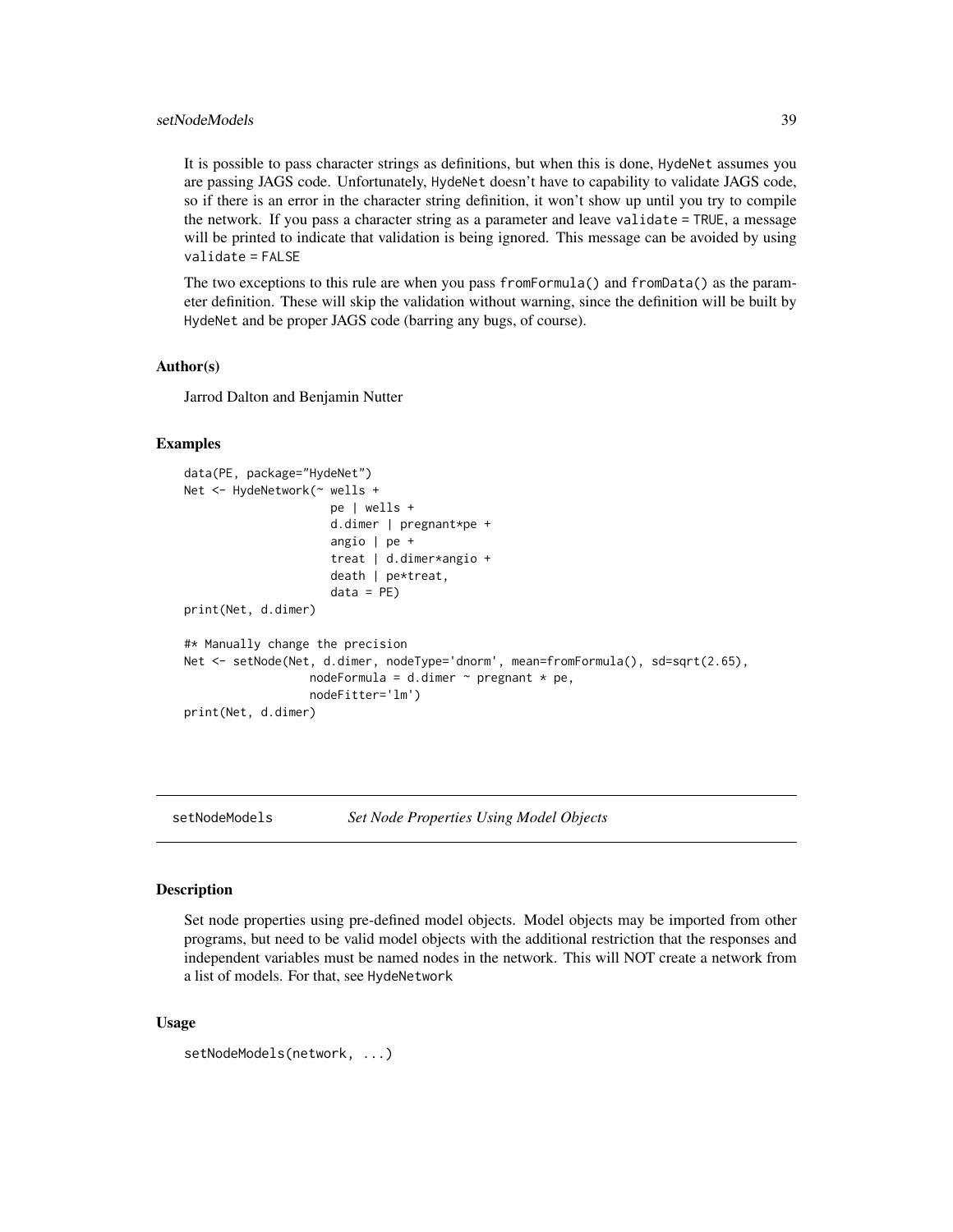#### <span id="page-39-0"></span>Arguments

| network  | A HydeNetwork object                          |
|----------|-----------------------------------------------|
| $\cdots$ | Model objects to be incorporated into network |

# Author(s)

Jarrod Dalton and Benjamin Nutter

#### Examples

```
data(PE, package="HydeNet")
Net <- HydeNetwork(~ wells +
                      pe | wells +
                      d.dimer | pregnant*pe +
                      angio | pe +
                      treat | d.dimer*angio +
                      death | pe*treat)
print(Net)
g1 \leftarrow \text{lm}(wells \sim 1, data=PE)g2 <- glm(pe ~ wells, data=PE, family="binomial")
g3 \leq Im(d.dimer \sim pe + pregnant, data=PE)g4 <- xtabs(~ pregnant, data=PE)
g5 <- glm(angio ~ pe, data=PE, family="binomial")
g6 <- glm(treat ~ d.dimer + angio, data=PE, family="binomial")
g7 <- glm(death ~ pe + treat, data=PE, family="binomial")
Net2 <- setNodeModels(Net, g1, g2, g3, g4, g5, g6, g7)
print(Net)
writeNetworkModel(Net, pretty=TRUE)
```
setPolicyValues *Assign Default Policy Values*

# Description

By default, HydeNet uses factor levels for policy values in a decision node, assuming the decision node is a factor variable. In cases where the decision node is a numeric variable, HydeNet will first try to assign the first, second, and third quartiles as policy values. setPolicyValues allows the user flexibility in which values are actually used in the decision network. It can also be used to restrict the levels of a factor variable to a subset of all levels. Policy values may also be set in setNode, but setPolicyValues makes it possible to set the values for multiple nodes in one call.

#### Usage

```
setPolicyValues(network, ...)
```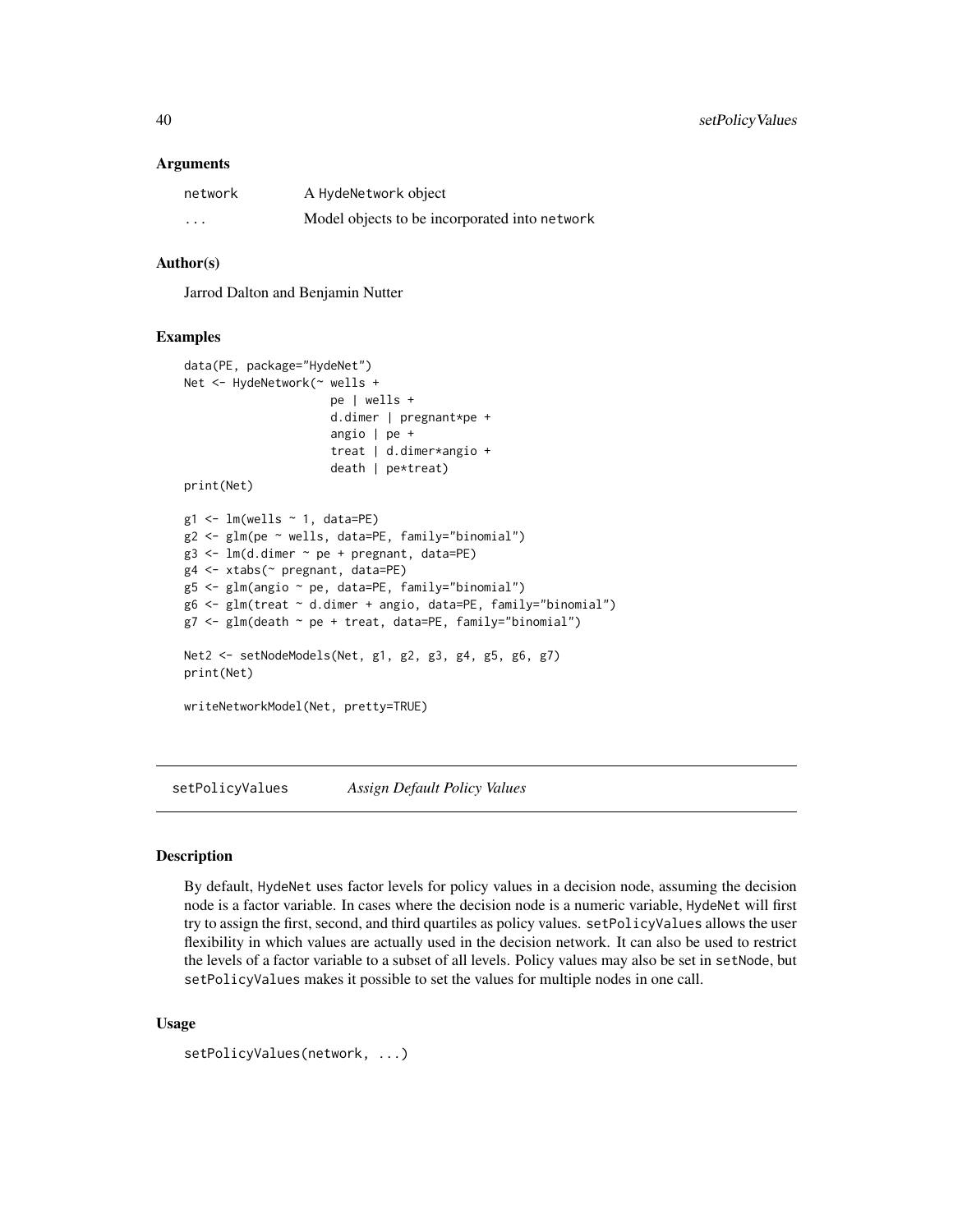# <span id="page-40-0"></span>TranslateFormula 41

#### **Arguments**

| network  | A Hyde Network object                                                                                                                               |
|----------|-----------------------------------------------------------------------------------------------------------------------------------------------------|
| $\cdots$ | arguments named for nodes in the network. The value of each argument will be<br>assigned to the nodePolicyValues element of the HydeNetwork object. |

#### Author(s)

Jarrod Dalton and Benjamin Nutter

TranslateFormula *Translate R Formula to JAGS*

#### Description

While most functions available in JAGS have equivalents in R, they don't always use the exact same names. R formulas are converted to character strings, function names translated, and the corresponding JAGS formula is returned.

#### Usage

rToJags(f)

#### Arguments

f R formula object

# Details

Only a limited subset of R functions are recognized here, but no attempt is made to restrict the user to functions that will be recognized by JAGS. For now, the user should remain aware of what functions are available in JAGS and only use the corresponding functions in R. The JAGS functions may be referenced in the JAGS user manual (see References). The corresponding R functions are listed in the jagsFunctions data set (use data(jagsFunctions) to review).

### Author(s)

Jarrod Dalton and Benjamin Nutter

### References

[http://people.stat.sc.edu/hansont/stat740/jags\\_user\\_manual.pdf](http://people.stat.sc.edu/hansont/stat740/jags_user_manual.pdf)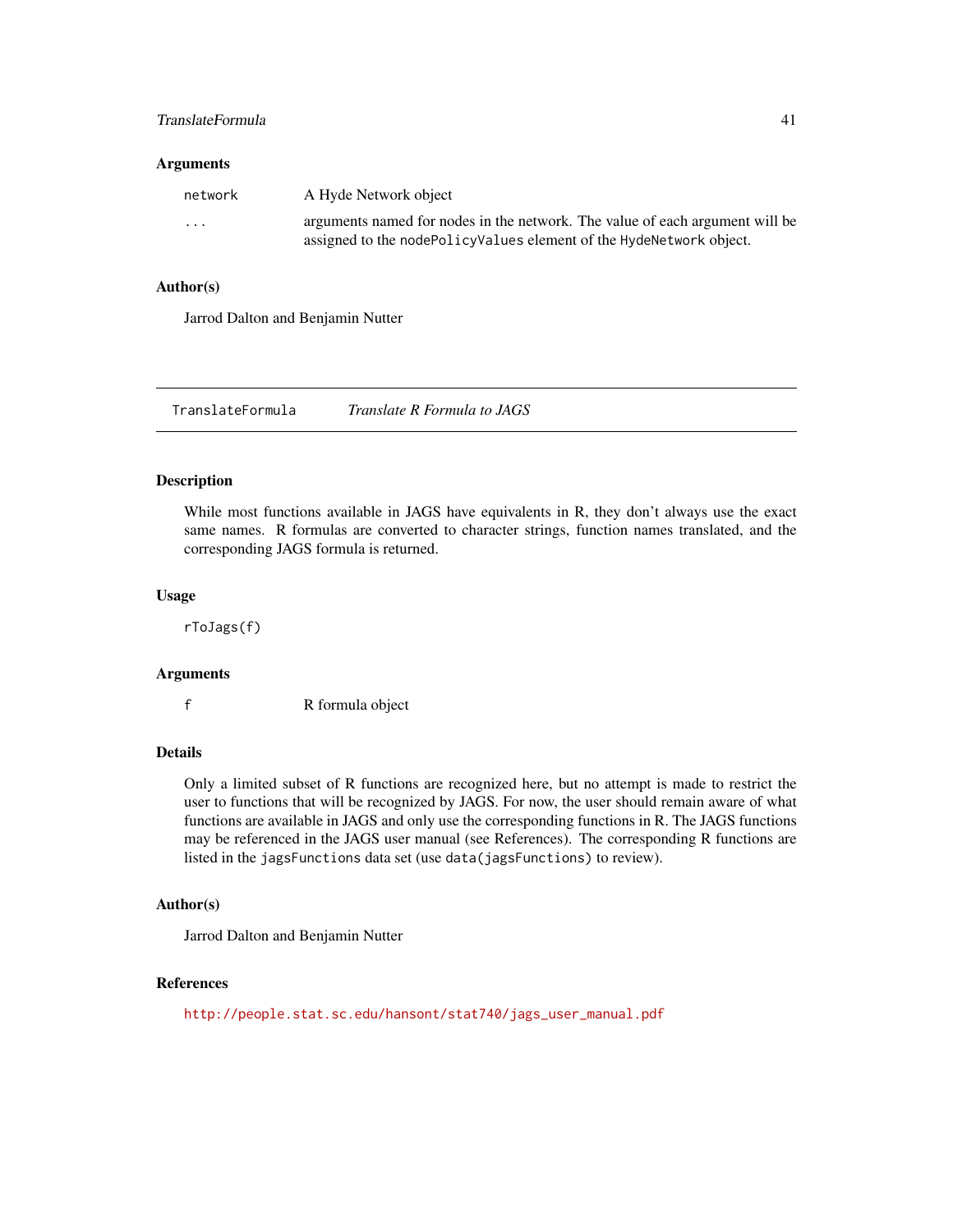<span id="page-41-0"></span>update.HydeNetwork *Update Probabilistic Graphical Network*

#### Description

Add or remove nodes or add parents within a HydeNetwork model.

# Usage

```
## S3 method for class 'HydeNetwork'
update(object, formula, ...)
```
# Arguments

| object                  | A HydeNetwork object                                                        |
|-------------------------|-----------------------------------------------------------------------------|
| formula                 | A formula statement indicating the changes to the network.                  |
| $\cdot$ $\cdot$ $\cdot$ | Additional arguments to be passed to other methods. Current, none are used. |

#### Details

Adding or removing nodes is fairly straightforward if you are removing a complete node (along with its parents). Removing a parent will generate a warning that the child nodes may need to be redefined.

# Author(s)

Jarrod Dalton and Benjamin Nutter

# Examples

```
data(PE, package="HydeNet")
Net <- HydeNetwork(~ wells +
                     pe | wells +
                     d.dimer | pregnant*pe +
                     angio | pe +
                     treat | d.dimer*angio +
                     death | pe*treat)
plot(Net)
Net <- update(Net, . ~ . - pregnant)
```
plot(Net)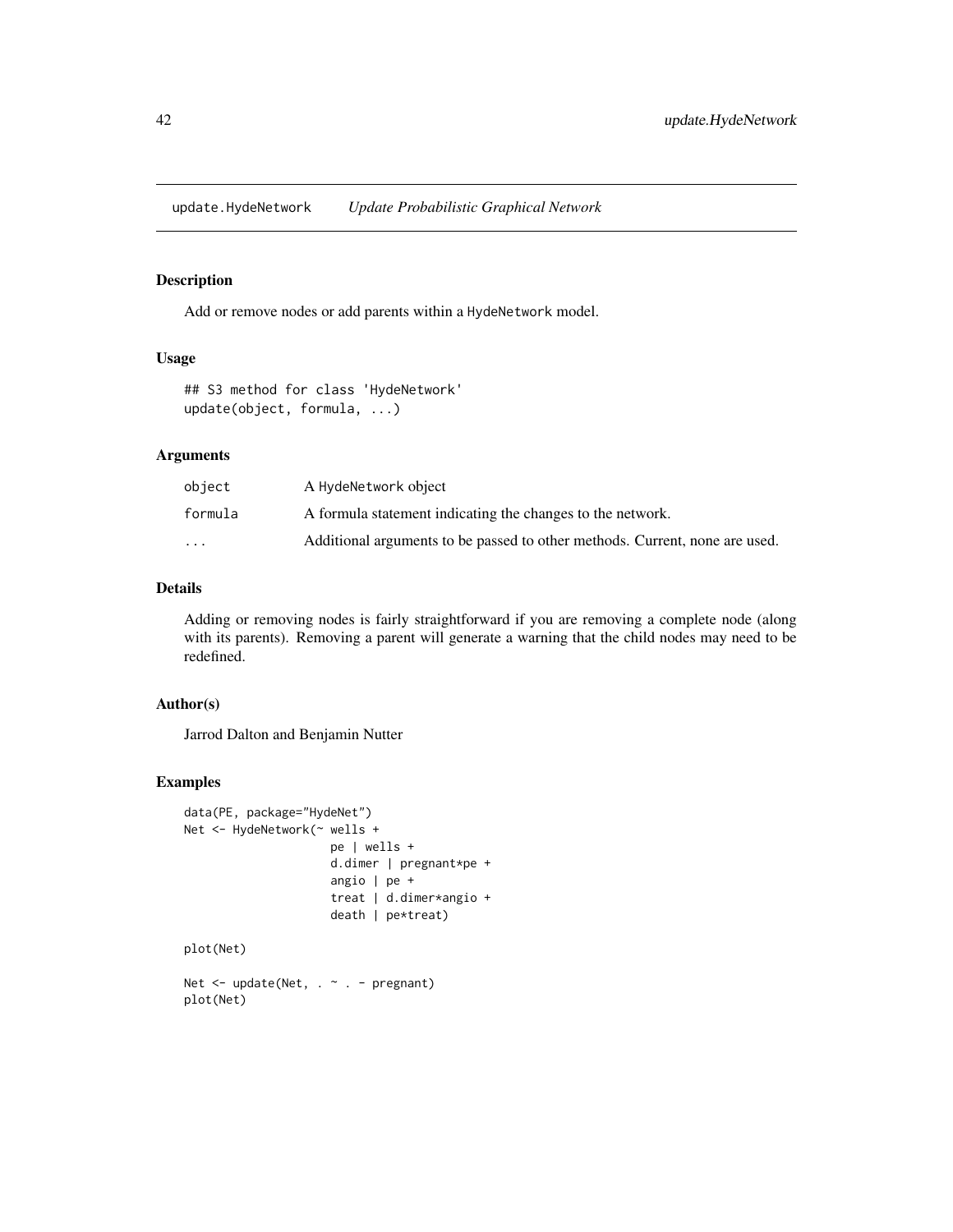<span id="page-42-0"></span>

# Description

Probability vectors can be passed manually to the model, but they must be formatted in code appropriate to JAGS. vectorProbs will convert a vector of counts or weights to probabilities and format it into JAGS code.

#### Usage

vectorProbs(p, node, normalize = TRUE)

# Arguments

| p         | a vector of counts, weights, or probabilities.                                                                                                                                               |
|-----------|----------------------------------------------------------------------------------------------------------------------------------------------------------------------------------------------|
| node      | the node for the parameters, this is converted to a character string. It is impor-<br>tant that this be given accurately or it will not match with the code written by<br>writeNetworkModel. |
| normalize | A logical indicating if the weights in p should be normalized (each value is taken<br>as a proportion of the sum).                                                                           |

# Author(s)

Jarrod Dalton and Benjamin Nutter

# Examples

vectorProbs(c(1, 2, 3), "wells")

<span id="page-42-1"></span>writeJagsFormula *Write the JAGS Formula for a Hyde Node*

# Description

Based on the information provided about the node, an appropriate JAGS model is written in text. This is combined with the other node models to generate the complete network.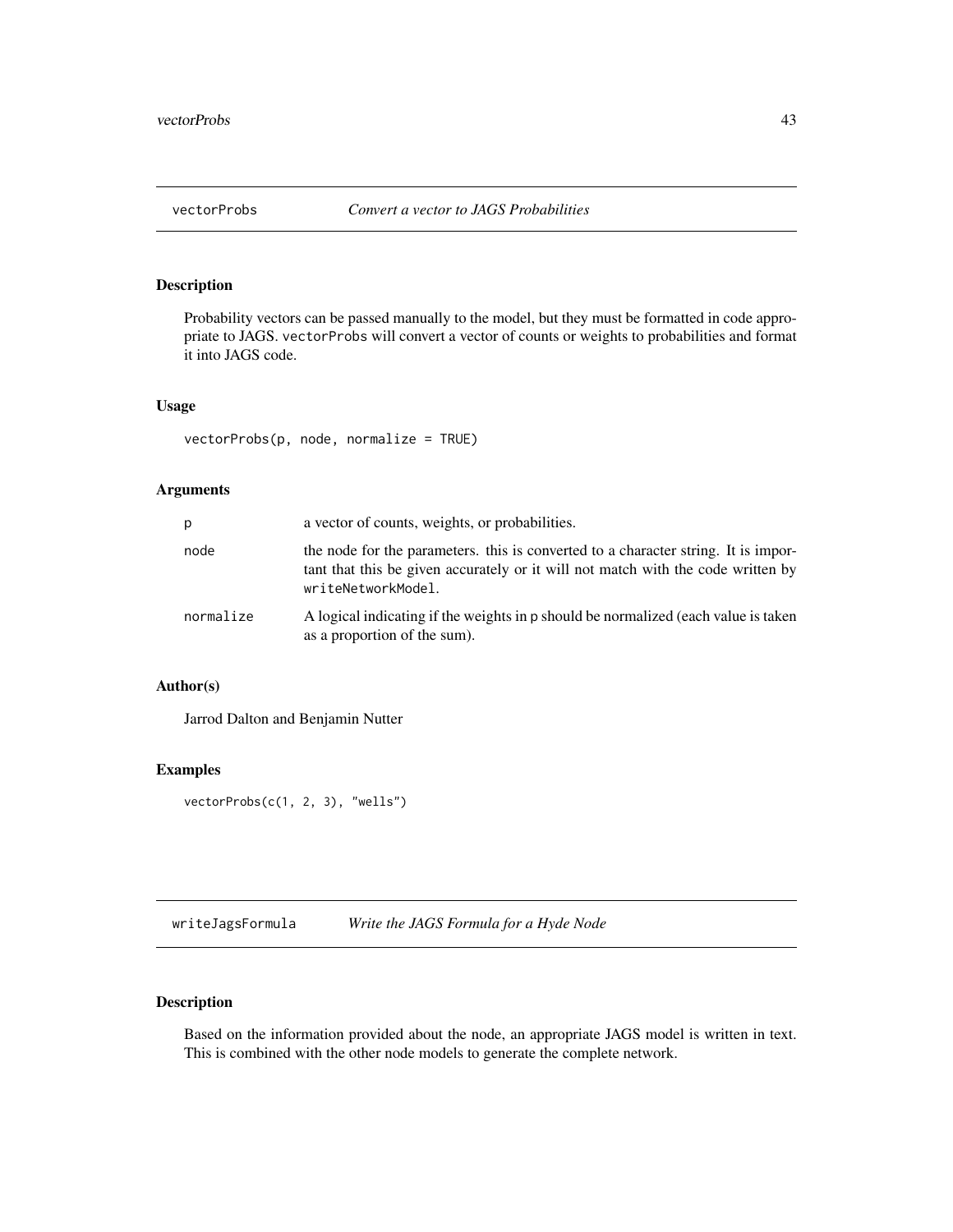### Usage

```
writeJagsFormula(fit, nodes, ...)
## S3 method for class 'cpt'
writeJagsFormula(fit, nodes, ...)
## S3 method for class 'glm'
writeJagsFormula(fit, nodes, bern = bern, ...)
## S3 method for class 'lm'
writeJagsFormula(fit, nodes, bern, ...)
## S3 method for class 'multinom'
writeJagsFormula(fit, nodes, bern = bern, ...)
## S3 method for class 'survreg'
writeJagsFormula(fit, ..., bern = bern)
## S3 method for class 'xtabs'
writeJagsFormula(fit, ...)
```
#### Arguments

| fit               | a model object                                             |
|-------------------|------------------------------------------------------------|
| nodes             | a vector of node names, usually passed from network\$nodes |
| $\cdot\cdot\cdot$ | Additional arguments to be passed to other methods         |
| bern              | a vector of bernoulli node names                           |

#### Details

Methods for different model objects can be written so that this function can be extended as desired.

The resulting formulas are based on the coefficient matrix of the fitted model, and the returned result is the JAGS code representing the regression equation of the model.

In the writeJagsFormula.glm method, appropriate transformations exist for the following combinations:

- 1. family = binomial;  $link = logit$
- 2. family = poisson;  $link = log$
- 3. family = gaussian; link = identity (calls writeJagsFormula.lm)

# Author(s)

Jarrod Dalton and Benjamin Nutter

# See Also

[writeJagsModel](#page-44-1), [writeNetworkModel](#page-45-1)

<span id="page-43-0"></span>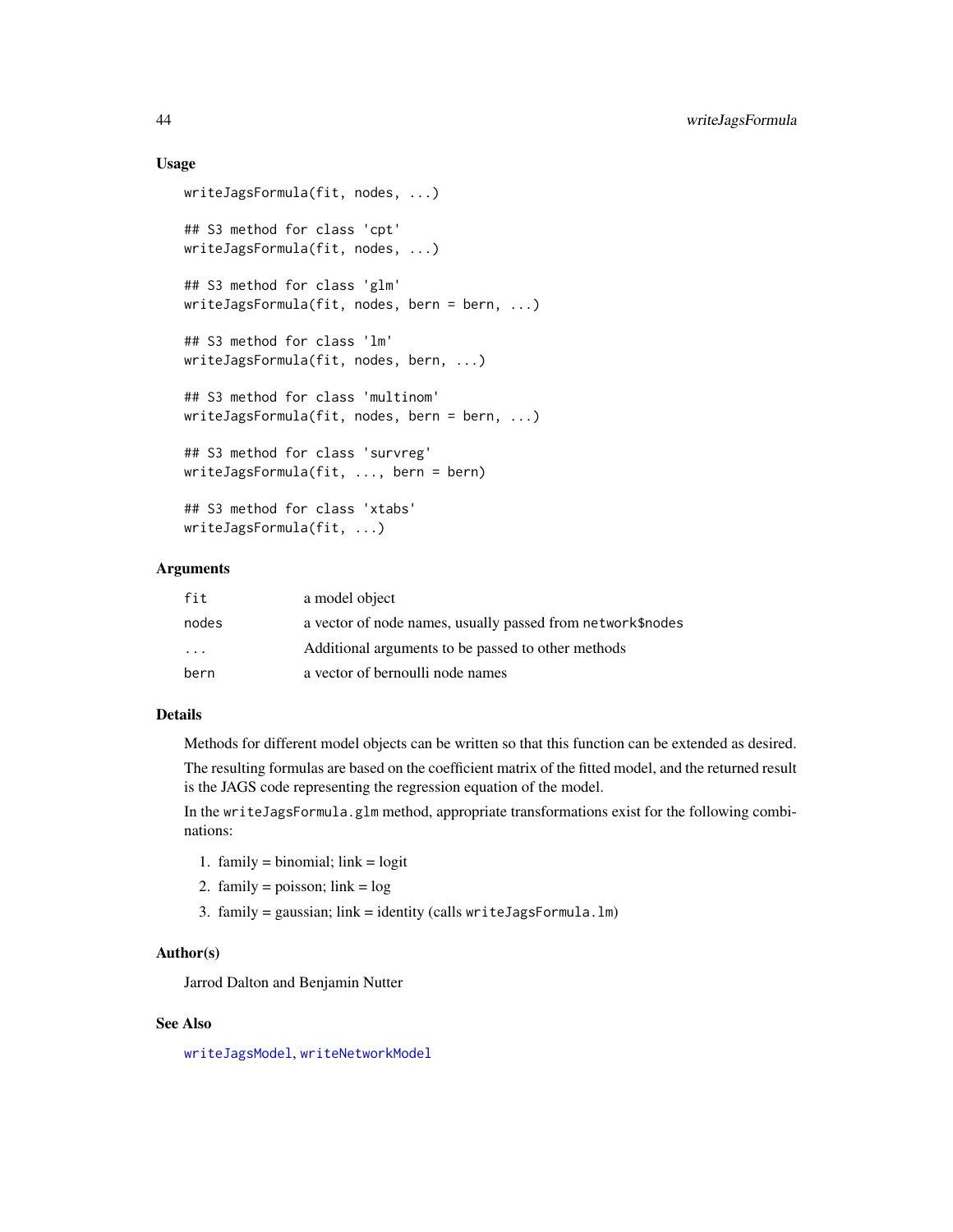# <span id="page-44-0"></span>writeJagsModel 45

#### Examples

```
data(PE, package="HydeNet")
fit <- lm(d.dimer ~ pregnant + pe, data=PE)
writeJagsFormula(fit, nodes=c("d.dimer", "pregnant", "pe"))
fit.glm <- glm(death ~ pe + treat, data=PE, family="binomial")
writeJagsFormula(fit.glm, nodes=c("death", "pe", "treat"))
```
<span id="page-44-1"></span>

# writeJagsModel *Write a Node's JAGS Model*

# Description

Constructs the JAGS code that designates the model for the node conditioned on its parents. The parameters for the model may be user supplied or estimated from a given data set.

#### Usage

```
writeJagsModel(network, node)
```
writeJagsModel\_default(network, node\_str, node\_params)

writeJagsModel\_dbern(network, node\_str, node\_params)

writeJagsModel\_dcat(network, node\_str, node\_params)

writeJagsModel\_determ(network, node\_str, node\_params)

writeJagsModel\_dnorm(network, node\_str, node\_params)

writeJagsModel\_dnorm\_default(network, node\_str, node\_params)

writeJagsModel\_dpois(network, node\_str, node\_params)

# Arguments

| network     | A network of class HydeNetwork                                                                                                                   |
|-------------|--------------------------------------------------------------------------------------------------------------------------------------------------|
| node        | A node within network                                                                                                                            |
| node_str    | A character string giving the name of a node within network. This is usually<br>generated within writeJagsModel and passed to a specific method. |
| node_params | A vector of parameters for the node. Generated by write Jags Model and passed<br>to a specific method.                                           |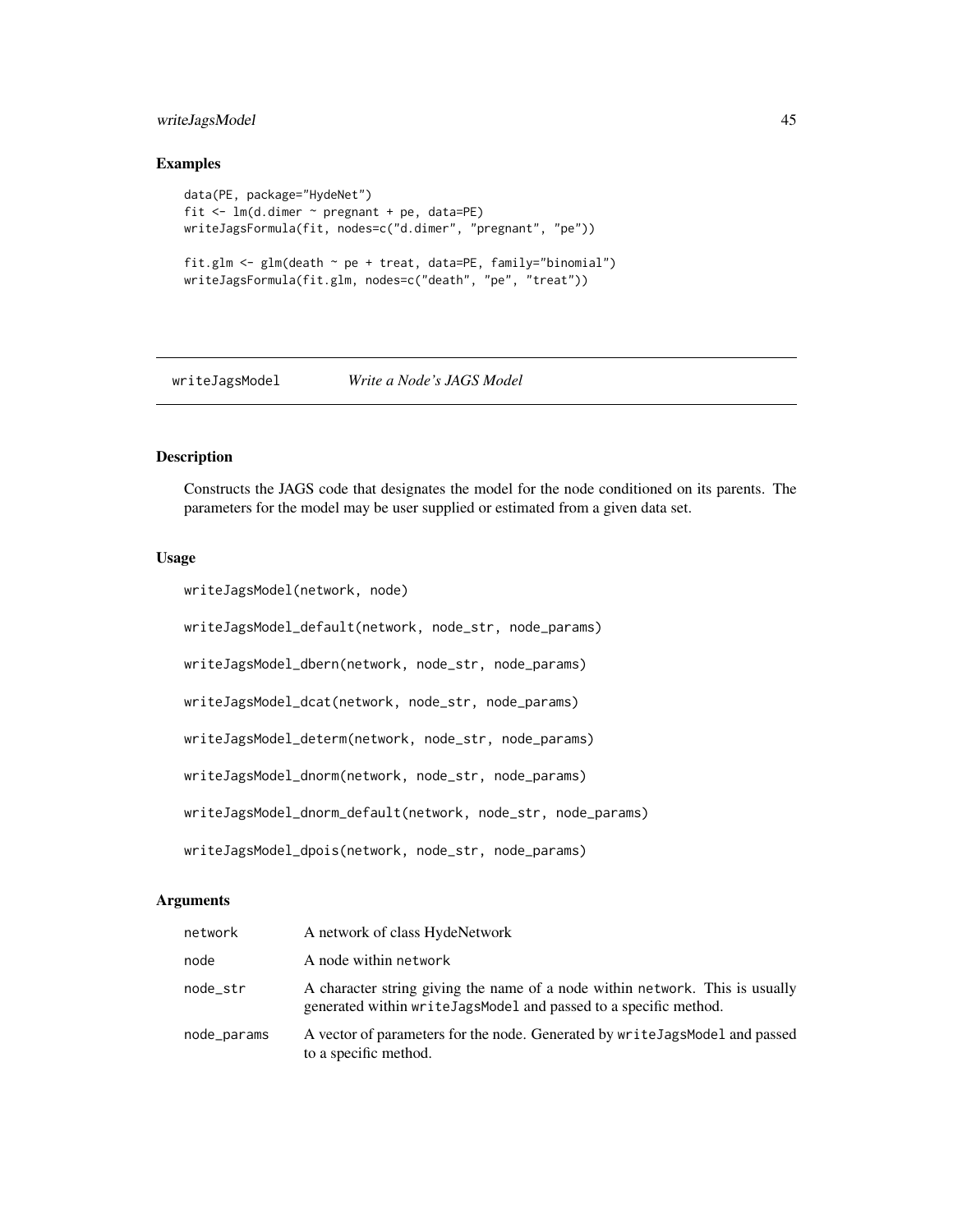# <span id="page-45-0"></span>Details

The manipulations are performed on the nodeParams element of the Hyde network. A string of JAGS code is returned suitable for inclusion in the Bayesian analysis.

The function will (eventually) travel through a serious of if statements until it finds the right node type. It will then match the appropriate arguments to the inputs based on user supplied values or estimating them from the data.

# Author(s)

Jarrod Dalton and Benjamin Nutter

# See Also

[writeJagsFormula](#page-42-1)

#### Examples

```
## Not run:
#* NOTE: writeJagsModel isn't an exported function
data(PE, package='HydeNet')
Net <- HydeNetwork(~ wells +
                     pe | wells +
                     d.dimer | pregnant*pe +
                     angio | pe +
                     treat | d.dimer*angio +
                     death | pe*treat,
                     data = PE)
HydeNet:::writeJagsModel(Net, 'pe')
HydeNet:::writeJagsModel(Net, 'treat')
```
## End(Not run)

<span id="page-45-1"></span>writeNetworkModel *Generate JAGS Code for a Network's Model*

# **Description**

Based on the parameters given to a network, the code for each node is generated and all of the node models are pasted into a single JAGS model script.

#### Usage

writeNetworkModel(network, pretty = FALSE)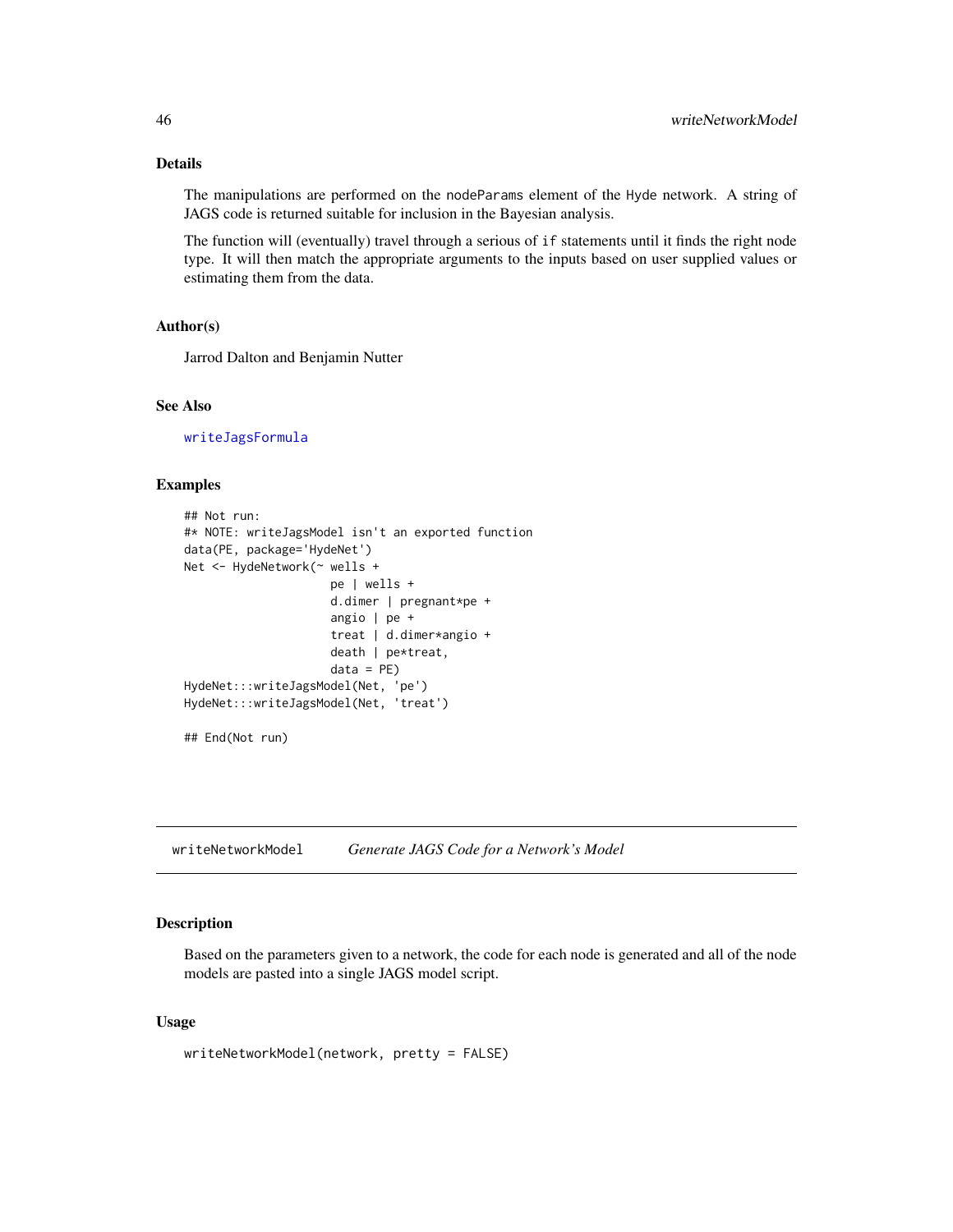### <span id="page-46-0"></span>**Arguments**

| network | an object of class HydeNetwork                                                 |
|---------|--------------------------------------------------------------------------------|
| pretty  | Logical. When TRUE, the model is printed to the console using the cat function |
|         | (useful if you wish to copy and paste the code for manual editing). Otherwise, |
|         | it is returned as a character string.                                          |

# Author(s)

Jarrod Dalton and Benjamin Nutter

#### See Also

[writeJagsModel](#page-44-1), [writeJagsFormula](#page-42-1)

# Examples

```
data(PE, package='HydeNet')
Net <- HydeNetwork(~ wells +
                     pe | wells +
                     d.dimer | pregnant*pe +
                     angio | pe +
                     treat | d.dimer*angio +
                     death | pe*treat,
                     data = PE)
#* Default printing
writeNetworkModel(Net)
#* Something a little easier on the eyes.
writeNetworkModel(Net, pretty=TRUE)
```
%>% *Chain together multiple operations.*

#### Description

This is a copy of the documentation for %>% in magrittr. The copy here is made to conform to CRAN requirements regarding documentation. Please see the magrittr documenation for the complete and current documentation.

This is a copy of the documentation for %\$% in magrittr. The copy here is made to conform to CRAN requirements regarding documentation. Please see the magrittr documenation for the complete and current documentation.

# Usage

lhs %>% rhs

lhs %\$% rhs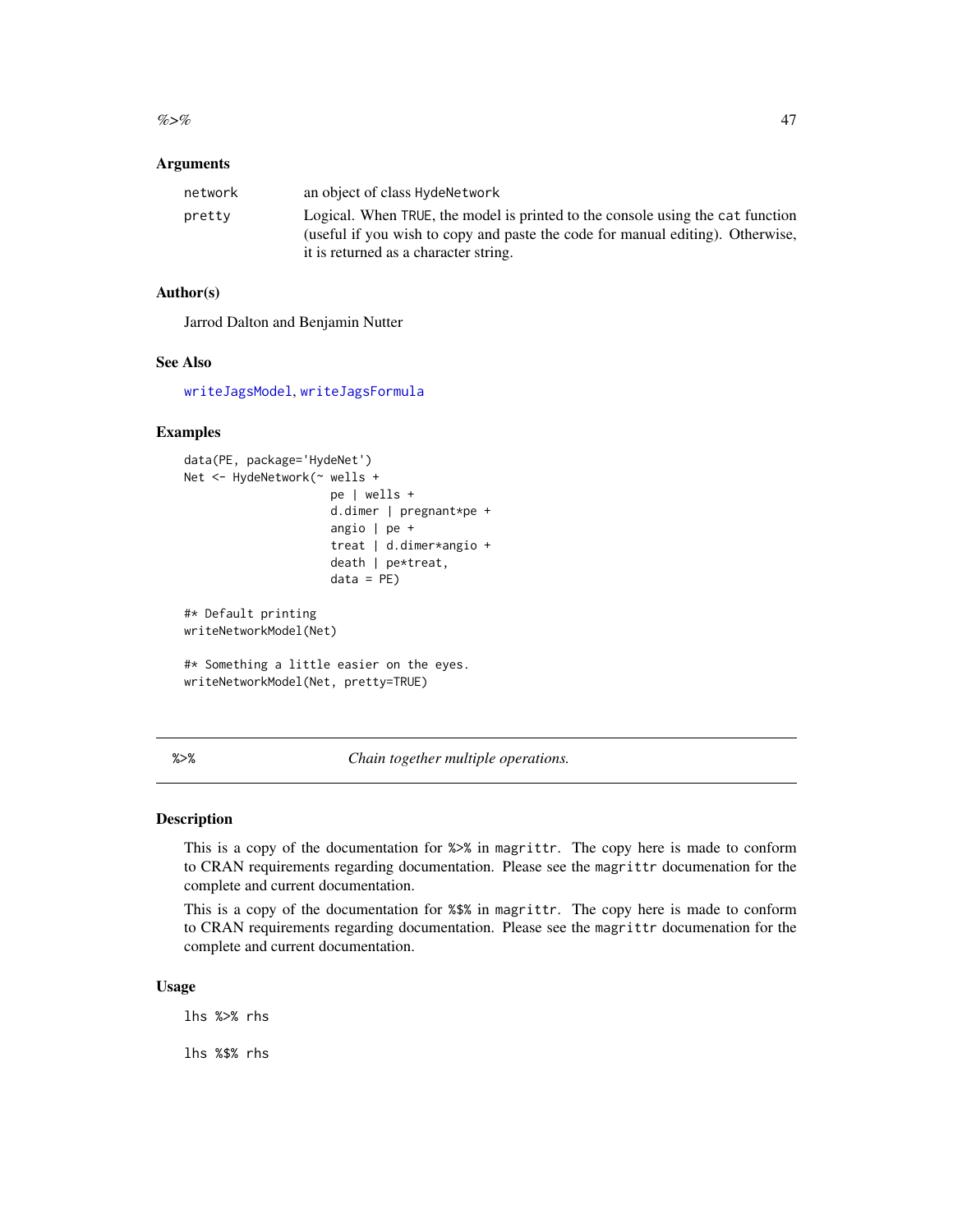# Arguments

# lhs, rhs A dataset and function to apply to it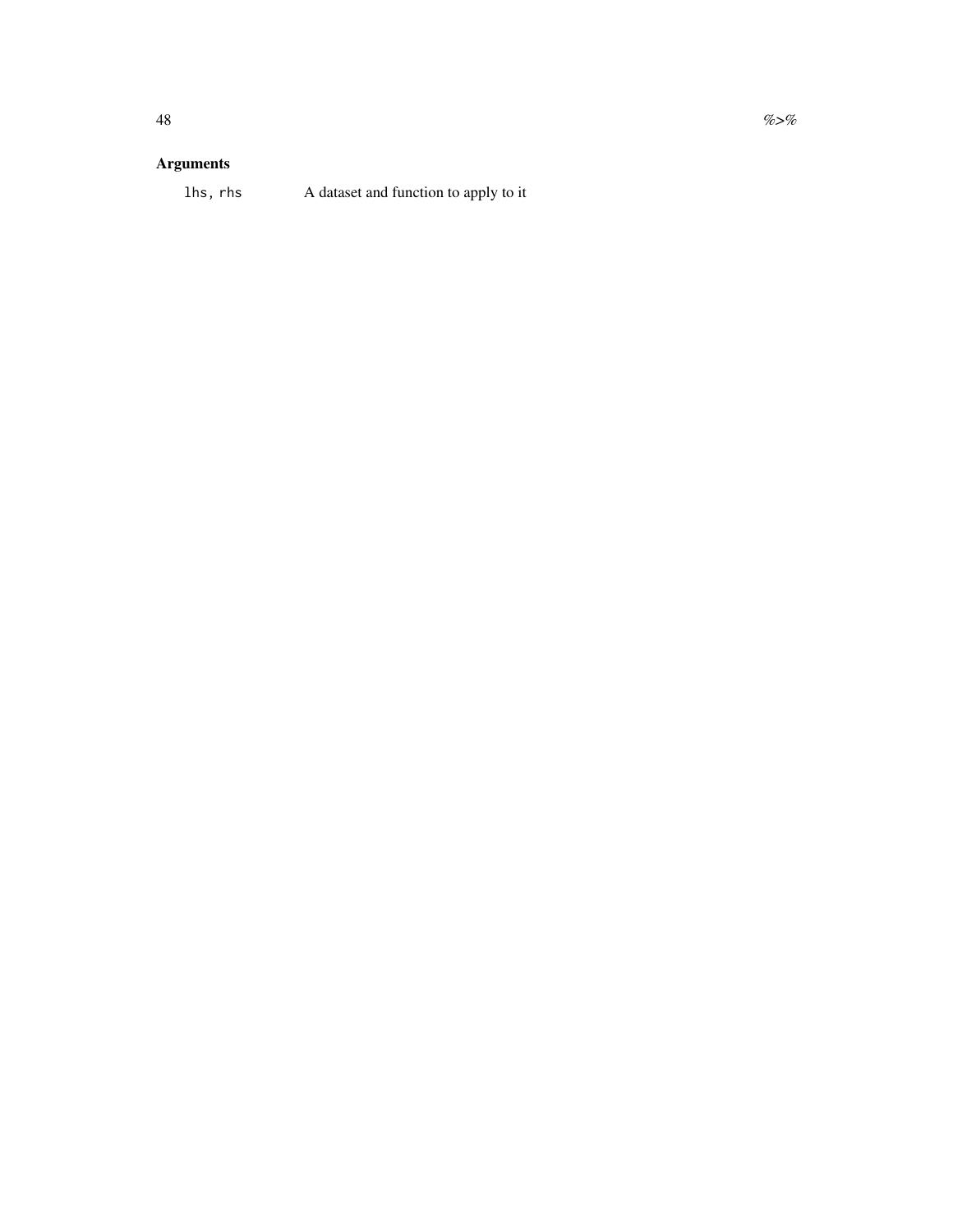# <span id="page-48-0"></span>**Index**

∗ datasets BJDealer, [4](#page-3-0) BlackJack, [5](#page-4-0) BlackJackTrain, [8](#page-7-0) inputCPTExample, [23](#page-22-0) jagsDists, [24](#page-23-0) jagsFunctions, [24](#page-23-0) PE, [26](#page-25-0) Resolution.cpt, [34](#page-33-0) SE.cpt, [35](#page-34-0) %\$% *(*%>%*)*, [47](#page-46-0) %>%, [47](#page-46-0) bindPosterior *(*bindSim*)*, [3](#page-2-0) bindSim, [3](#page-2-0) BJDealer, [4](#page-3-0) BlackJack, [5](#page-4-0) BlackJackTrain, [8](#page-7-0) compileDecisionModel, [9](#page-8-0) compileJagsModel, *[10](#page-9-0)*, [11](#page-10-0) cpt, [12](#page-11-0) customNode *(*plot.HydeNetwork*)*, [27](#page-26-0) dataframeFactors *(*HydeUtilities*)*, [21](#page-20-0) decisionOptions *(*HydeUtilities*)*, [21](#page-20-0) defaultPolicyMatrix *(*policyMatrix*)*, [30](#page-29-0) expectedParameters *(*expectedVariables*)*, [14](#page-13-0) expectedVariables, [14](#page-13-0) factor\_reference *(*HydeUtilities*)*, [21](#page-20-0)

factorFormula, [15](#page-14-0) factorRegex, [16](#page-15-0) fromData *(*setNode*)*, [36](#page-35-0) fromFormula *(*setNode*)*, [36](#page-35-0)

Hyde *(*Hyde-package*)*, [3](#page-2-0) Hyde-package, [3](#page-2-0) HydeNetSummaries, [17](#page-16-0)

HydeNetwork, [17](#page-16-0) HydePlotOptions *(*plot.HydeNetwork*)*, [27](#page-26-0) HydePosterior *(*HydeSim*)*, [19](#page-18-0) HydeSim, [19](#page-18-0) HydeUtilities, [21](#page-20-0)

inputCPT *(*cpt*)*, [12](#page-11-0) inputCPTExample, [23](#page-22-0)

jagsDists, [24](#page-23-0) jagsFunctions, [24](#page-23-0)

makeFactorRef *(*HydeUtilities*)*, [21](#page-20-0) makeJagsReady *(*HydeUtilities*)*, [21](#page-20-0) mapEdges *(*plot.HydeNetwork*)*, [27](#page-26-0) matchLevelNumber *(*HydeUtilities*)*, [21](#page-20-0) matchVars *(*HydeUtilities*)*, [21](#page-20-0) mergeCustomEdges *(*plot.HydeNetwork*)*, [27](#page-26-0) mergeCustomNodes *(*plot.HydeNetwork*)*, [27](#page-26-0) mergeDefaultPlotOpts, [25](#page-24-0) modelToNode, [25](#page-24-0)

nodeFromFunction *(*HydeUtilities*)*, [21](#page-20-0)

```
PE, 26
plot.HydeNetwork, 27
plotHydeNetwork (plot.HydeNetwork), 27
policyMatrix, 9, 10, 30
policyMatrixValues (HydeUtilities), 21
polyToPow (HydeUtilities), 21
print.cpt, 31
print.HydeNetwork, 32
print.HydeSim, 33
```
Resolution.cpt, [34](#page-33-0) rewriteHydeFormula, [34](#page-33-0) rToJags *(*TranslateFormula*)*, [41](#page-40-0)

SE.cpt, [35](#page-34-0) setDecisionNodes, [35](#page-34-0) setNode, [36](#page-35-0)